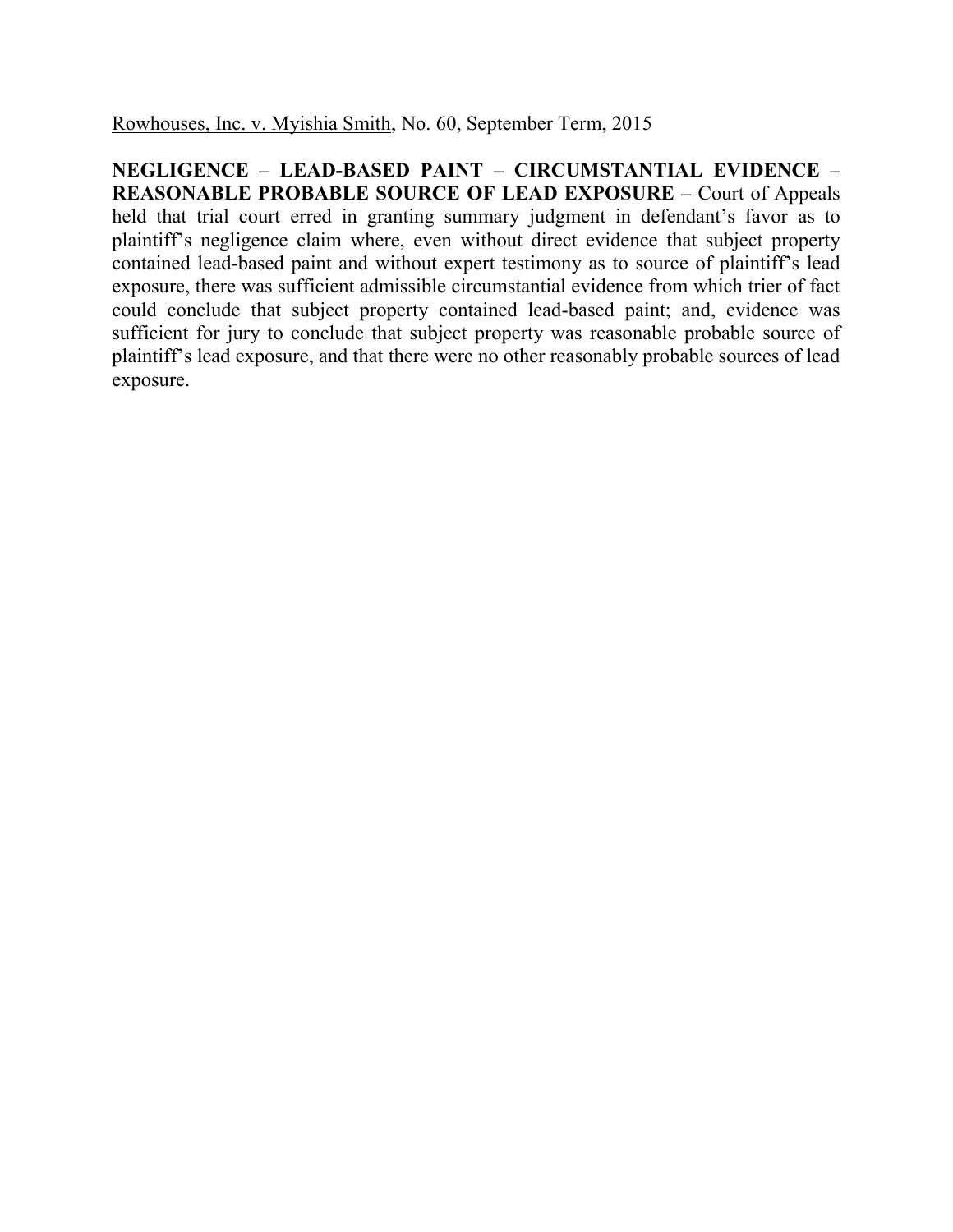Circuit Court for Baltimore City Case No. 24-C-11-006715

Argued: February 5, 2016

## IN THE COURT OF APPEALS

# OF MARYLAND

No. 60

September Term, 2015 \_\_\_\_\_\_\_\_\_\_\_\_\_\_\_\_\_\_\_\_\_\_\_\_\_\_\_\_\_\_\_\_\_\_\_\_\_\_

# ROWHOUSES, INC.

v.

# MYISHIA SMITH \_\_\_\_\_\_\_\_\_\_\_\_\_\_\_\_\_\_\_\_\_\_\_\_\_\_\_\_\_\_\_\_\_\_\_\_\_\_

Barbera, C.J. Battaglia Greene Adkins McDonald Watts Wilner, Alan M. (Retired, Specially Assigned),

JJ.

Opinion by Watts, J. \_\_\_\_\_\_\_\_\_\_\_\_\_\_\_\_\_\_\_\_\_\_\_\_\_\_\_\_\_\_\_\_\_\_\_\_\_\_

\_\_\_\_\_\_\_\_\_\_\_\_\_\_\_\_\_\_\_\_\_\_\_\_\_\_\_\_\_\_\_\_\_\_\_\_\_\_

Filed: March 25, 2016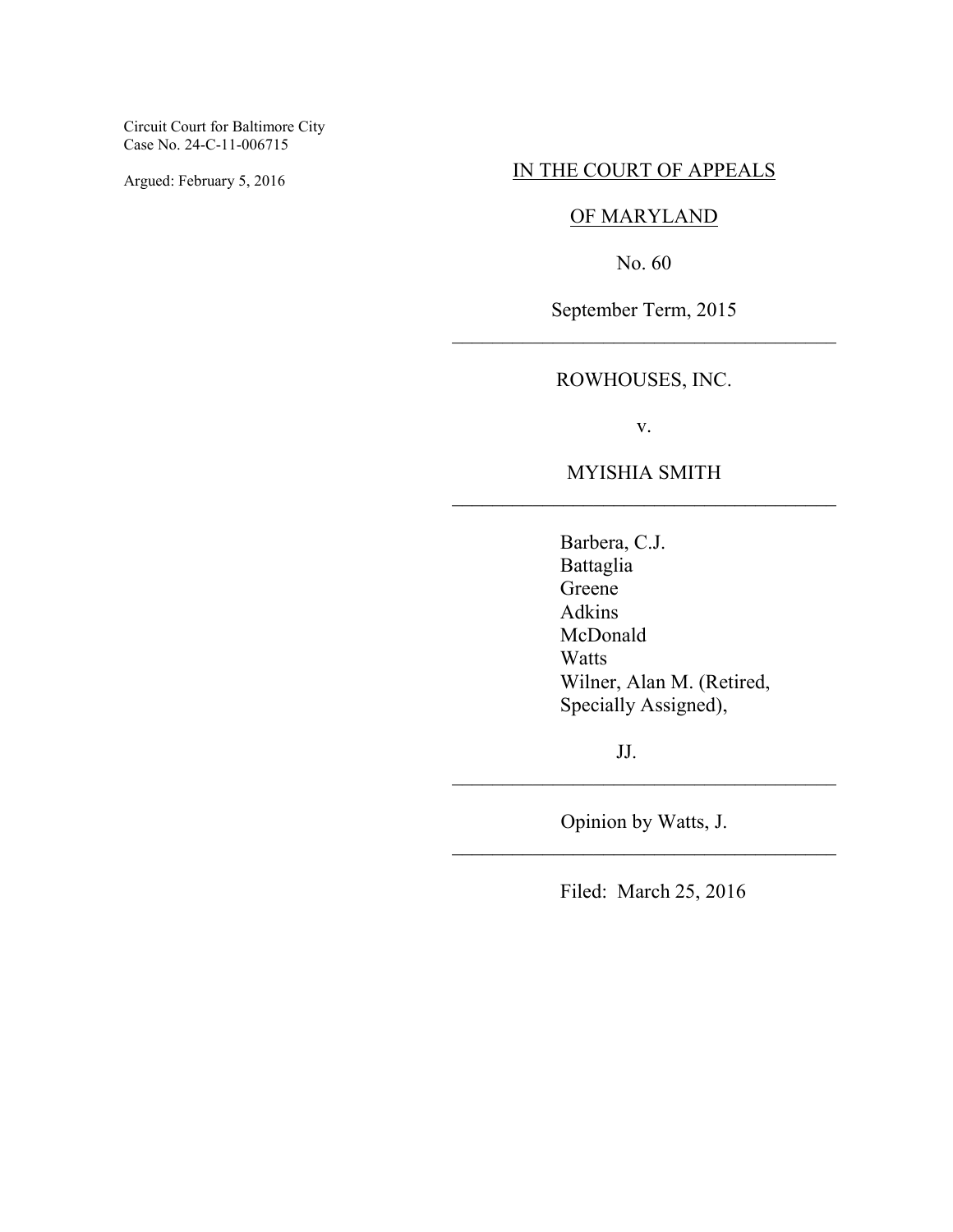In this case, we are asked yet again to address causation in a lead-based paint case where a plaintiff's case rests on circumstantial—as opposed to direct—evidence, and, in this context, we are called upon to attempt to define what constitutes a reasonable probable source of lead exposure. Specifically, here, we decide whether, in the absence of direct evidence that a property contained lead-based paint, there was sufficient admissible circumstantial evidence produced by a plaintiff, who alleged that she was injured as a child by lead-based paint at a property that the defendant owned and managed, to survive the defendant's motion for summary judgment, such that the trial court erred in granting summary judgment in the defendant's favor as to the plaintiff's negligence claim.

We hold that the trial court erred in granting summary judgment in the defendant's favor as to the plaintiff's negligence claim where, even without direct evidence that the subject property contained lead-based paint and without expert testimony as to the source of the plaintiff's lead exposure, there was sufficient admissible circumstantial evidence from which a trier of fact could conclude that the subject property contained lead-based paint; and, the evidence was sufficient for a jury to conclude that the subject property was a reasonable probable source of the plaintiff's lead exposure, and that there were no other reasonably probable sources of lead exposure.

### **BACKGROUND**

### **The Residential History**

 Myishia Smith ("Smith"), Respondent, alleges that she suffered lead-based paint poisoning while residing at 1622 East Oliver Street ("the Oliver Street Property") from approximately 1991 to 1993. At various times during the first years of her life, Smith also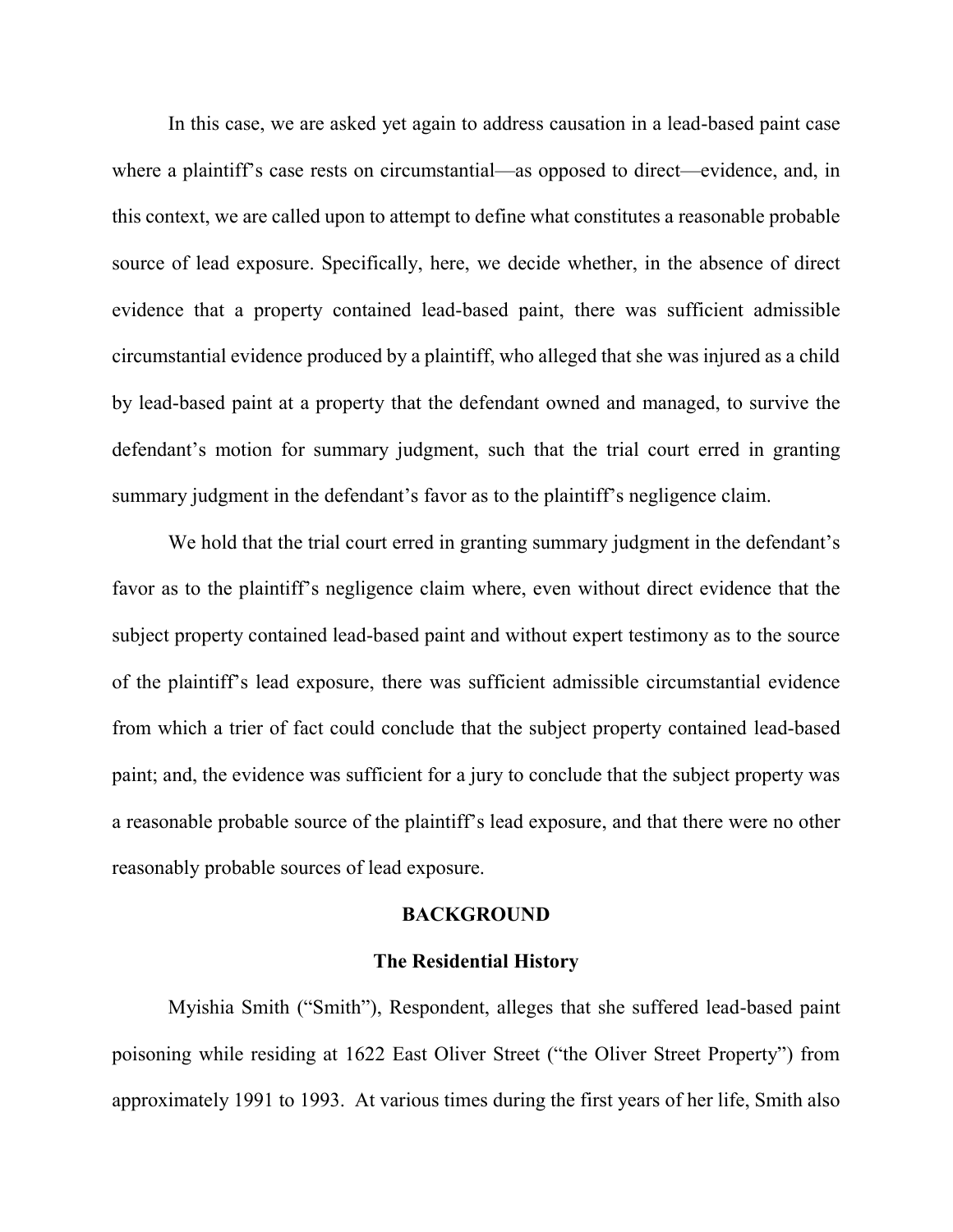resided at 418 South Monroe Street ("the Monroe Street Property") and 1508 North Collington Avenue ("the Collington Avenue Property"), and visited 2017 Ashland Avenue ("the Ashland Avenue Property").

On October 21, 1991, Smith was born. According to Smith's mother, Doris Plater ("Plater"), Smith lived at the Monroe Street Property from her birth until Spring 1992. At her deposition, Plater testified that the Monroe Street Property was in "[g]ood condition."

 No later than Spring 1992, Plater and Smith moved from the Monroe Street Property to the Oliver Street Property.<sup>1</sup> At that time, Rowhouses, Inc. ("Rowhouses"), Petitioner, owned and managed the Oliver Street Property. According to Plater, approximately "three to four months" after she and Smith moved into the Oliver Street Property, she noticed that the paint on the "[w]indowsills, the banister[, and the] baseboards" "started chipping and peeling[.]" Plater also noticed dust on the floor. During the time that Plater and Smith lived at the Oliver Street Property, Smith began to walk at age ten months, and Plater testified that Smith spent time in areas in the house near deteriorated paint and that she observed Smith put her hands in her mouth while living in the Oliver Street Property. Indeed, according to Plater, Smith put her hands in mouth "three or four times out of a day." Smith spent most of her time at the Oliver Street Property, and did not attend daycare and was not babysat at any other address while residing at the Oliver Street Property. In

<sup>&</sup>lt;sup>1</sup>At her deposition, Plater testified that she and Smith moved out of the Monroe Street Property and into the Oliver Street Property "sometime in the spring" of 1992. In a later-filed affidavit, however, Plater averred that she and Smith moved out of the Monroe Street Property and into the Oliver Street Property in "approximately 1991[.]"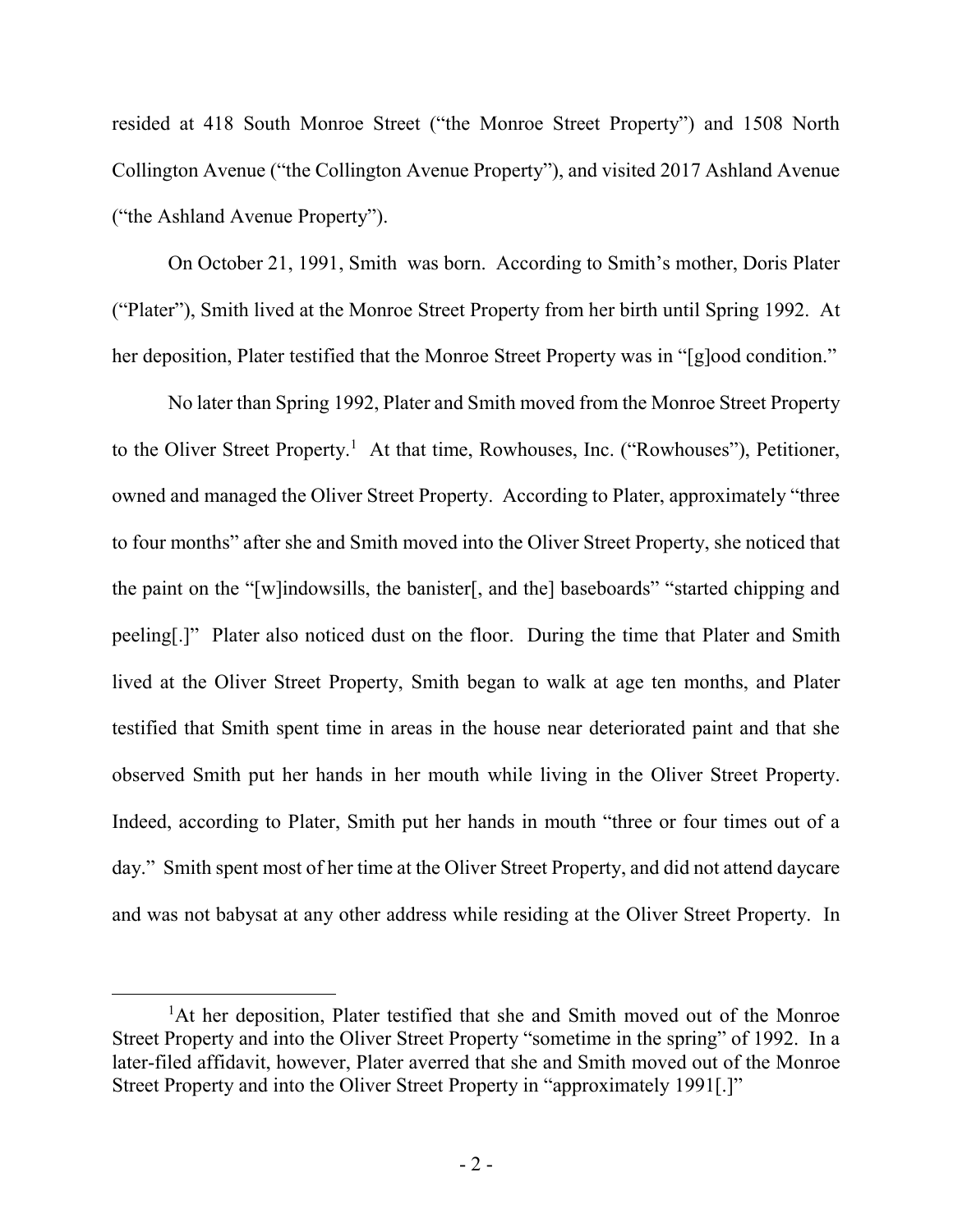Spring 1993, Plater and Smith moved from the Oliver Street Property<sup>2</sup> to the Collington Avenue Property, where they resided until Spring 1994.

 While Smith resided at the Monroe Street Property, the Oliver Street Property, and the Collington Avenue Property, Plater took Smith to visit her grandmother at the Ashland Avenue Property "[e]very week" for approximately "[t]wo, three hours."<sup>3</sup> Plater never observed any chipping, flaking, or peeling paint at the Ashland Avenue Property.

 Smith's blood-lead levels were tested on three occasions between 1992 and 1993— September 25, 1992, May 28, 1993, and September 21, 1993. On September 25, 1992, while Smith was residing at the Oliver Street Property, Smith's blood-lead level was reported as 11 micrograms per deciliter (µg/dL); on May 28, 1993, Smith's blood-lead level was reported as  $7 \mu g/dL$ ;<sup>4</sup> and on September 21, 1993, while Smith was residing at the Collington Avenue Property, Smith's blood-lead level was reported as 15  $\mu$ g/dL.<sup>5</sup>

 $\overline{a}$ <sup>2</sup>From April 11, 1991, until December 23, 1996, Rowhouses owned and managed the Oliver Street Property. Thus, Rowhouses owned and managed the Oliver Street Property throughout the time period during which Smith resided there.

<sup>&</sup>lt;sup>3</sup>At her deposition, Plater testified that, while residing at the Monroe Street Property, she took Smith to the Ashland Avenue Property "[e]very week." By contrast, when asked by Rowhouses's counsel if, while residing at the Oliver Street Property, she took Smith to the Ashland Avenue Property "every **other** week like [she did] when [she was] at" the Monroe Street Property, Plater responded "[y]es." (Emphasis added).

<sup>4</sup>According to Plater, she and Smith moved from the Oliver Street Property to the Collington Avenue Property in Spring 1993; thus, it is not clear whether the May 28, 1993 testing of Smith's blood-lead levels occurred while she was residing at the Oliver Street Property or soon after she moved out of the Oliver Street Property. However, in their briefs, both parties state that the May 28, 1993 testing occurred while Smith was residing at the Oliver Street Property.

<sup>5</sup>Smith also had her blood-lead levels tested in 1994 and 1995, with the following results: on March 23, 1994, Smith's blood-lead level was reported as 8 µg/dL; on January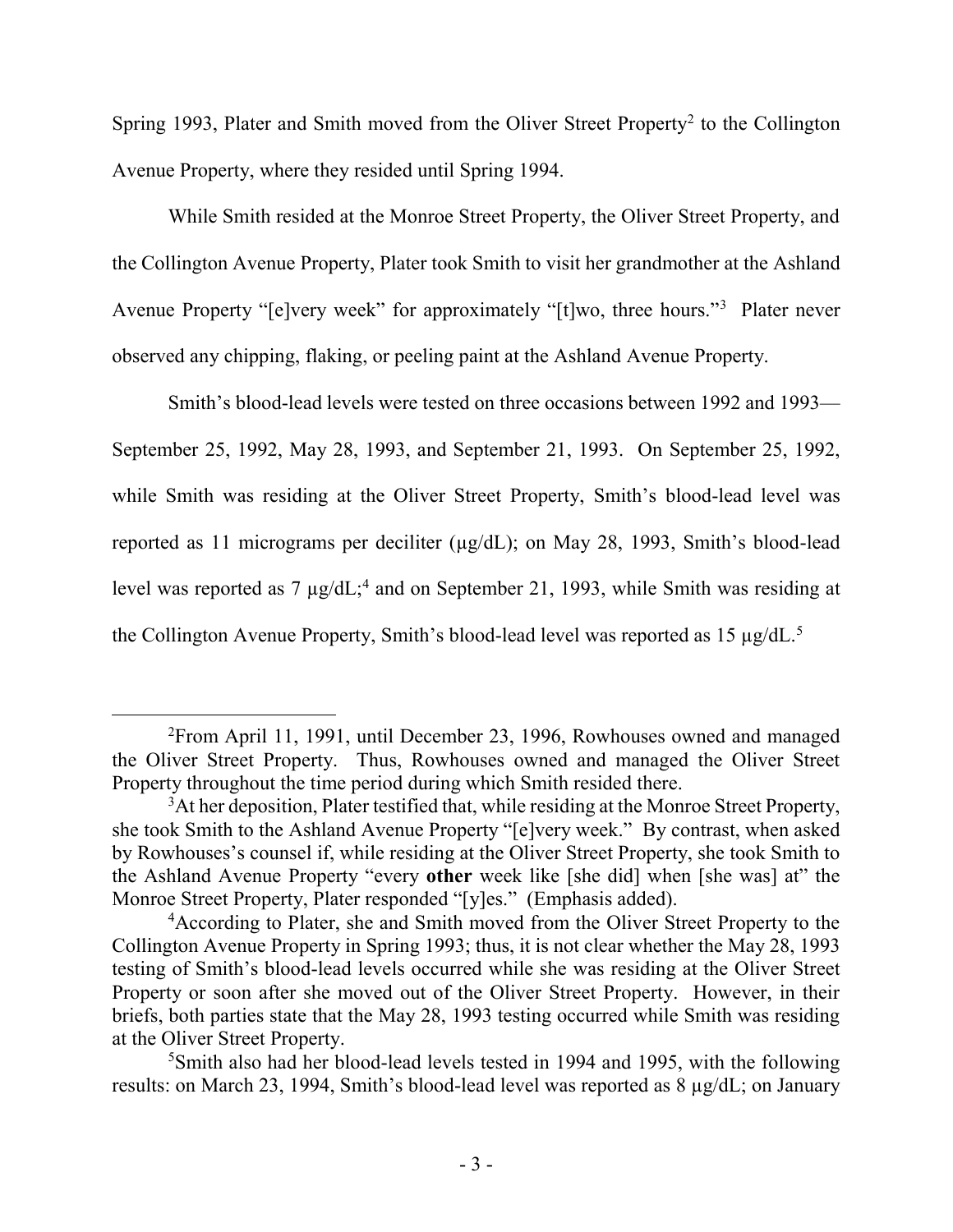### **The Litigation**

On October 24, 2011, Smith filed in the Circuit Court for Baltimore City ("the circuit court") a complaint and demand for jury trial against Rowhouses and the Collington Avenue Property's owner for negligence and violations of the Maryland Consumer Protection Act arising out of Smith's alleged exposure to lead-based paint at the Oliver Street Property and the Collington Avenue Property.<sup>6</sup> By the time that Smith filed the complaint, the Oliver Street Property had been demolished and thus could not be tested for lead-based paint. Moreover, before being razed, the Oliver Street Property had not been tested for lead-based paint, and there were no violation notices issued for lead-based paint hazards. In other words, there was no direct evidence that the Oliver Street Property contained lead-based paint.

 The parties engaged in discovery and identified expert witnesses. Smith designated Robert K. Simon, Ph.D. ("Dr. Simon"), as an expert in "toxicology, lead risk assessment. and industrial hygiene." On October 11, 2013, Dr. Simon prepared a report evaluating whether certain properties "were substantial contributing sources of lead exposure during [Smith's] early childhood." As to the Oliver Street Property, Dr. Simon stated that "deed records showed that the [Oliver Street Property] was built most likely in the early 1900s or before[,]" and that "[t]he age of th[e] house would presume the presence of lead[-]based

<sup>17, 1995,</sup> Smith's blood-lead level was reported as 11 µg/dL; and in May 1995, Smith's blood-lead level was reported as 8 µg/dL.

<sup>6</sup>On December 8, 2011, Smith voluntarily dismissed with prejudice her claims of negligence and violations of the Maryland Consumer Protection Act against the Collington Avenue Property's owner.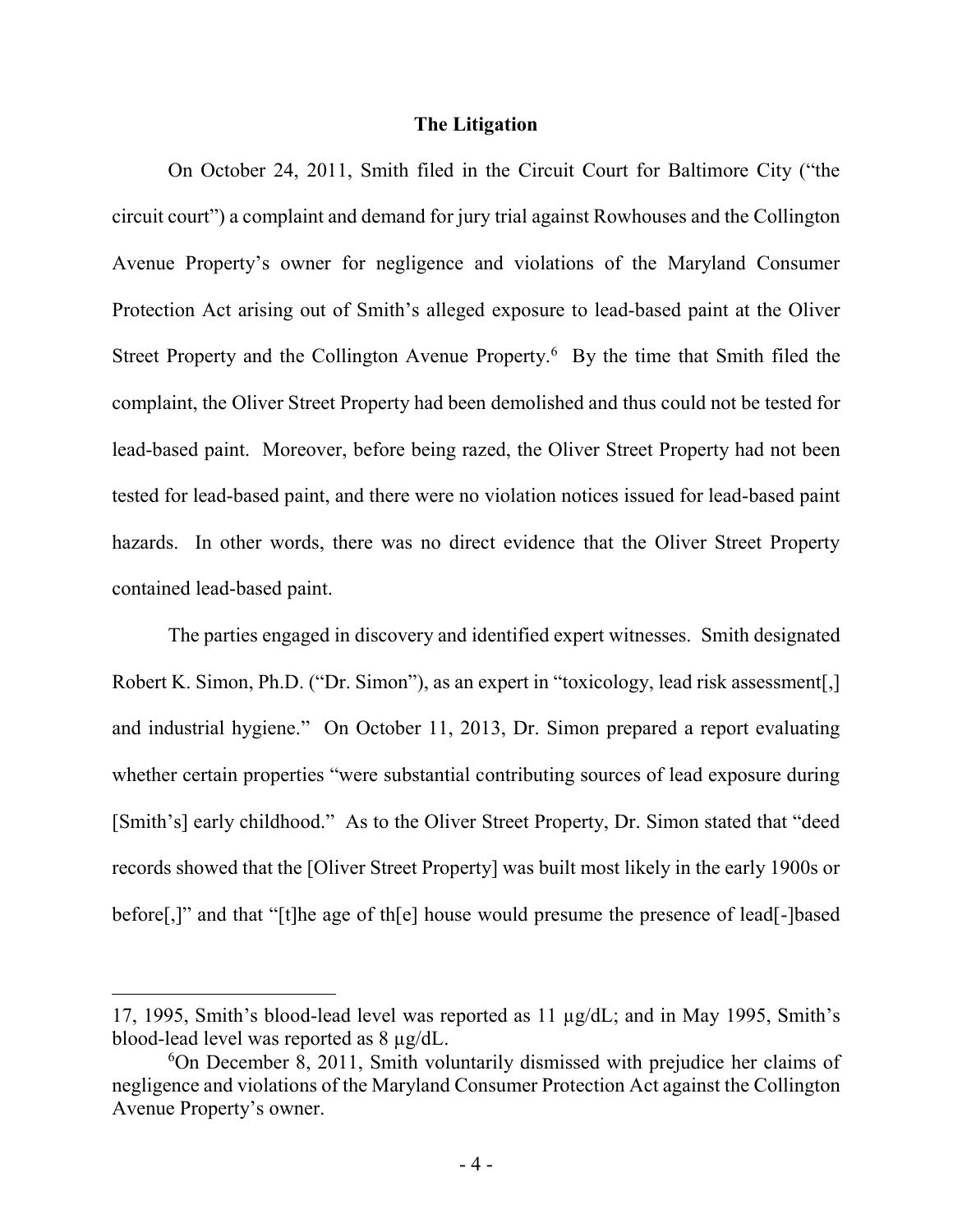paint[.]" Dr. Simon concluded that "it was more likely than not that [the Oliver Street Property] contained lead[-]based paint hazards during [Smith]'s residency." Dr. Simon noted that the information that had been provided to him indicated the presence of "deteriorated paint" at the Oliver Street Property while Smith resided there. In the report, Dr. Simon opined:

 It is my opinion to a reasonable degree of scientific probability that [S]mith was initially exposed to lead[-]based paint hazards during her residency at [the Oliver Street Property] from some months to about 2 years. She then continued to be exposed to lead[-]based paint hazards when she lived at [the Collington Avenue Property] from age 2 to 3 years. . . . It is my opinion to a reasonable degree of scientific probability that [the Oliver Street Property] and [the Collington Avenue Property] were both substantial, contributing sources for her lead exposure, elevated blood[-]lead levels [] and lead poisoning during [] Smith's early childhood.

(Paragraph break omitted).

On April 30, 2014, in response to supplemental documents that had been provided

to him, Dr. Simon sent a letter to Smith's counsel. In the letter, Dr. Simon noted that Plater

had provided the following information at her deposition:

[Plater] reported on deteriorated paint at [the Oliver Street Property] that was similar to the information [that was previously] provided[.]

[Plater] did not report deteriorated paint at other [] childhood residences[ of Smith's].

[Plater] reported that [Smith] visited . . . [the Ashland Avenue Property] for several hours each week during her early childhood. [Plater] reported that this location did not have deteriorated paint.

\* \* \*

[Plater] reported that [Smith] did not visit parks, playgrounds or attend daycare during her early childhood. [Plater] reported that she [] provided child care for [Smith] at their residences.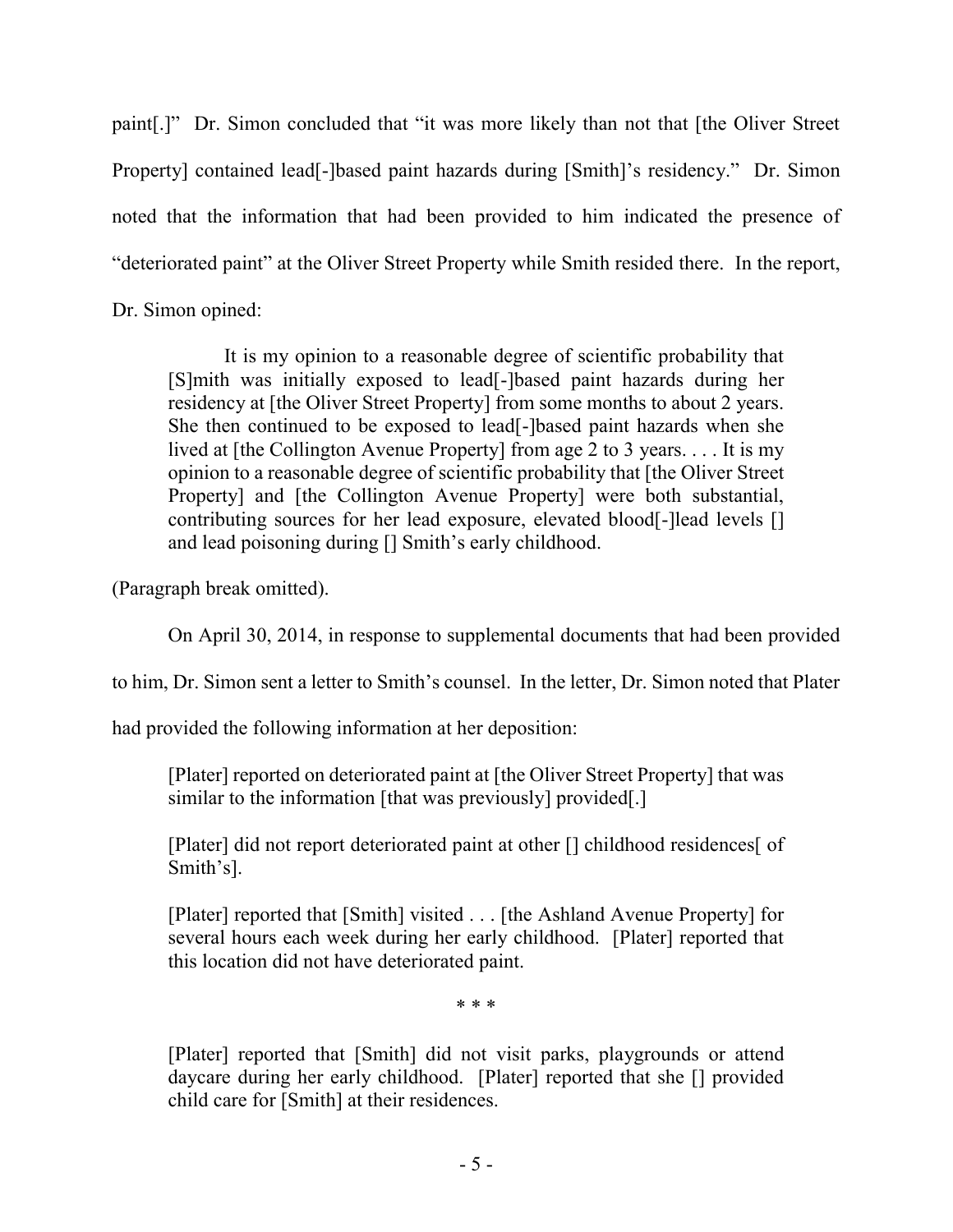According to Dr. Simon, review of this supplemental information did not necessitate any

change to his October 11, 2013 report, in which he opined that the Oliver Street Property

was a substantial contributing source of Smith's lead exposure.

On May 5, 2014, Dr. Simon was deposed. At his deposition, the following exchange

occurred as to potential sources of lead exposure during Smith's early childhood:

[ROWHOUSES'S COUNSEL:] As we sit here today[,] do you have an opinion as to whether or not [the Monroe Street Property] was a source of lead ingested by [Smith]?

[DR. SIMON:] Yes.

[ROWHOUSES'S COUNSEL:] And what is your opinion, Doctor?

[DR. SIMON:] Most likely not for two reasons. First of all, I have no blood[- ]lead data indicating an exposure at that location. Number two, [Smith] really lived there approximately six months, so [Smith] is out of that location before [she]'s really crawling, walking, moving around to get into any kind of lead risk. By eleven months we're at [the Oliver Street Property]. So again I don't think there's any data that would indicate to me that there was a problem of potential exposure at [the Monroe Street Property]. I can't say absolutely there couldn't have been, but I don't see any information that would indicate that it was likely to have occurred.

[ROWHOUSES'S COUNSEL:] And just for my clarification purposes, you're basing that opinion on because you did not see any blood[-]lead testing data that would indicate [the Monroe Street Property] as a record address as part of your basis. Is that correct?

[DR. SIMON:] That's part of it. And she was born October 21st, 1991. By the spring of 1992 they had moved to [the Oliver Street Property]. She's five or six months old. Normally until the child is crawling around and can get into stuff on their own, they're sitting in various restrainer type of chairs or cribs or whatever, and normally they're not going to be at high risk of being exposed at that young age. So for both of those reasons I would say more likely than not she wasn't exposed at [the Monroe Street Property].

[ROWHOUSES'S COUNSEL:] Doctor, have you been furnished with any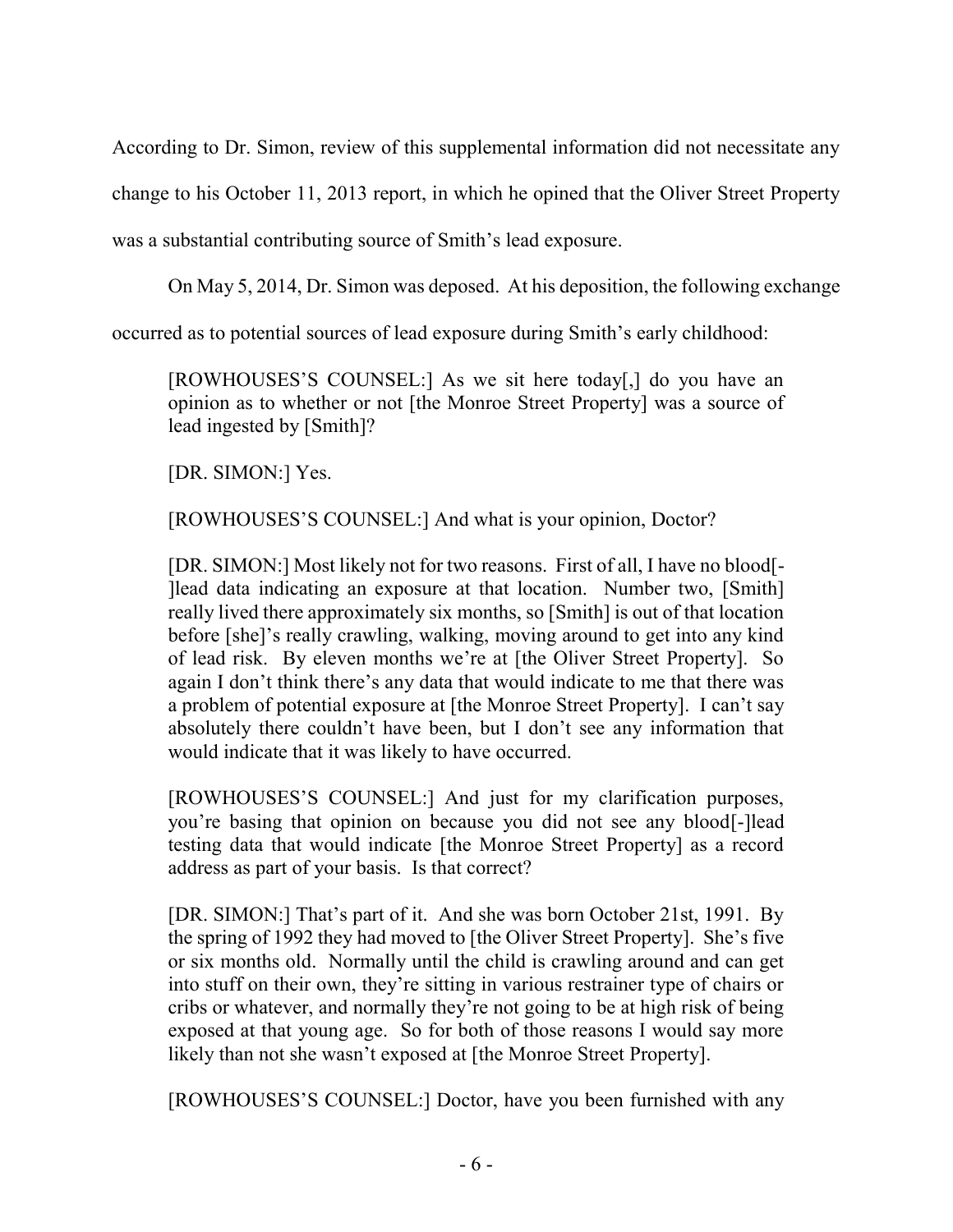records at all for [the Ashland Avenue Property]?

[DR. SIMON:] [The Ashland Avenue Property]? No. Originally I knew nothing about that location until I read [Plater]'s deposition that that was apparently the residence of the maternal grandmother for a number of years and that [Smith] had visited there during her early childhood, but I know nothing about [the Ashland Avenue Property] other than that [Plater] made the comment that there was no deteriorated paint. Other than that, I have no information about that address.

**[ROWHOUSES'S COUNSEL:] Do you have an opinion as to whether or not [the Ashland Avenue Property] was a source of lead ingested by [Smith]?** 

**[DR. SIMON:] No, because I have no data on it. I couldn't rule it in, and I couldn't rule it out at this point.** 

(Emphasis added).

Dr. Simon was also questioned about the significance of the age of a property, and

the following colloquy occurred:

[ROWHOUSES'S COUNSEL:] Doctor, you mentioned that you presume that a property contains lead-based paint or contains lead based on its age, particularly if it is built before 1950, correct?

[DR. SIMON:] Correct.

\* \* \*

[ROWHOUSES'S COUNSEL:] If we take away the age of the property in this case, are you able to make a determination or an opinion that there was lead in the property without having any information about the age if we didn't know that?

[DR. SIMON:] I don't know the answer to that question because if you're taking the age away, then what do I know about the property?

[ROWHOUSES'S COUNSEL:] Assuming you have all the other information that you have here today, if you didn't know the age of the property, would you then be able to opine that there was lead or lead-based paint hazards inside [the Oliver Street Property]?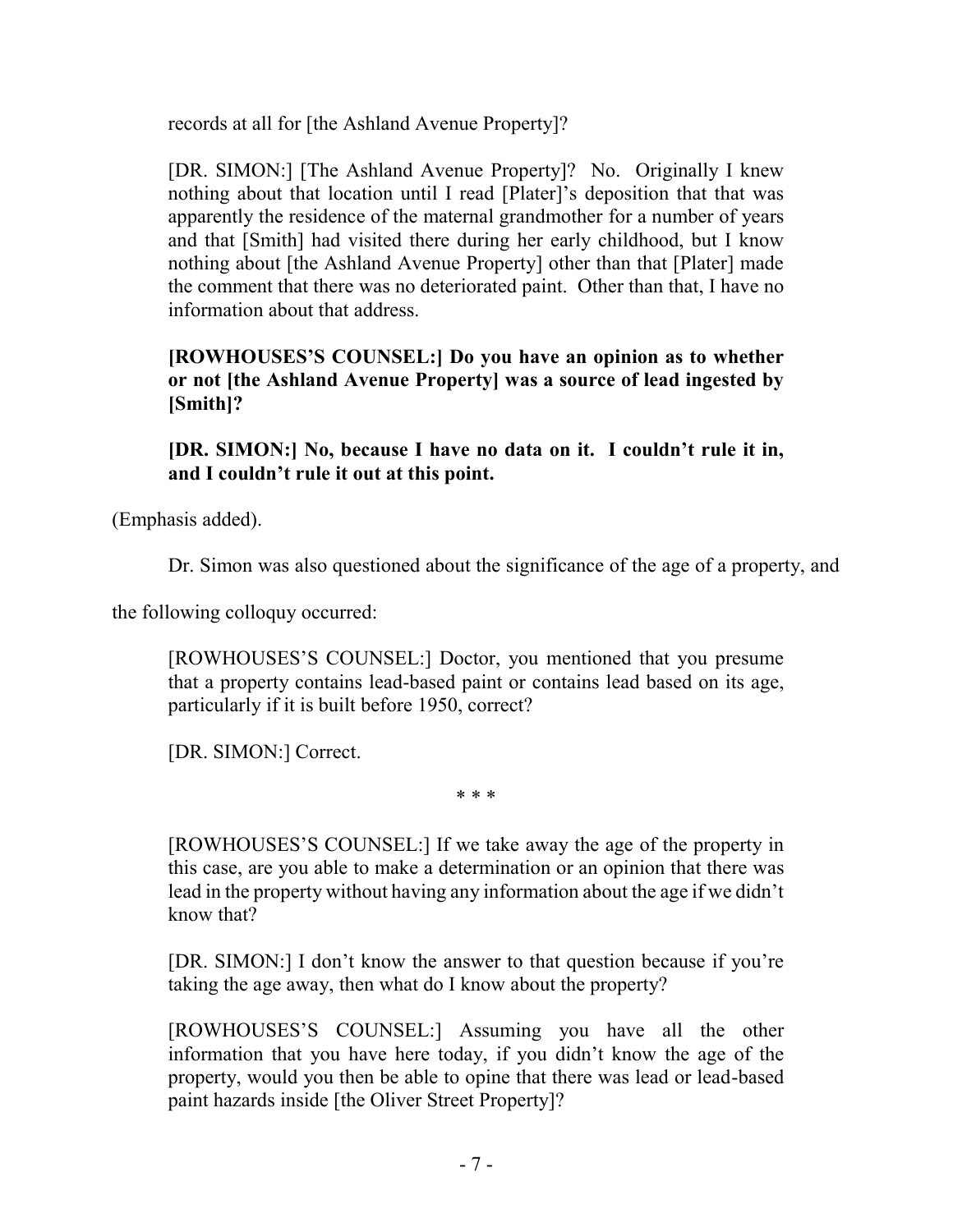[DR. SIMON:] No. If the house was built in 2014, then I wouldn't assume it had lead-based paint hazards. So again the age of the property has to be one where we're going to have used lead-based paint. In Baltimore we've already said no interior paint after 1966, no exterior paint after the federal banning in 1978. So yeah, if the house was built after 1978, then more likely than not it didn't contain lead-based paint.

On cross-examination by Smith's counsel, when asked whether "age of the property was a consideration but not the only consideration that le[]d [him] to [his] opinions with regard to" the Oliver Street Property, Dr. Simon responded: "Correct. It's one of the considerations or parameters that you review in coming to this type of assessment as to whether there w[ere] lead-based paint hazards."

Dr. Simon opined that the Oliver Street Property was a "substantial contributing source[]" of Smith's lead exposure. Dr. Simon testified that he based this opinion on the age of the Oliver Street Property, Plater's "testimony about deteriorated paint[,]" and Smith's elevated blood-lead levels, age, and "hand to mouth activity" while she was residing at the Oliver Street Property.

Smith designated Vera B. Brown, MD ("Dr. Brown"), a pediatrician, as a medical

expert. On November 18, 2013, Dr. Brown prepared a report in which she opined:

Smith was exposed to flaking and peeling paint at [the Oliver Street Property] and [the Collington Avenue Property]. This exposure took place during the first 2 years of her life when her developing brain would have been most susceptible to the effects of lead. This caused loss of IQ and cognitive deficits as well as neuropsychological abnormalities all attributable to lead exposure and resulting brain damage. Records show consistently elevated (by today's standards) of [blood-]lead [levels] until at least 6 years old. [] Smith was therefore injured as a result of lead exposure. She had numerous absences[,] which are common in lead[-]exposed children. She had difficulty learning and eventually quit school. These injuries are permanent and will likely lead to loss of income and inability to properly care for her child. The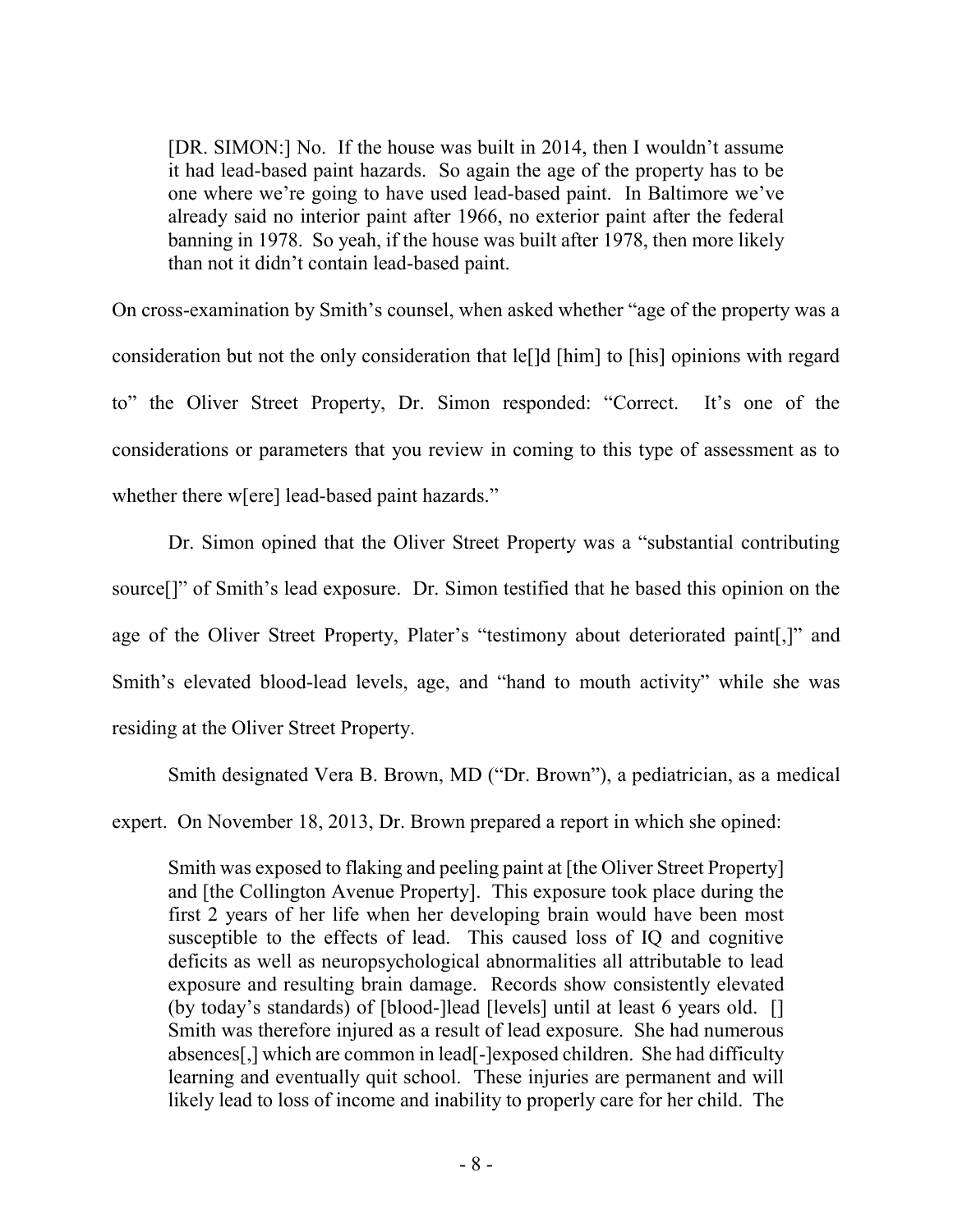exposure to lead at a critical time in her life is an extremely important cause of these injuries.

 On May 29, 2014, Rowhouses filed a motion for summary judgment and memorandum in support, arguing that Dr. Simon lacked an adequate factual basis for his opinion that the Oliver Street Property was a source of Smith's lead exposure, that Dr. Simon should be precluded from offering his opinion, and that Smith had failed to produce other evidence showing that the Oliver Street Property contained lead-based paint. Rowhouses asserted that it was entitled to judgment as a matter of law because, absent "credible evidence that [Smith] ingested any lead from" the Oliver Street Property, Smith could not "meet her burden of proof regarding causation[,]" *i.e.*, to show that the Oliver Street Property was a substantial contributing factor to her injuries.

On June 12, 2014, Smith filed a motion to strike the motion for summary judgment or, in the alternative, an opposition to the motion for summary judgment. Smith contended that the motion for summary judgment was filed almost two months after the dispositive motions deadline established by the circuit court's scheduling order and that the motion should have been stricken for that reason. Alternatively, Smith argued a genuine dispute of material fact precluded the grant of summary judgment. Smith attached to the opposition an affidavit in which Plater averred, in pertinent part:

[Smith] and I lived at [the Oliver Street Property] from approximately 1991 to approximately 1993.

[Smith] spent almost all of her time at [the Oliver Street Property] when we lived there.

[Smith] occasionally visited her grandmother at [the Ashland Avenue Property] when we lived at [the Oliver Street Property]. When [Smith]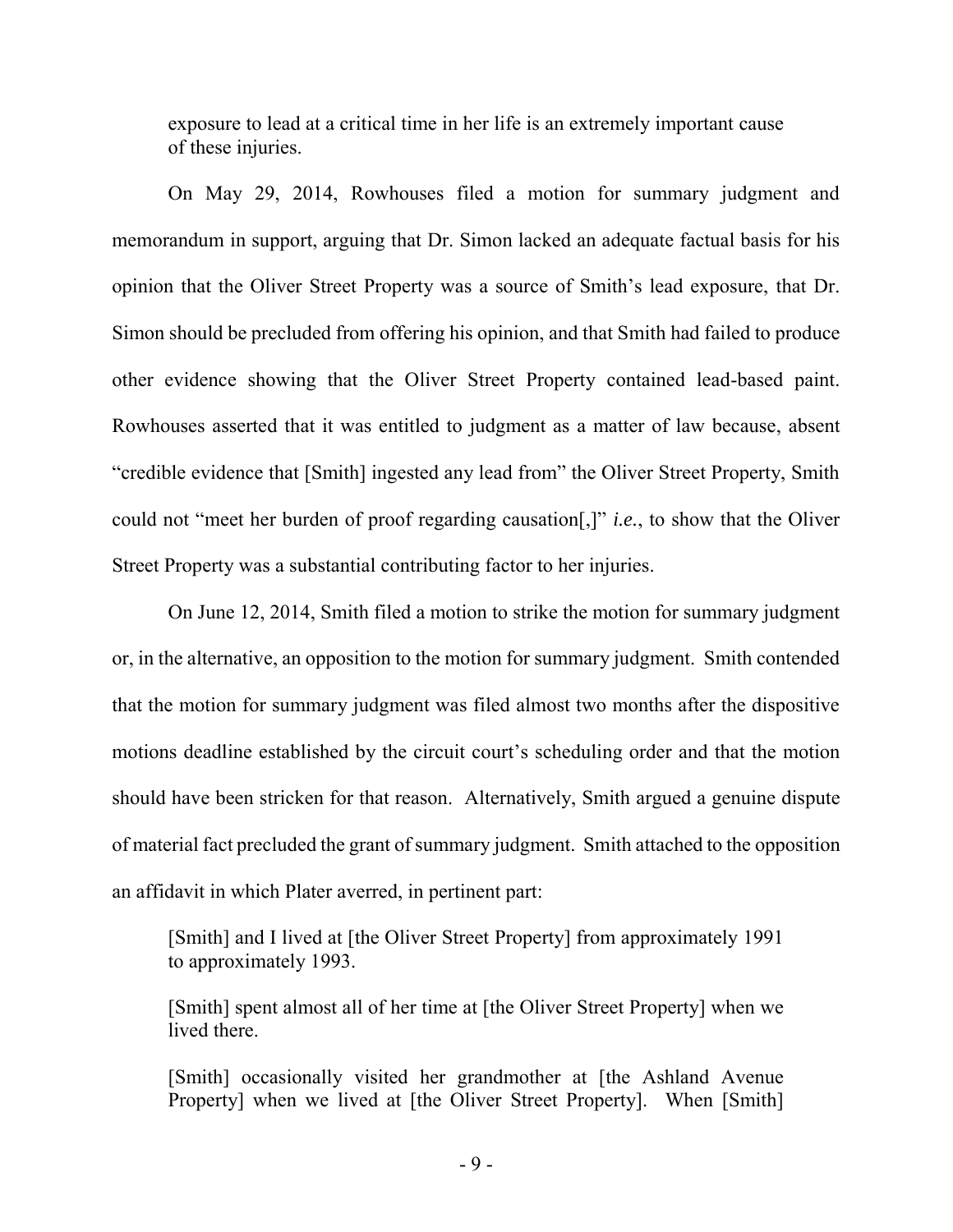visited [the Ashland Avenue Property], I never saw chipping, peeling or flaking paint at th[e] property.

[Smith] had no contact with old battery casings, lead figures, painted toys, plastic jewelry, naval paint, bullets, fishing weights, ceramic pottery, folk medicine[,] or any other source of lead to my knowledge when she had elevated blood[-]lead levels while we resided at [the Oliver Street Property].

On June 26, 2014—six days after this Court issued Hamilton v. Kirson, 439 Md. 501, 96 A.3d 714 (2014)—Smith filed a supplement to the opposition to which she attached various exhibits, including: (1) printouts from the State Department of Assessments and Taxation for properties near the Oliver Street Property—1623, 1624, 1626, 1628, and 2324 East Oliver Street—showing that the properties were built in either 1914 or 1915; (2) records from the Baltimore City Health Department Lead Paint Poisoning Prevention Program showing that properties on East Oliver Street had been issued numerous leadbased paint violation notices over the years; (3) an "Emergency Violation Notice and Order to Remove Lead Nuisance" issued on August 11, 1987, by the Baltimore City Health Department for 1620 East Oliver Street—the row house immediately next door to the Oliver Street Property—noting the presence of lead-based paint on twenty-six interior surfaces and five exterior surfaces; (4) a second "Emergency Violation Notice and Order to Remove Lead Nuisance" issued on January 6, 1988 for 1620 East Oliver Street noting the presence of lead-based paint on ten interior surfaces; and (5) a "Lead-based Paint Survey Report" prepared by Arc Environmental, Inc. for 2324 East Oliver Street noting the presence of lead-based paint on twelve interior surfaces.

On June 27, 2014, the circuit court conducted a hearing on the motion for summary judgment. At the conclusion of the hearing, the circuit court granted the motion for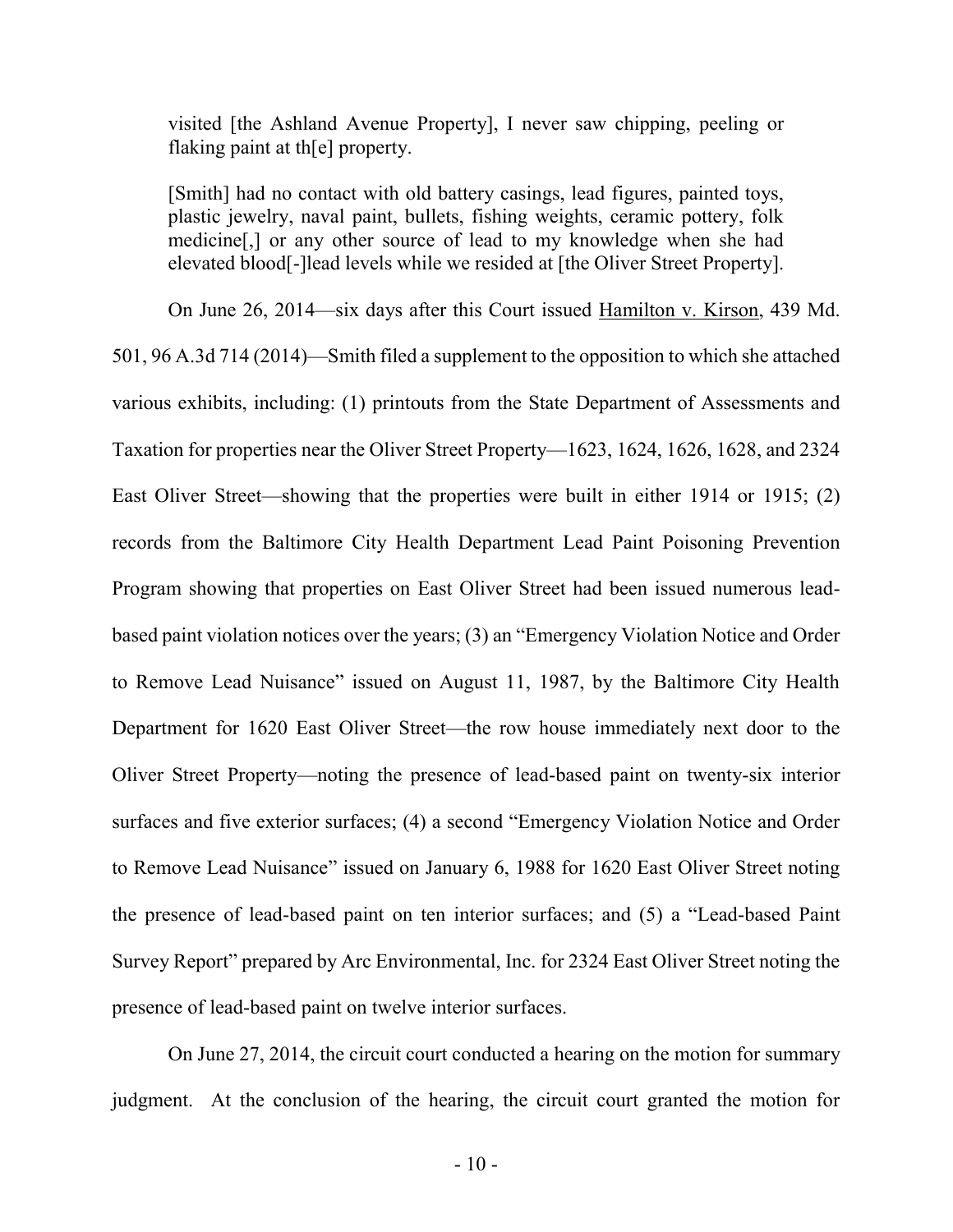summary judgment, orally ruling from the bench as follows:

 I looked closely at [Dr.] Simon['s] reports. . . . [F]or [the Oliver Street Property], Dr. Simon said that the age of this house would presume the presence of lead-based paint according to Maryland regulations. And [Smith's] information and the blood-lead levels would indicate that deteriorated paint at this property during [Smith]'s residency in 1991 to 1993, age a few months to two years, led him to the conclusion that it was more likely than not that this house contained lead-based paint hazards during [her] residency.

 I am compelled by [Hamilton, 439 Md. 501, 96 A.3d 714,] to find that that's not enough. . . .

 An expert may . . . extrapolate from data and facts contained in others' reports and studies in order to form his [or her] expert opinion. Facts upon which an expert bases his [or her] opinion must . . . permit reasonably accurate conclusions as distinguished from mere conjecture and guess.

. . . I cannot let this case go to a jury based on the presumption that the age of the house provides, [that the Oliver Street Property is] a source of lead exposure in this case. That's all [Smith] ha[s] at the current time in this case. And I'm compelled to grant the motion for summary judgment.

Immediately thereafter, Smith's counsel asked the circuit court whether it was "finding that

[the] Ashland Avenue [Property] was a reasonable probable source as well . . . [b]ecause under that scenario, there is no other . . . property but" the Oliver Street Property. In response, the circuit court stated: "I have and I cannot get past the speculative . . . nature . . . as to the address. I simply don't think I have a choice."

On June 30, 2014, the circuit court issued an order that was consistent with its oral ruling, denying the motion to strike the motion for summary judgment and granting summary judgment in favor of Rowhouses as to both negligence and the Maryland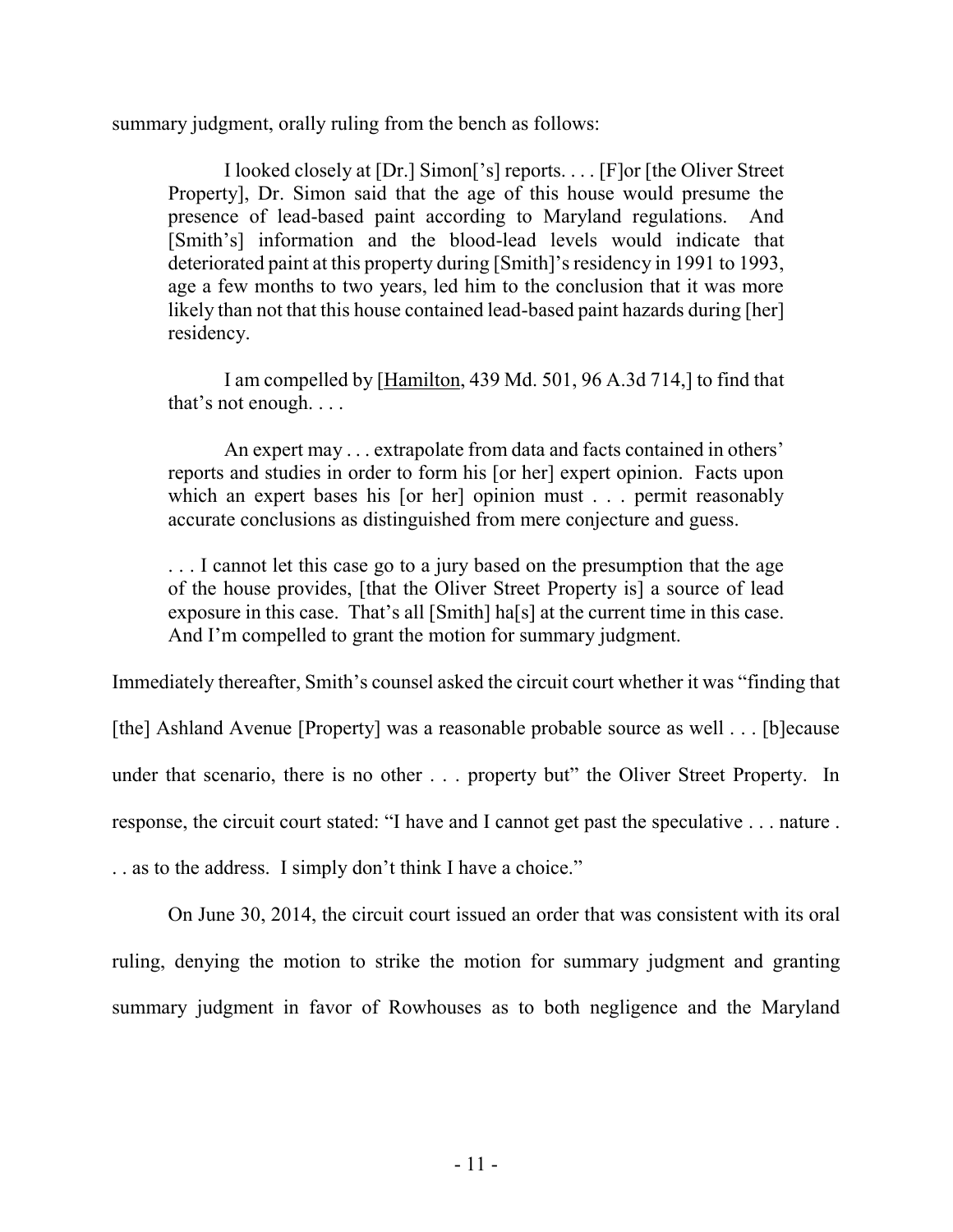Consumer Protection Act claim.<sup>7</sup>

 $\overline{a}$ 

 Smith appealed, and in a reported opinion, the Court of Special Appeals reversed the circuit court's grant of summary judgment as to negligence, affirmed the circuit court's judgment in all other respects, and remanded for further proceedings. See Smith v. Rowhouses, Inc., 223 Md. App. 658, 669, 117 A.3d 622, 628 (2015). The Court of Special Appeals held that there was sufficient admissible circumstantial evidence to show the presence of lead-based paint at the Oliver Street Property while Smith was residing there, explaining:

The evidence on the summary judgment record, when viewed in the light most favorable to Smith, showed that there was admissible evidence to prove the following facts: (1) from not long after her birth and for the next year, Smith spent the majority of her time at the Oliver Street Property, which contained peeling, chipping, and flaking interior paint; (2) the Monroe Street Property, where Smith lived before moving to the Oliver Street Property, was in "[g]ood condition," meaning that it did not have the peeling, chipping, or flaking interior paint that later was seen at the Oliver Street Property; (3) the Ashland Avenue Property, which Smith visited frequently, did not have peeling, chipping, or flaking interior paint; (4) while living at the Oliver Street Property, Smith often was seen with her hands on interior areas that had peeling, chipping, and flaking paint and then with her hands in her mouth; (5) Smith had her first elevated blood-lead level when she was living at the Oliver Street Property; (6) Smith did not have contact with any other known source of exposure to lead at that time; and (7) the Oliver Street

<sup>&</sup>lt;sup>7</sup>At the hearing on the motion for summary judgment, Smith's counsel stated that he would "not provid[e] an opposition" to Rowhouses's motion for summary judgment as to Smith's claim for violations of the Maryland Consumer Protection Act. And, at oral argument in this Court, Smith's counsel confirmed that, at the hearing on the motion for summary judgment, he "submitted" on the claim for violations of the Maryland Consumer Protection Act. On appeal, Smith did not challenge the circuit court's grant of summary judgment as to the Maryland Consumer Protection Act claim, and the Court of Special Appeals did not address the matter. See Smith v. Rowhouses, Inc., 223 Md. App. 658, 660 n.1, 117 A.3d 622, 623 n.1 (2015). Similarly, we do not address the grant of summary judgment as to the Maryland Consumer Protection Act claim.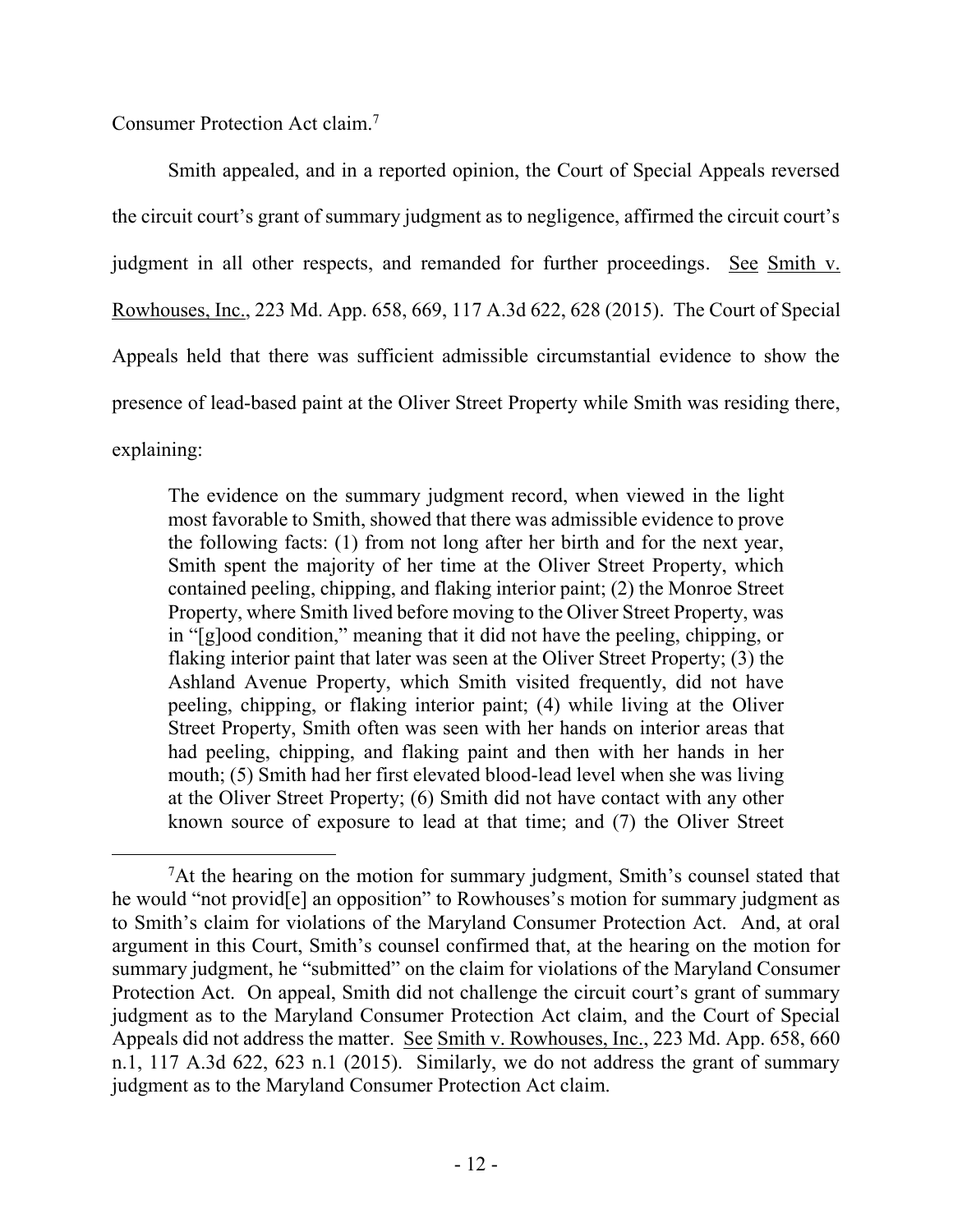Property was built before 1950. . . . [T] his evidence could support a reasonable inference by the trier-of-fact that the Oliver Street Property was the only *reasonably probable* source of the lead to which Smith was exposed before she first tested positive for lead on September 25, 1992. Because there was adequate circumstantial evidence on the summary judgment record to show the presence of lead-based paint in the Oliver Street Property when Smith was living there, summary judgment should not have been granted in favor of [Rowhouses] on the negligence count.

Id. at 668-69, 117 A.3d at 627-28 (emphasis in original) (footnote omitted).<sup>8</sup>

 $\overline{a}$ 

Rowhouses petitioned for a writ of *certiorari*, which this Court granted. See Rowhouses v. Smith, 445 Md. 19, 123 A.3d 1005 (2015).

## **DISCUSSION**

Rowhouses contends that the circuit court was correct in granting summary judgment in its favor because the circumstantial evidence presented by Smith was insufficient to show both that the Oliver Street Property contained lead-based paint and that Smith ingested lead-based paint at the Oliver Street Property. Stated otherwise, Rowhouses argues that the circumstantial evidence that Smith produced was legally

<sup>8</sup> In the Court of Special Appeals, Smith also contended that Dr. Simon had "a substantial factual basis for his opinions and properly considered multiple potential sources of exposure." In response, Rowhouses argued that Dr. Simon "lacked a sufficient factual basis to support his opinion that [the Oliver Street Property] was the source of [Smith]'s lead exposure or the cause of any injuries allegedly therefrom." (Emphasis omitted). The Court of Special Appeals concluded: "Dr. Simon's opinion that there was lead-based paint inside the Oliver Street Property rested solely on an inadequate factual basis[ *i.e.*, the age of the Oliver Street Property]. Therefore it was not admissible, and the circuit court correctly ruled that it could not be used to prove causation." Smith, 223 Md. App. at 666, 117 A.3d at 626. Neither Smith nor Rowhouses filed a petition for a writ of *certiorari* or a cross-petition raising an issue as to whether Dr. Simon had an adequate factual foundation to support his opinion that the Oliver Street Property contained lead-based paint and was a substantial contributing source of Smith's lead exposure. Accordingly, we do not address the matter.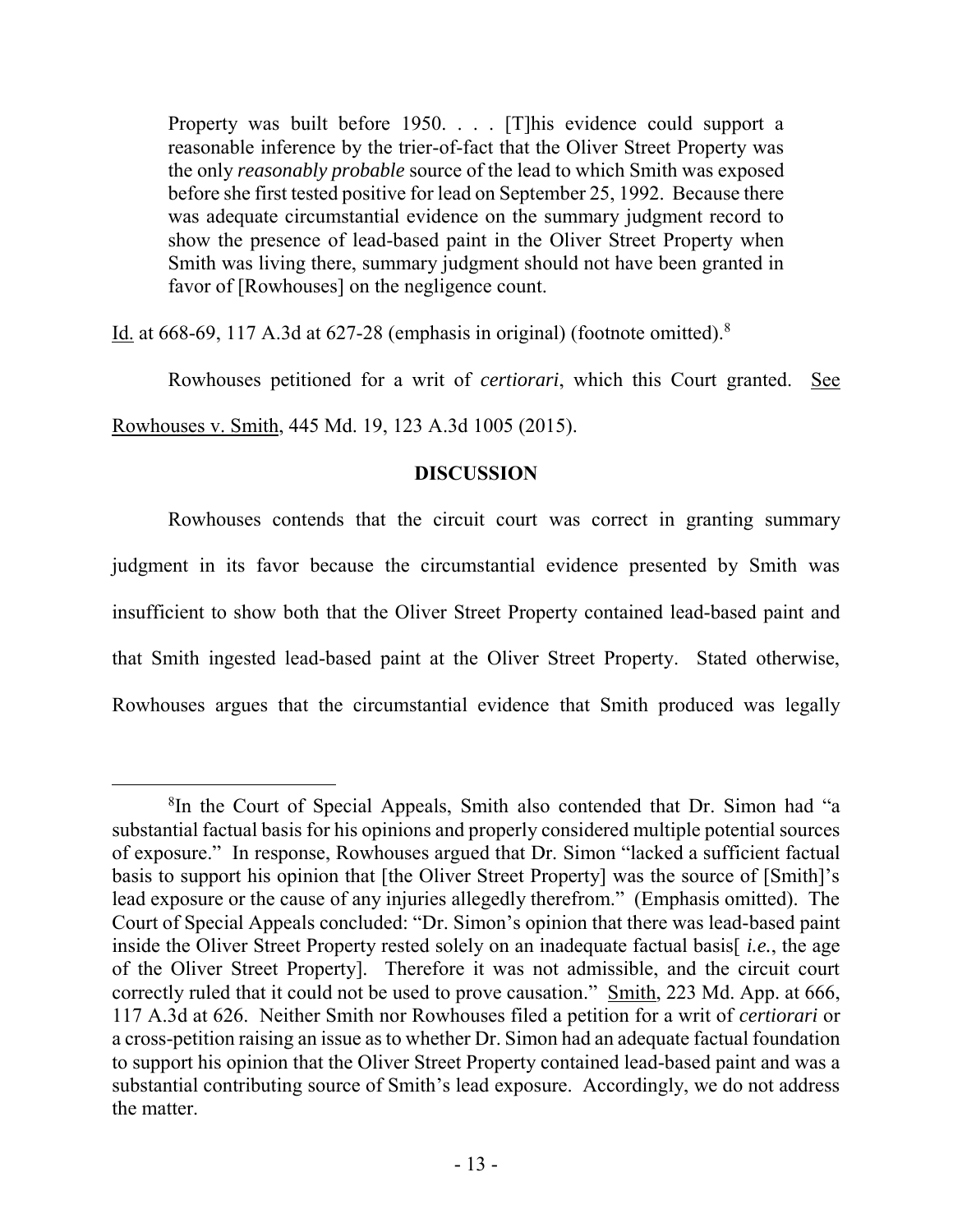insufficient to prove proximate cause, an element of negligence. According to Rowhouses, where a plaintiff does not present direct evidence of lead-based paint at a subject property and instead relies on circumstantial evidence, that circumstantial evidence "must be sufficient to establish a reasonable likelihood or probability, not just a possibility, of exposure to and ingestion of lead at the subject property." (Citation omitted). Rowhouses notes that, where there are multiple possible exposures to lead and no direct evidence of lead-based paint, a plaintiff must rule out other reasonably probable sources to demonstrate that it was reasonably probable that the subject property contained lead-based paint. Rowhouses maintains that Smith failed to eliminate other reasonably probable sources of lead exposure, namely, the Monroe Street Property and the Ashland Avenue Property.

 Smith responds that the circuit court erred in granting summary judgment by not considering the totality of the evidence and by ruling that the only evidence that she had produced to support the existence of lead-based paint at the Oliver Street Property was the age of the house. Smith contends that she produced sufficient circumstantial evidence, to a "reasonable likelihood or probability, and not a mere possibility[,]" demonstrating that the Oliver Street Property contained lead-based paint that caused her injury. Smith points out that a plaintiff in a lead-based paint case needs only to produce sufficient circumstantial evidence to rule out other reasonably probable sources—as opposed to all possible sources—of lead exposure. Stated otherwise, Smith observes that a plaintiff is not required to eliminate or rule out every possible source of lead exposure, and instead is required only to produce evidence from which a trier of fact could eliminate all reasonably probable identified sources of lead exposure, aside from the subject property. Smith asserts that,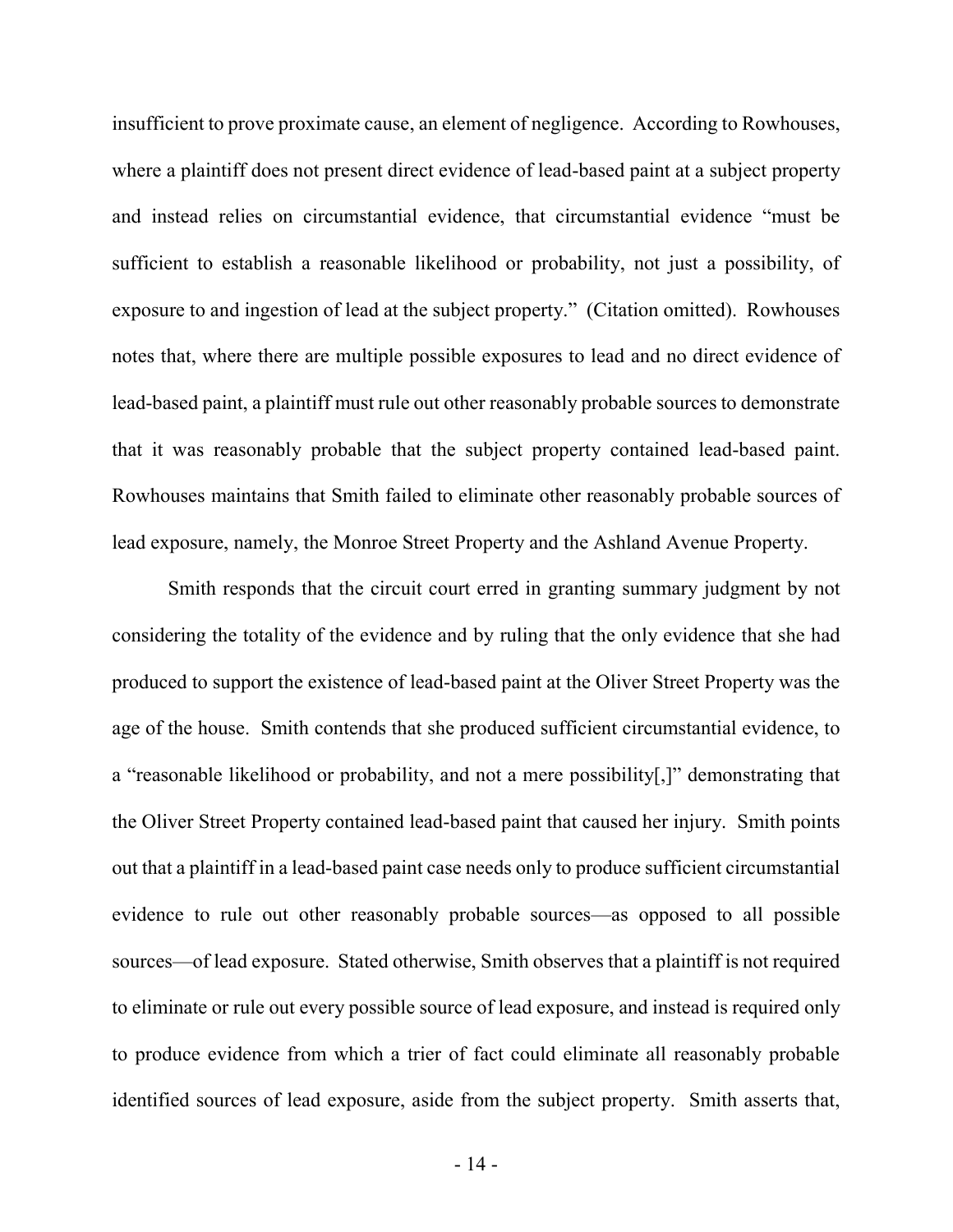based on the totality of the evidence presented in this case, a trier of fact could conclude that the other properties in which she resided or visited were not reasonably probable sources of her lead exposure and that the Oliver Street Property was the only reasonably probable source of her lead exposure.

 In a reply brief, Rowhouses contends that the circumstantial evidence presented by Smith does not rise above the level of speculation and conjecture, and that Plater's "selfserving testimony" that properties other than the Oliver Street Property were in good condition—*i.e.*, did not contain deteriorated paint—"cannot be enough to both establish the existence of lead-based paint at one property and rule it out at another."

### **Standard of Review**

 A trial court's grant of summary judgment is appropriate where "there is no genuine dispute as to any material fact and [] the party in whose favor judgment is entered is entitled to judgment as a matter of law." Md. R. 2-501(f). An appellate court reviews without deference a trial court's grant of summary judgment. See Hamilton, 439 Md. at 522, 96 A.3d at 726 ("[T]he standard for appellate review of a trial court's grant of a motion for summary judgment is simply whether the trial court was legally correct, and is subject to no deference." (Citations and internal quotation marks omitted)). To that end:

[I]n reviewing a grant of summary judgment, [the appellate court] review[s] independently the record to determine whether the parties generated a [genuine] dispute of material fact[,] and, if not, whether the moving party was entitled to judgment as a matter of law. [The appellate court] review[s] the record in the light most favorable to the non-moving party[,] and construe[s] any reasonable inferences that may be drawn from the well-plead facts against the moving party.

Id. at 522, 96 A.3d at 726-27 (citations omitted). Moreover, "to defeat a motion for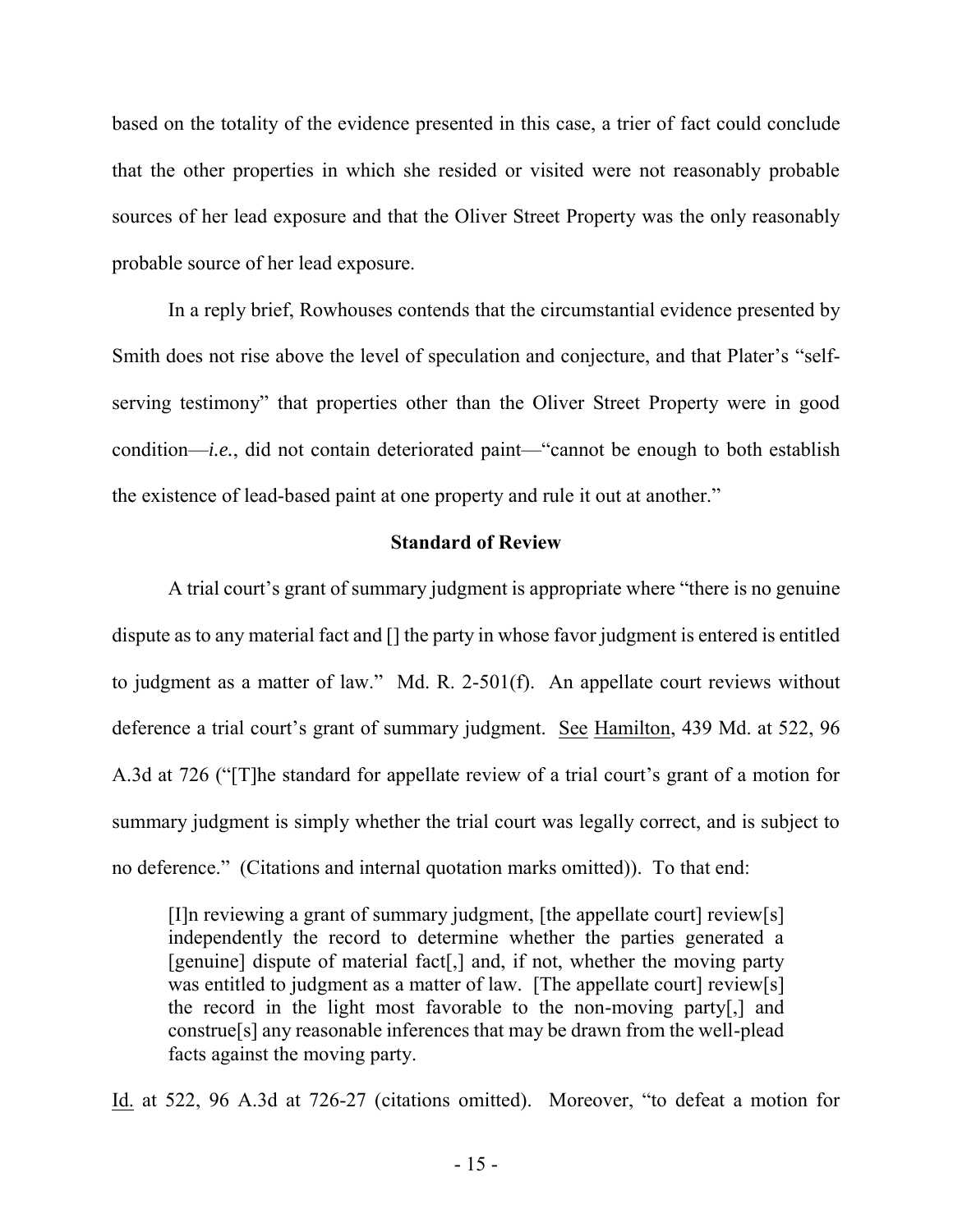summary judgment, the opposing party must show that there is a genuine dispute as to a material fact by proffering facts [that] would be admissible in evidence." Id. at 522, 96 A.3d at 727 (citation omitted).

# **Causation in Lead-Based Paint Cases**

In Hamilton, id. at 523-24, 96 A.3d at 727, this Court defined negligence as follows:

Generally, to state a claim for negligence[,] a party must show 1) that the defendant was under a duty to protect the plaintiff from injury, 2) that the defendant breached that duty, 3) that the plaintiff suffered actual injury or loss, and 4) that the loss or injury proximately resulted from the defendant's breach of the duty.

(Brackets, citation, and internal quotation marks omitted). As to proximate cause, in

Hamilton, id. at 527, 96 A.3d at 729-30, this Court stated:

It is fundamental that[,] in a negligence action[,] the plaintiff has the burden of proving all [of] the facts [that are] essential to constitute the cause of action. One element of a negligence case is that the defendant's negligence was a proximate cause of the accident or injury. The inquiry here focuses on causation in fact, one aspect of proximate cause, concerned with the more fundamental (and some have thought metaphysical) inquiry of whether [the] defendant's conduct actually produced an injury.

(Citations and internal quotation marks omitted). As to the type of evidence—direct,

circumstantial, or a combination of both—that a plaintiff may use to prove causation in

fact, as we did in Hamilton, id. at 527-25, 96 A.3d at 730, we look to Peterson v.

Underwood, 258 Md. 9, 17, 264 A.2d 851, 855 (1970), in which this Court explained:

If lay testimony together with reasonable inferences do<sup>[]</sup> not directly show [a] causal relationship (such as a witness's observing a brick hurled through a plate glass window) it may be shown in a number of other ways. The most familiar method today is through the opinion of [an] expert who states that, based on facts in evidence, X was the efficient cause of the injury. Such opinion testimony is not always required, and the plaintiff produces legally sufficient proof to get to the jury once he [or she] shows [that] it is more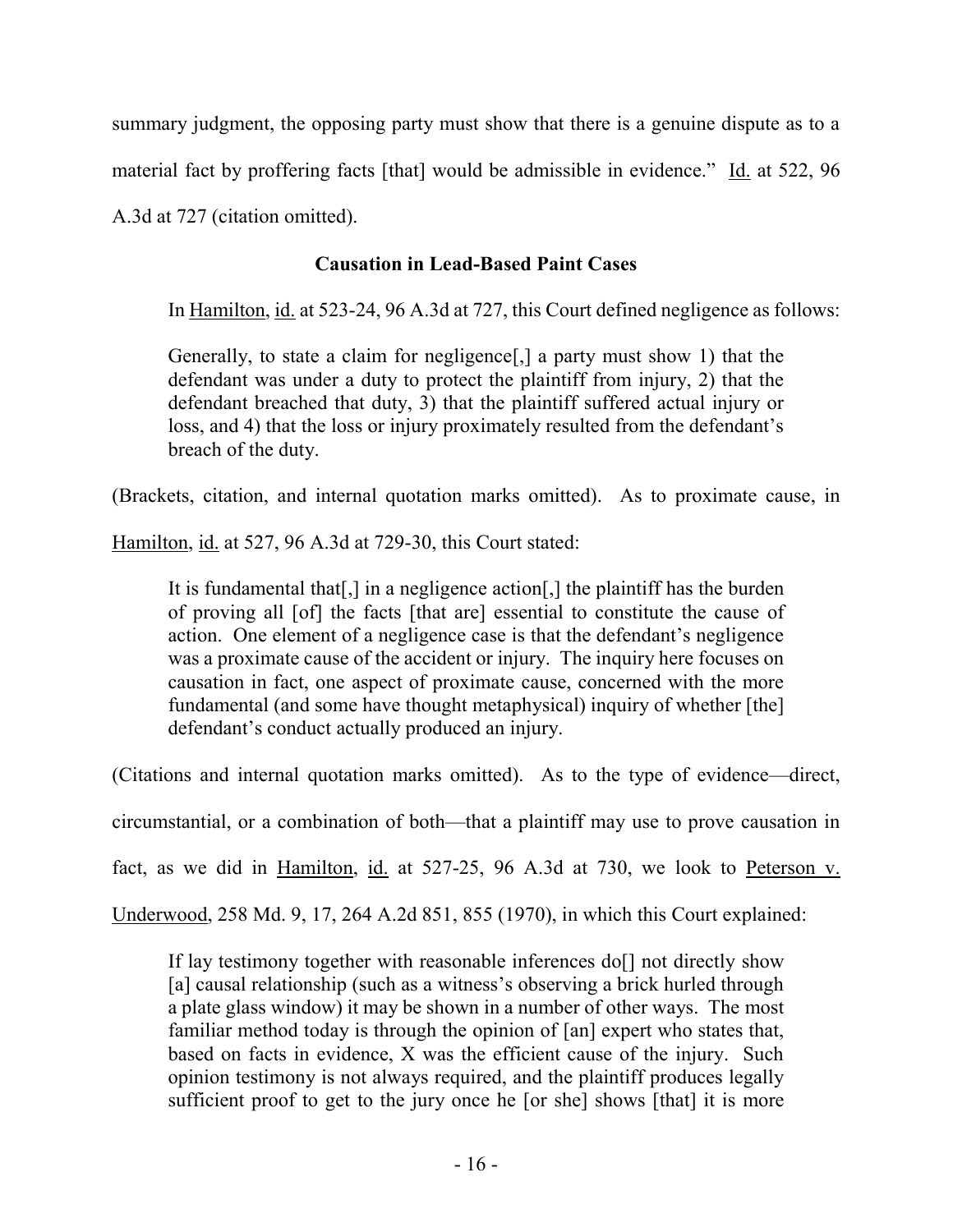probable than not that [the] defendant's act caused his [or her] injury. This does not mean [that the] plaintiff is required to exclude every other possible cause of the accident. But[,] where [the] plaintiff[,] by his [or her] own evidence[,] shows two or more equally likely causes of the injury, for only one of which [the] defendant is responsible, [the] plaintiff can[]not recover. The situation before us is somewhat analogous, except that. I instead of showing two evenly balanced probable causes, [the] plaintiff has shown none.

 In the trial below[, the] plaintiff apparently relied on an inference that [the] defendants' acts were the cause or proximate cause of the injury. An 'inference' is a deduction or conclusion [that] reason and common sense lead a jury to draw from the facts [that were] prove[n]. This attempted reliance amounts to proof of causation by circumstantial rather than direct evidence. In accordance with the general rules stated above, this type of evidence is not inherently insufficient; all that is necessary is that it amount to a reasonable likelihood or probability rather than a possibility.

(Citations omitted). Where the plaintiff offers "no direct explanation of the cause of the accident," the plaintiff is "compelled to rely entirely on [] inference[s]." Id. at 18-19, 264 A.2d at 856. "The validity of an inference depends on commonly experienced relationships of acts and forces[,]" and "depends on logical deduction from an established act." Id. at 18, 19, 264 A.2d at 856. In Peterson, id. at 21, 264 A.2d at 857, this Court recognized that "[t]here are, unquestionably, many occasions where the causal connection between a defendant's negligence and a disability [that is] claimed by the plaintiff does not need to be established by expert testimony." (Citation and internal quotation marks omitted). Three circumstances where expert testimony is not needed include: (1) "when the disability develops coincidentally with, or within a reasonable time after, the negligent act"; (2) "where the causal connection is clearly apparent from the illness itself and the circumstances surrounding it"; and (3) "where the cause of the injury relates to matters of common experience, knowledge, or observation of lay[people]." Id. at 21, 264 A.2d at 857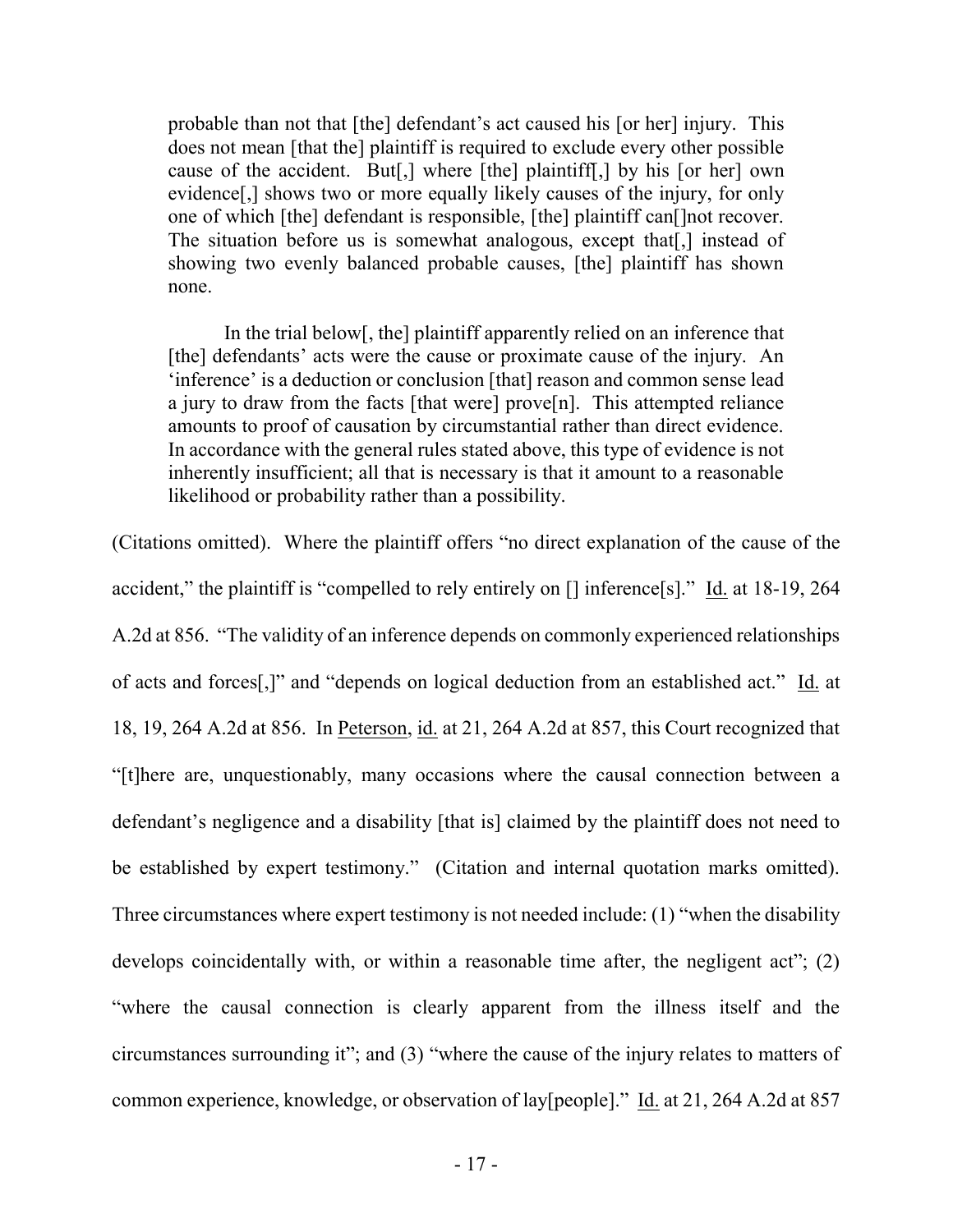(citation and internal quotation marks omitted).

Turning to causation in lead-based paint cases in Maryland, because the causation analysis in such cases has evolved over the last several years, we review, in some detail, the relevant case law on the topic, beginning with Dow v. L  $\&$  R Props., Inc., 144 Md. App. 67, 796 A.2d 139 (2002). In Dow, id. at 68-69, 76, 796 A.2d at 140, 144, the Court of Special Appeals held that the trial court erred in granting summary judgment in favor of the defendant, a rental property management company, where there was circumstantial evidence from which a trier of fact could infer the presence of lead-based paint at the subject property and that the subject property was the "only possible source" of the child's lead exposure. In Dow, id. at 69, 796 A.2d at 140, the plaintiffs alleged that the child lived at the subject property, which contained chipping and flaking lead-based paint, which caused the child's injury when she ate paint chips. The defendant moved for summary judgment, arguing that there was no evidence of lead-based paint at the subject property, and pointing out that the plaintiffs had not designated an expert to testify that lead-based paint existed at the subject property and had not tested for lead-based paint in the subject property's interior. See id. at 70, 796 A.2d at 140-41. The plaintiffs responded by presenting evidence that the subject property had been built in 1935, and contending that there was a statutory presumption that houses that were built before 1950 contained leadbased paint. See id. at 70, 796 A.2d at 141. The plaintiffs further argued that they had lived in the subject property while it contained chipping and peeling paint, and that the child had had a habit of placing her hands and fingers in her mouth and playing at or near areas of chipping and peeling paint. See id. at 70-71, 796 A.2d at 141.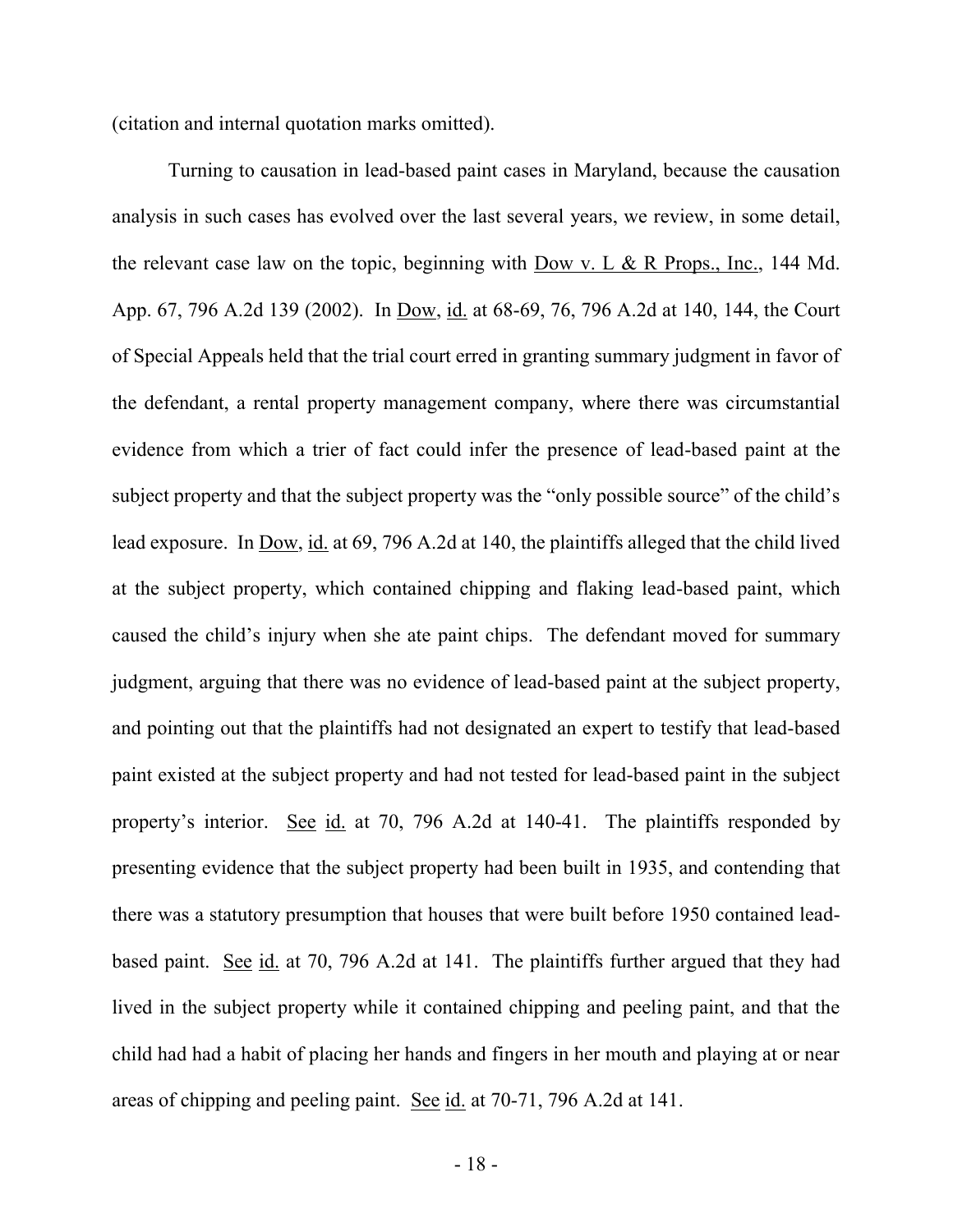Later in the litigation, the child's mother filed an affidavit in which she averred that the child had lived at the subject property from age two months to almost five years, and that the child had not lived at any other residence or visited or spent nights at any other residence during that time period. See id. at 71, 796 A.2d at 141-42. The mother further averred that she saw the child place paint chips from the interior of the subject property into her mouth. See id. at 71-72, 796 A.2d at 142. According to the mother, the child did not have contact with other items that were known to contain lead, such as old battery casings, naval paint, or fishing weights, and the child did not play outside in the dirt while they resided at the subject property. See id. at 72, 796 A.2d at 142. The trial court granted the motion for summary judgment, and observed that the subject property had never been tested for lead-based paint, nor had a violation notice addressing the issue of lead-based paint ever been issued for the subject property. See id. at 72, 796 A.2d at 142.

 On appeal, the plaintiffs conceded that there was no direct evidence of lead-based paint at the subject property, but argued that they had presented sufficient circumstantial evidence that the paint at the subject property was lead-based paint. See id. at 73-74, 796 A.2d at 143. The Court of Special Appeals agreed and held that, "[v]iewing the circumstantial evidence and the inferences that could be drawn therefrom in the light most favorable to [the plaintiffs] as the non-moving party, [the Court was] satisfied that [the plaintiffs] could properly establish that the paint in question was lead[-]based and thus caused [the child]'s alleged injuries." Id. at 74-75, 796 A.2d at 143. As to circumstantial evidence of causation, the Court of Special Appeals stated:

There is no requirement that, in a negligence suit, the matter of causation . .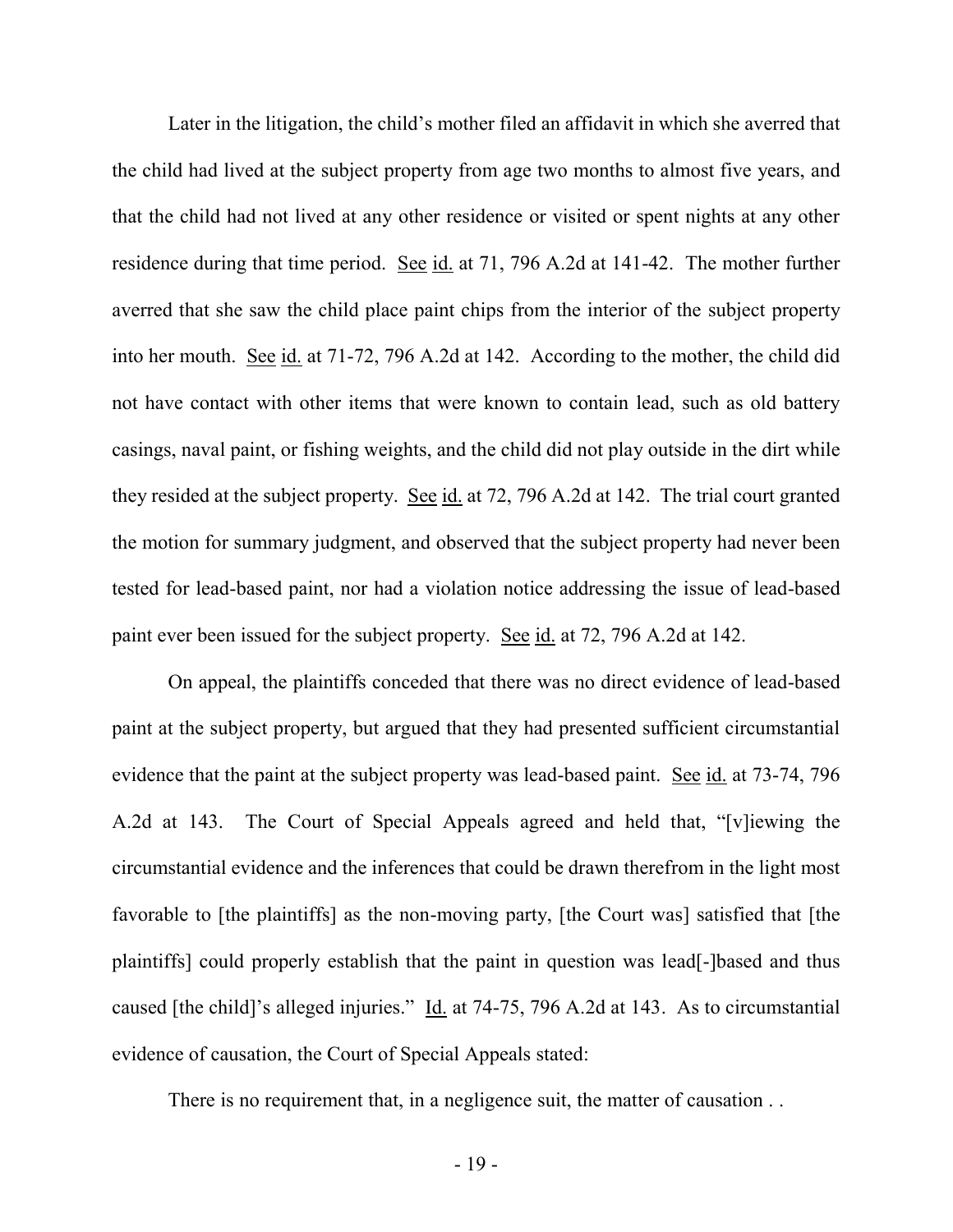. be prove[n] by direct and positive proof to an absolute certainty. Circumstantial evidence may support a negligence determination if it amounts to a reasonable likelihood or probability rather than a possibility. Indeed, Maryland has gone almost as far as any jurisdiction that we know of in holding that meager evidence of negligence is sufficient to carry the case to the jury. . . . Of course, causation evidence that is wholly speculative is not sufficient.

Id. at 75, 796 A.2d at 143-44 (citations, brackets, and internal quotation marks omitted)

(ellipses in original). Turning to the case before it, the Court of Special Appeals concluded:

If believed, the evidence offered by [the plaintiffs] in opposition to the motion for summary judgment could establish that the chipping and peeling paint inside [the subject property] was **the only possible source** of [the child]'s lead poisoning. [The mother]'s affidavit indicates that [the child] did not spend time anywhere else and was never exposed to any other sources of lead. That, coupled with the undisputed fact that homes [that were] built before 1950 often contain lead-based paint, could indeed support an inference that the paint in question contained lead. Under the circumstances, the trial court erred in granting the motion for summary judgment.

Id. at 76-77, 796 A.2d at 144-45 (citations an paragraph break omitted) (emphasis added).<sup>9</sup>

 A decade later, in Taylor v. Fishkind, 207 Md. App. 121, 150, 124, 142, 146, 51 A.3d 743, 761, 745, 755, 758 (2012), cert. denied, 431 Md. 221, 64 A.3d 497 (2013), the Court of Special Appeals held, in relevant part, that the trial court was correct in granting summary judgment in the property owners' favor, where "the only evidence that [the

<sup>&</sup>lt;sup>9</sup>In <u>Dow</u>, 144 Md. App. at 74, 796 A.2d at 143, the Court of Special Appeals declined to address the alleged existence of a statutorily-created evidentiary presumption that homes that were built before 1950 contain lead-based paint, observing that no Maryland appellate court had "ever interpreted the statutes regarding lead-based paint to create such a presumption." The Court of Special Appeals stated: "To the contrary, th[e] Court [of Special Appeals] ha[d] commented, in *dicta*, 'Obviously, the mere fact that most old houses in Baltimore have lead-based paint does not mean that a particular old Baltimore house has a similar deficiency." Id. at 74, 796 A.2d at 143 (quoting Davis v. Goodman, 117 Md. App. 378, 393, 700 A.2d 798, 805 (1997)).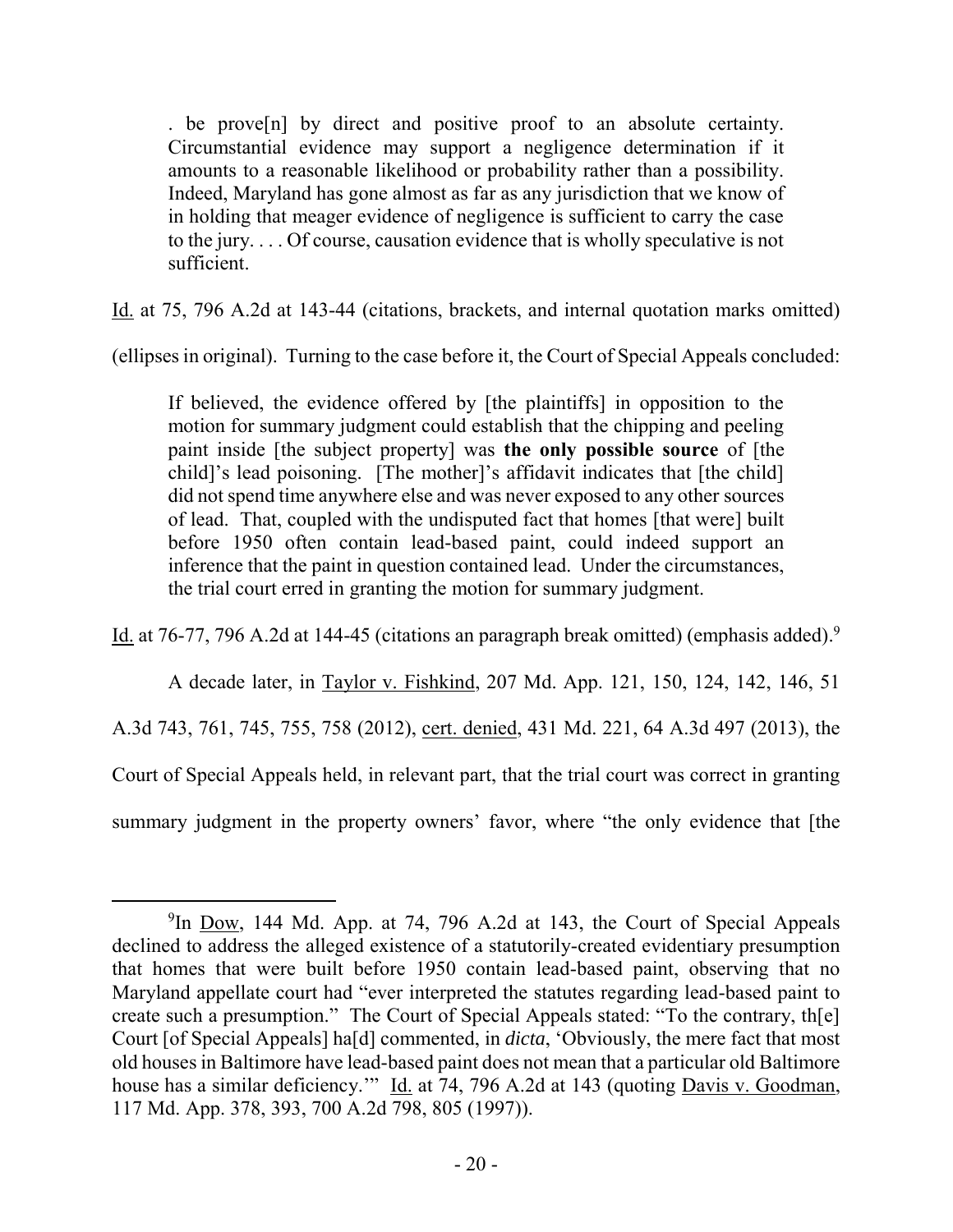plaintiff] was exposed to lead at [the subject property] was her elevated blood[-]lead level while living at the property" and where the plaintiff failed to "rule out all other sources" for her lead exposure." The plaintiff resided at one property for approximately two-and-ahalf years before moving to the subject property, where she lived for just over a year before moving to a third property, where she resided for ten years. See id. at 125, 51 A.3d at 745. On three different occasions spanning a year and a half, the plaintiff's blood-lead level was shown to be elevated during tests, two of which occurred while the plaintiff was living in subject property. See id. at 125-26, 51 A.3d at 745-46.

 A lead-based paint inspection conducted during discovery demonstrated that only an exterior window apron on the front of the subject property, with intact paint, tested positive for the presence of lead-based paint. See id. at 128-29, 51 A.3d at 747-48. No interior surfaces were tested for the presence of lead-based paint because the inspector was unable to obtain access to the interior. See id. at 127 n.5, 51 A.3d at 747 n.5. The plaintiff's mother testified at her deposition that the plaintiff put paint chips into her mouth as a child while living at the subject property. See id. at 129, 51 A.3d at 748. The mother later submitted an affidavit, averring that she observed chipping and flaking paint at the subject property, and that she saw the plaintiff with paint chips and dust on her hands and in her mouth while they lived at the subject property. See id. at 129, 51 A.3d at 748.

 The plaintiff designated a pediatrician as an expert in medical causation; in a "causation report," the pediatrician opined that the plaintiff was exposed to lead at the first two properties in which she had resided, including the subject property; the pediatrician based her opinion on "the age of the dwellings, the described conditions of the [subject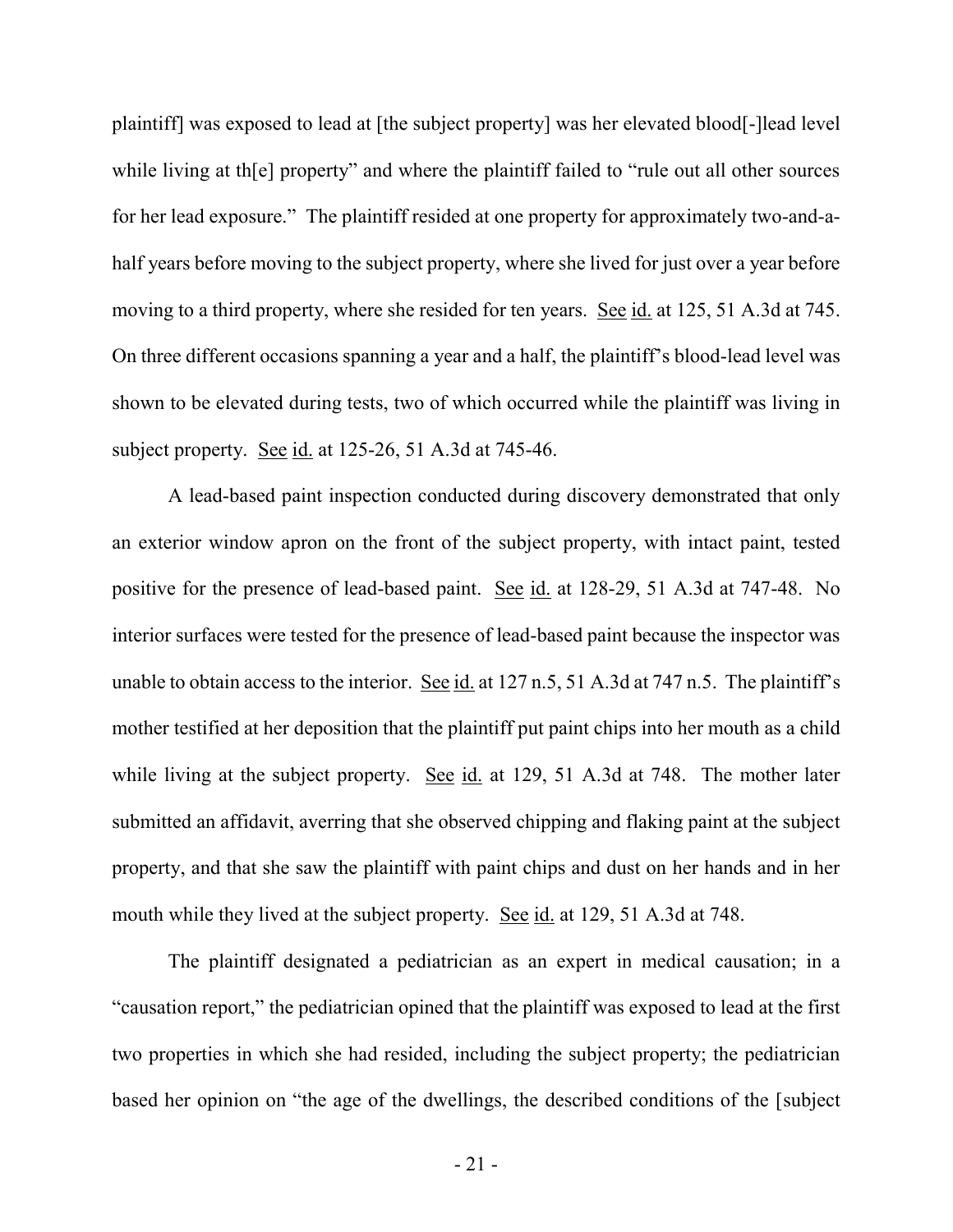property], the detection of lead[-based paint on] an exterior window apron of [the subject property,] and [the plaintiff]'s blood[-]lead levels while living at each dwelling." Id. at 124, 129-30, 51 A.3d at 745, 748. The doctor further stated that the dwellings were in an area "known to contain lead[-based] paint" and of an "age to most probably contain lead[- ]based paint." Id. at 130, 51 A.3d at 748. At her deposition, the pediatrician admitted that there was no blood-lead level data for a period of approximately a year and a half immediately preceding the time when the plaintiff moved into the subject property. See id. at 131, 51 A.3d at 749. The pediatrician was unable to state whether the plaintiff's blood-lead level rose while she resided in the subject property, acknowledging that the "only thing [that she] kn[e]w [wa]s that [the plaintiff] was living there when [her bloodlead level] was found to be up." Id. at 132, 51 A.3d at 750. The pediatrician agreed that the circumstance that the plaintiff had an elevated blood-lead level while residing at the subject property was not proof that the plaintiff had been exposed to lead at the subject property, as the lead could have been in her body "from some other source prior to the time that she moved in[.]" Id. at 133, 51 A.3d at 750. In many instances throughout her deposition, the pediatrician responded along the lines of "I don't know" when asked questions by the defendant's counsel. Id. at 131-33, 51 A.3d at 749-50.

 The defendants, the owners of the subject property, filed a motion for summary judgment, arguing that the pediatrician's testimony was inadmissible because she lacked an adequate factual basis to support her opinion that the plaintiff had been exposed to leadbased paint at the subject property. See id. at 133, 51 A.3d at 750-51. The trial court granted the motion for summary judgment, ruling that "[t]he evidence in th[e] case d[id]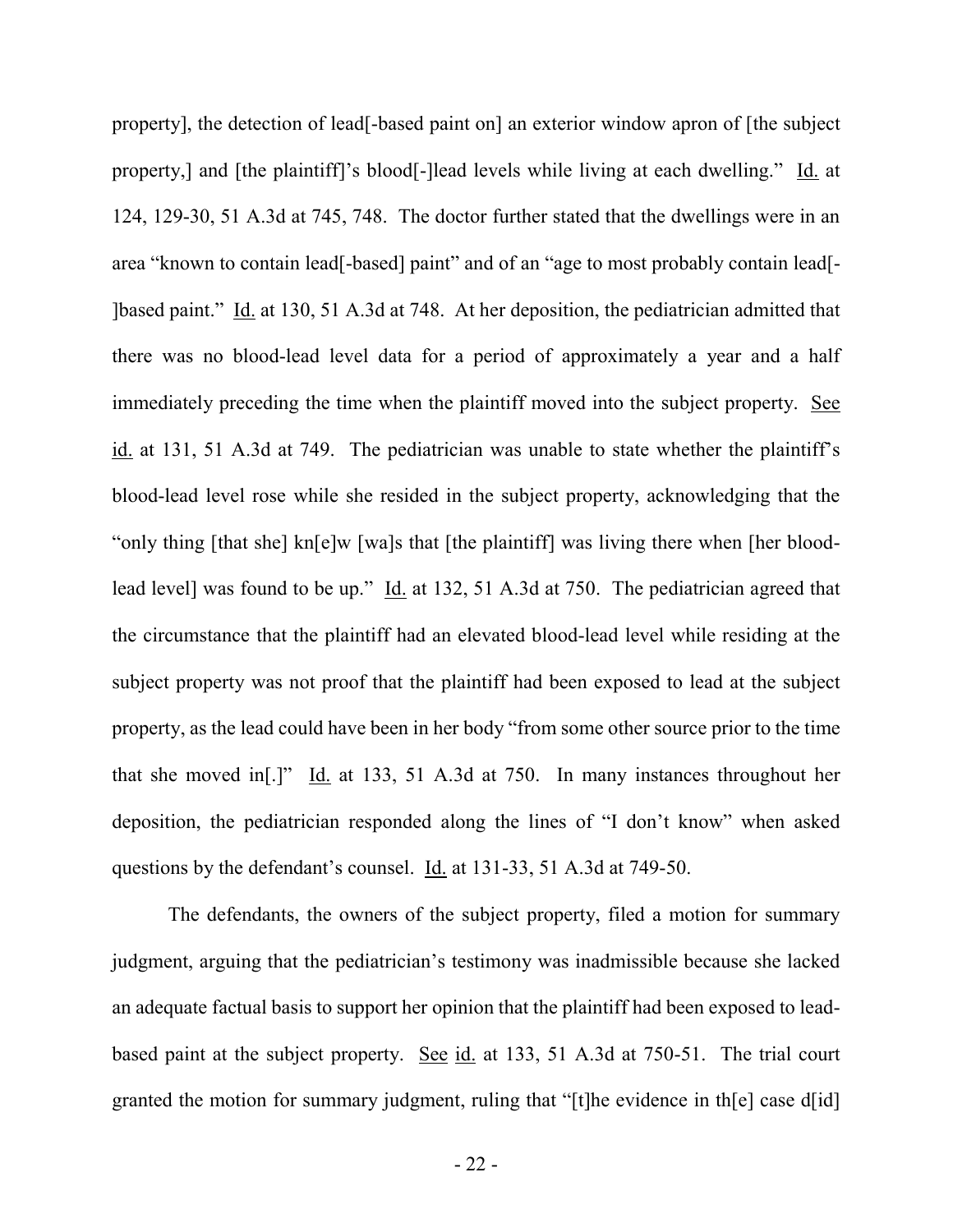not come close to the kind of circumstantial evidence . . . found sufficient in *Dow*[, 144 Md. App. at 76-77, 796 A.2d at 144-45,]" and ruling that the pediatrician lacked an adequate factual basis to say with "a reasonable degree of medical certainty that [the subject property] was a substantial factor in contributing to [the p]laintiff's injury, nor [wa]s there a basis to say that [the subject property] was a lead source." Taylor, 207 Md. App. at 136, 51 A.3d at 752.

 The Court of Special Appeals concluded that the trial court was correct in determining "that the circumstantial evidence supporting [the pediatrician]'s opinion amounted to no more than a possibility that [the plaintiff] was exposed to lead-based paint at" the subject property. Id. at 142, 51 A.3d at 756. Of significance was the pediatrician's inability to rule out other sources of lead or to conclude that the plaintiff's blood-lead level rose while she resided in the subject property. See id. at 142, 51 A.3d at 755. Notably, the plaintiff had alleged that she had been exposed to lead-based paint at two properties; the Court of Special Appeals concluded that there was insufficient evidence to prove that the subject property was "the only possible source of [the plaintiff]'s elevated blood[-]lead level[,]" given the pediatrician's deposition testimony that the plaintiff's elevated bloodlead level at the subject property "could have been the result of lead that was already in her body from a source prior to when she moved to" the subject property. Id. at 146, 51 A.3d at 758 (emphasis omitted). As to the age of the subject property, the Court stated that age alone is not enough to support a conclusion that a house contains lead-based paint because there is no presumption that old houses contain lead-based paint. See id. at 143, 51 A.3d at 756.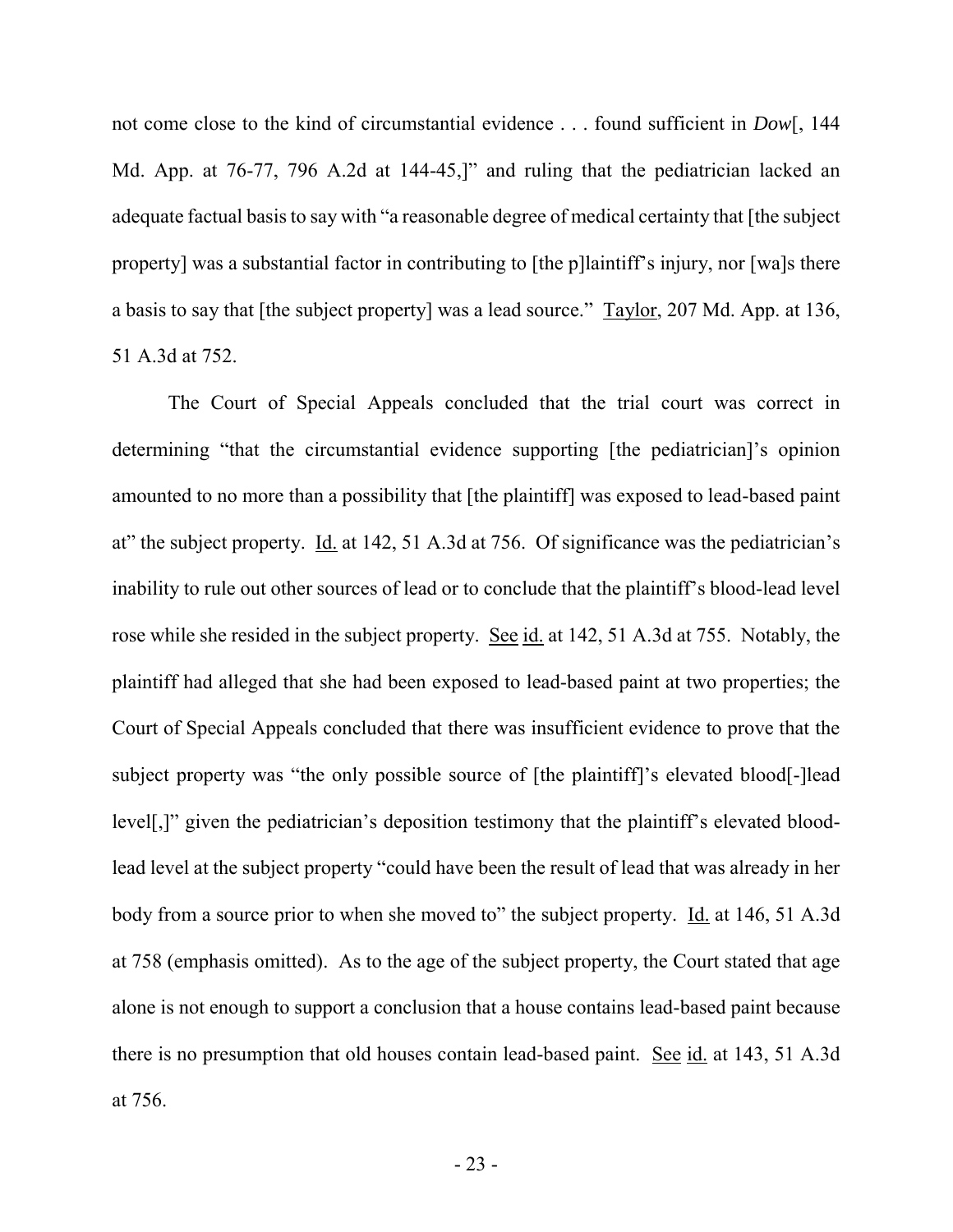In Taylor, id. at 145-46, 51 A.3d at 757-58, the Court of Special Appeals distinguished Dow, 144 Md. App. at 69, 796 A.2d at 140, which involved only one property, noting that, in the plaintiff's case, she had alleged that she had been exposed to lead-based paint at two properties:

 Because [the plaintiff] claims that she was exposed to lead-based paint at two properties, a[n] evidentiary showing [similar to that in *Dow*] is insufficient to prove that [the subject property] was *the only possible source* of [the plaintiff]'s elevated blood[-]lead level. Here, the evidence is inconclusive as to the source of [the plaintiff]'s lead exposure. It is entirely possible from the evidence presented that [the plaintiff] was exposed to leadbased paint at [another property] and not at [the subject property]. The affidavit provided by [the plaintiff]'s mother, if believed, eliminates other residences where [the plaintiff] stayed as possible lead sources, but it does not eliminate [the other property] as a possible lead source. Furthermore, [the pediatrician] conceded in her deposition that [the plaintiff]'s elevated blood[-]lead level at [the subject property] could have been the result of lead that was already in her body from a source prior to when she moved to [the subject property]. Therefore, more is required to support [the pediatrician]'s opinion that [the plaintiff] was exposed to lead-based paint at [the subject property] because, unlike in *Dow*, [the plaintiff] could not rule out all other sources for her lead exposure.

(Emphasis in original). The Court of Special Appeals stated that the plaintiff had "failed to rule out" the other property, "did not have documented blood[-]lead levels that rose while she lived at" the subject property, and had not had the interior of the subject property tested for lead-based paint. Taylor, 207 Md. App. at 147, 51 A.3d at 758. Accordingly, the Court of Special Appeals concluded:

In light of the facts before the [trial] court, we cannot conclude that it abused its discretion when it ruled that [the pediatrician]'s testimony was inadmissible because she lacked an adequate factual basis to support her conclusion that [the plaintiff] was exposed to lead-based paint at [the subject property]. [The pediatrician] testified at her deposition that she did not know if [the plaintiff]'s blood[-]lead level rose while she lived at [the property], and that it was possible that [the plaintiff]'s elevated blood[-]lead level, when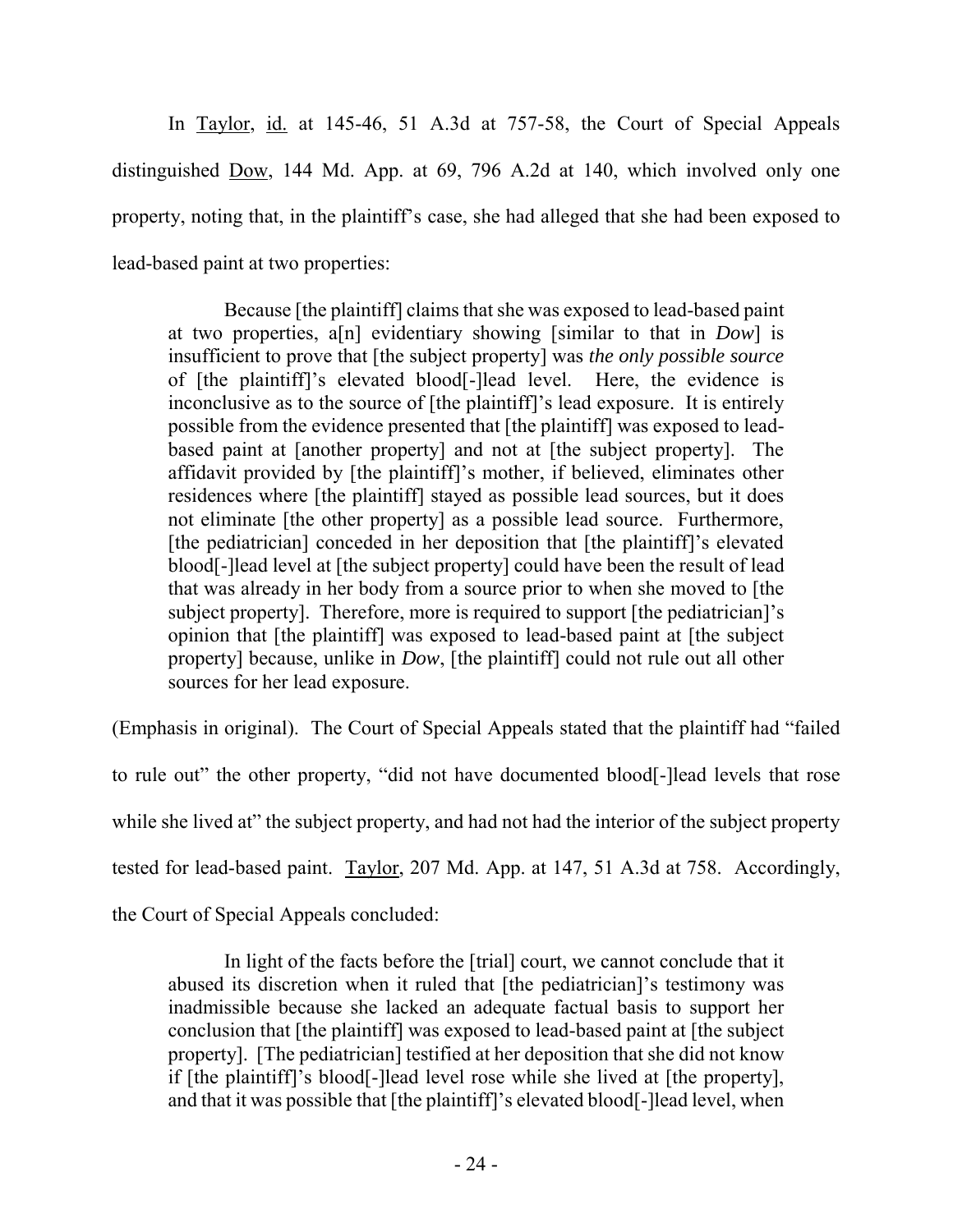she moved to [the subject property], was the result of a prior exposure. In fact, [the plaintiff]'s complaint alleges that she had a prior exposure to leadbased paint at [another property]. Additionally, [the plaintiff]'s only evidence that [the subject property] contained lead-based paint was the age of the house and the presence of lead[-based paint] on one component of the exterior of the house. We conclude that, on the basis of [the doctor]'s testimony and the facts before the [trial] court, a reasonable person could find that [the plaintiff]'s injuries could have been caused by exposure to leadbased paint at [the other property] rather than at [the subject property]. Therefore, the [trial] court did not abuse its discretion in excluding [the pediatrician]'s testimony.

Id. at 147-48, 51 A.3d at 759. Moreover, because the plaintiff had "relied exclusively on [the pediatrician]'s testimony to establish that exposure to lead-based paint at [the subject property] caused [her] injuries[,]" and because the trial court had not abused its discretion in excluding the doctor's testimony, the Court of Special Appeals held that the grant of summary judgment in the defendants' favor was correct, as the plaintiff "was unable to state a claim for negligence[.]" Id. at 148, 51 A.3d at 759.

In Ross v. Housing Auth. of Balt. City, 430 Md. 648, 667-69, 63 A.3d 1, 12-13

(2013), for the first time, this Court discussed causation in lead-based paint cases, stating:

 This Court has not previously undertaken an examination of causation in the context of a case involving injuries allegedly due to lead[-based] paint exposure. . . . [T]he Court of Special Appeals [has] stated that causation in lead[-based] paint cases may be proven by showing that the defendant's negligence was a "substantial factor" in causing the plaintiff's injury. That conclusion was derived from past decisions of this Court applying that standard in other contexts and the Restatement 2d of Torts § 431. This Court has previously suggested in dicta that it agrees with that analysis.

 The theory of causation presented in this case can be conceived of as a series of links: (1) the link between the defendant's property and the plaintiff's exposure to lead; (2) the link between specific exposure to lead and the elevated blood[-]lead levels[;] and (3) the link between those blood[- ]lead levels and the injuries allegedly suffered by the plaintiff. To be a substantial factor in causing [the plaintiff]'s alleged injures, the [subject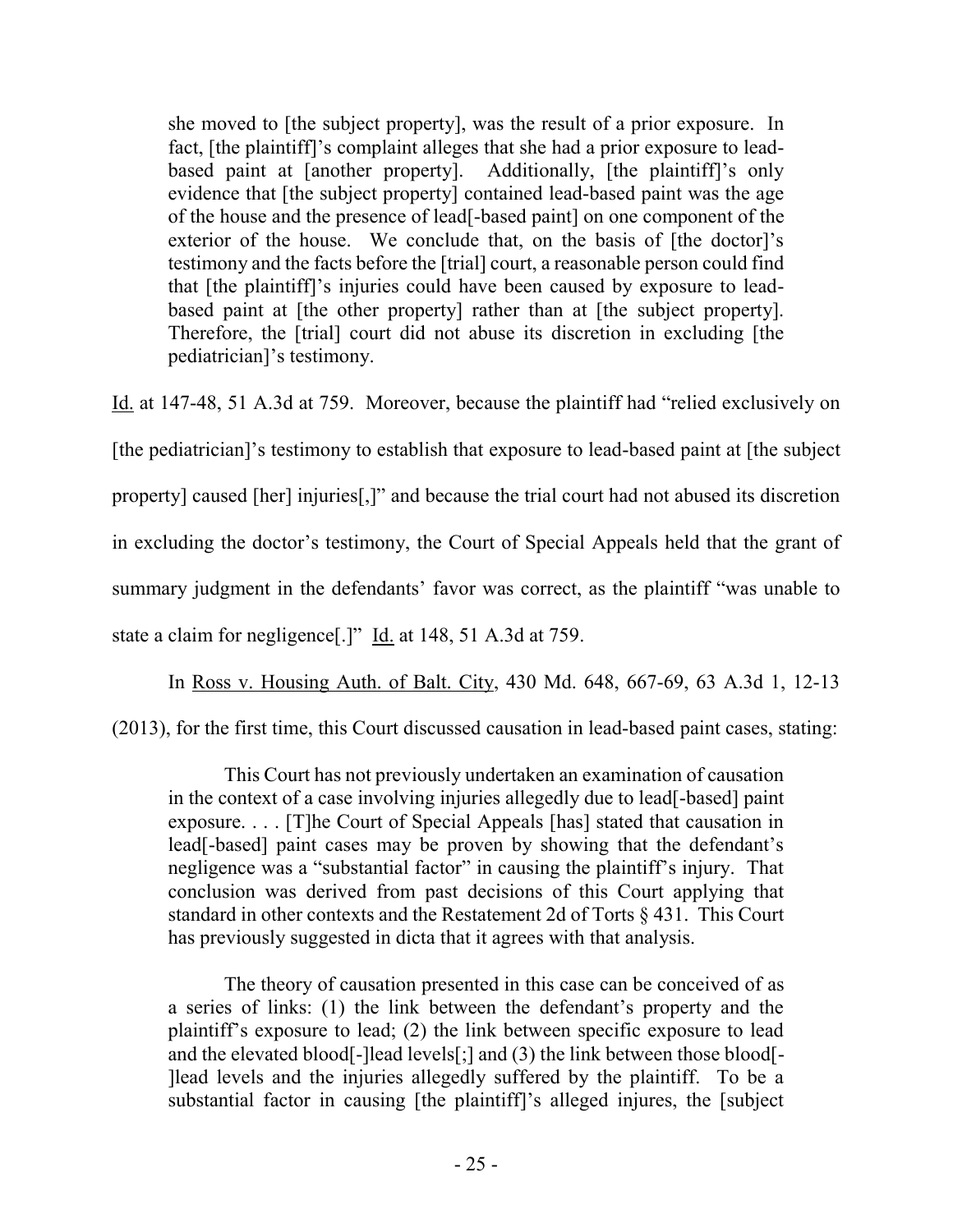property] must have been a source of [the plaintiff]'s exposure to lead, that exposure must have contributed to the elevated blood[-]lead levels, and the associated increase in blood[-]lead levels must have been substantial enough to contribute to her injuries.

 Expert opinion testimony could be helpful in establishing any of the links and might sometimes be essential in proving the second and third links. . . .

 In our view, the link between a defendant's property and a plaintiff's childhood exposure to lead[-based] paint and [lead] dust may be established through circumstantial evidence, even if expert opinion testimony is not available.

(Citations and footnotes omitted). In Ross, id. at 662-63, 63 A.3d at 9-10, this Court held that the trial court did not abuse its discretion in ruling that that the plaintiff's medical expert lacked qualifications and an adequate factual basis to render an opinion as to the source of the plaintiff's lead exposure, and in therefore excluding the plaintiff's medical expert's opinion that the subject property was the source of the plaintiff's lead exposure. Nevertheless, we concluded: "The exclusion of [medical] expert opinion testimony identifying [the subject] property as the source of [the plaintiff]'s lead exposure does not preclude [the plaintiff] from establishing that link by circumstantial evidence." Id. at 671, 63 A.3d at 14-15. Accordingly, we remanded the case to the trial court to provide "the parties [with] the opportunity to review the evidence and argue whether, taking the evidence and inferences in the light most favorable to [the plaintiff], there remains a fatal gap in her proof" given the exclusion of the plaintiff's medical expert's testimony. Id. at 671, 63 A.3d at 14.

Just over two months later, in West v. Rochkind, 212 Md. App. 164, 166-67, 176, 66 A.3d 1145, 1146-47, 1152, cert. denied, 435 Md. 270, 77 A.3d 1086 (2013), the Court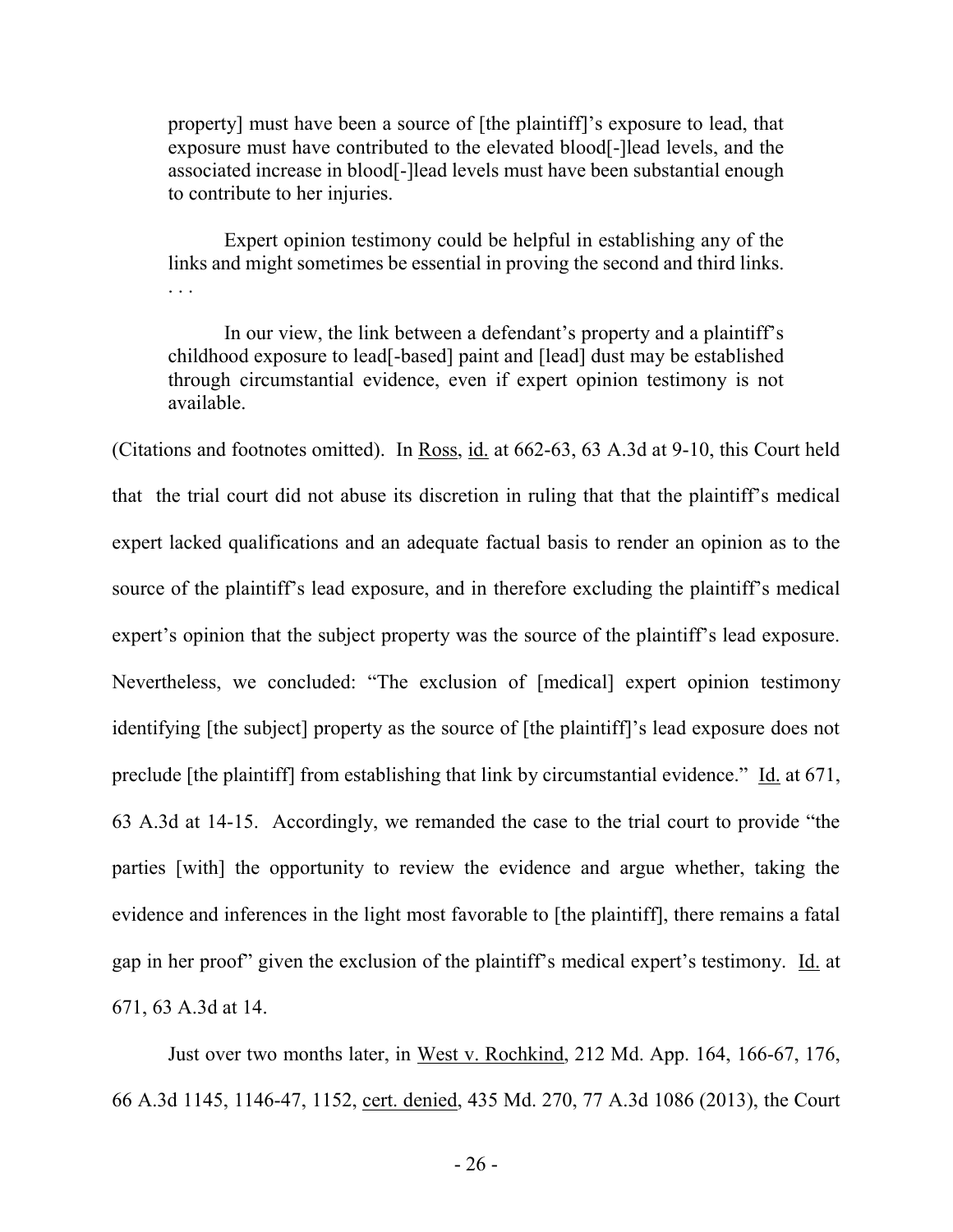of Special Appeals held that a trial court did not err in granting summary judgment in favor of the defendants, owners and operators of a property in which the plaintiff resided from his birth until he was two-and-a-half years old, and in which the plaintiff allegedly sustained injuries from ingesting lead-based paint, where the circumstantial evidence demonstrated that the plaintiff "may have been exposed to lead" at numerous residences. In West, id. at 166, 66 A.3d at 1146, there was no direct evidence of lead-based paint at the defendants' property because no tests for lead-based paint had ever been conducted, and the defendants' property had been razed. Accordingly, the plaintiff's case rested on the following circumstantial evidence: (1) from birth to age six, the plaintiff "either resided or spent substantial amounts of time at a variety of different residences[,]" including the defendants' property and three other properties; (2) three blood-lead level tests in 1990 and 1991, which listed the defendants' property as the plaintiff's address, showed that the plaintiff had an elevated blood-lead level; (3) three blood-lead level tests in 1992, which listed another property as the plaintiff's address, showed that the plaintiff had an elevated blood-lead level; (4) at her deposition, the plaintiff's mother initially testified that she lived at yet another address when the plaintiff was born, and that the plaintiff lived at that address, but later testified that the plaintiff lived with his grandparents at the defendants' property immediately after birth; (5) for the first eleven months of the plaintiff's life, the defendants were not yet the owners of the defendants' property; (6) the plaintiff's mother testified that, although she lived at various other properties, she provided her parents' address (the defendants' property) instead of her own when seeking medical treatment; and (7) a report from Kennedy Krieger Institute stated that the plaintiff resided with his mother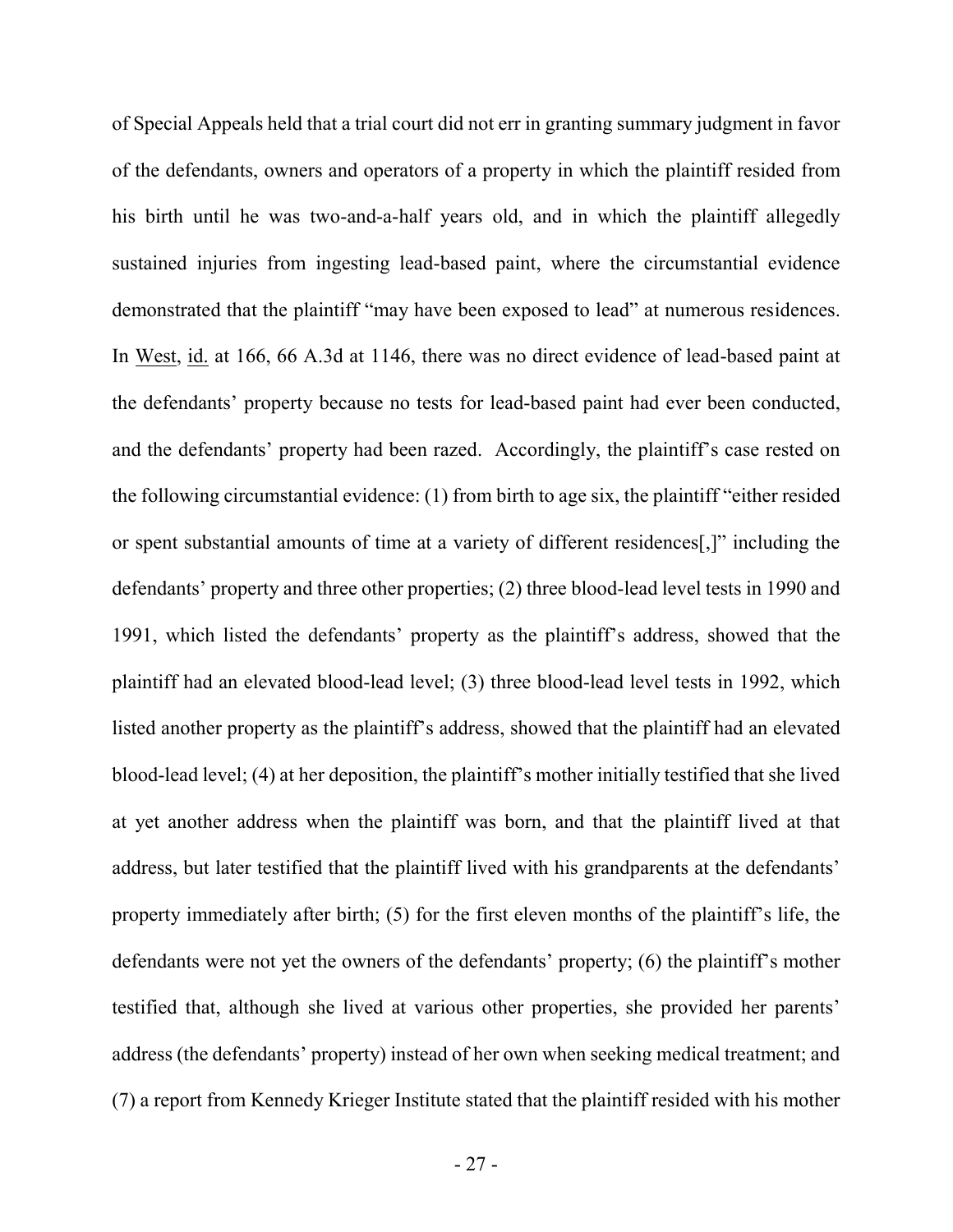until he was five years old, "effectively exclud[ing the defendants' property] as a place of residence, for[,] by the time that [the plaintiff] was five[,] his grandparents had moved away from" the defendants' property. Id. at 166-68, 66 A.3d at 1146-47. The defendants moved for summary judgment, and the trial court granted the motion. See id. at 168, 66 A.3d at 1147.

On appeal, relying on Dow, 144 Md. App. at 76-77, 796 A.2d at 144-45, the plaintiff contended that he had produced sufficient circumstantial evidence that the defendants' property contained lead-based paint. See West, 212 Md. App. at 169-70, 66 A.3d at 1148. The Court of Special Appeals agreed with the general principle "that a negligence case may be proven using only circumstantial evidence, so long as it creates a reasonable likelihood or probability rather than a possibility supporting a rational inference of causation, and is not wholly speculative." Id. at 170-71, 66 A.3d at 1149 (citations and internal quotation marks omitted). The Court explained:

We are not proposing the process of elimination as a necessary standard of proof on the ultimate issue of tortious liability. We are dealing, rather, with an instance where the use of the process of elimination was required to establish a constituent fact which is a necessary part of that circumstantial evidence. We are not juxtaposing 1) exclusivity demanded by the process of elimination with 2) probability established by circumstantial evidence as opposing standards of proof. The exclusivity required to infer a cause from an effect comes into play only to establish one of the facts that, if established, may then enter into the circumstantial mix.

Id. at 171, 66 A.3d at 1149.

 Applying Dow, 144 Md. App. at 76-77, 796 A.2d at 144-45, and Taylor, 207 Md. App. at 150, 51 A.3d at 760-61, the Court concluded, however, that the plaintiff had not shown the exclusivity that was needed to demonstrate that the defendants' property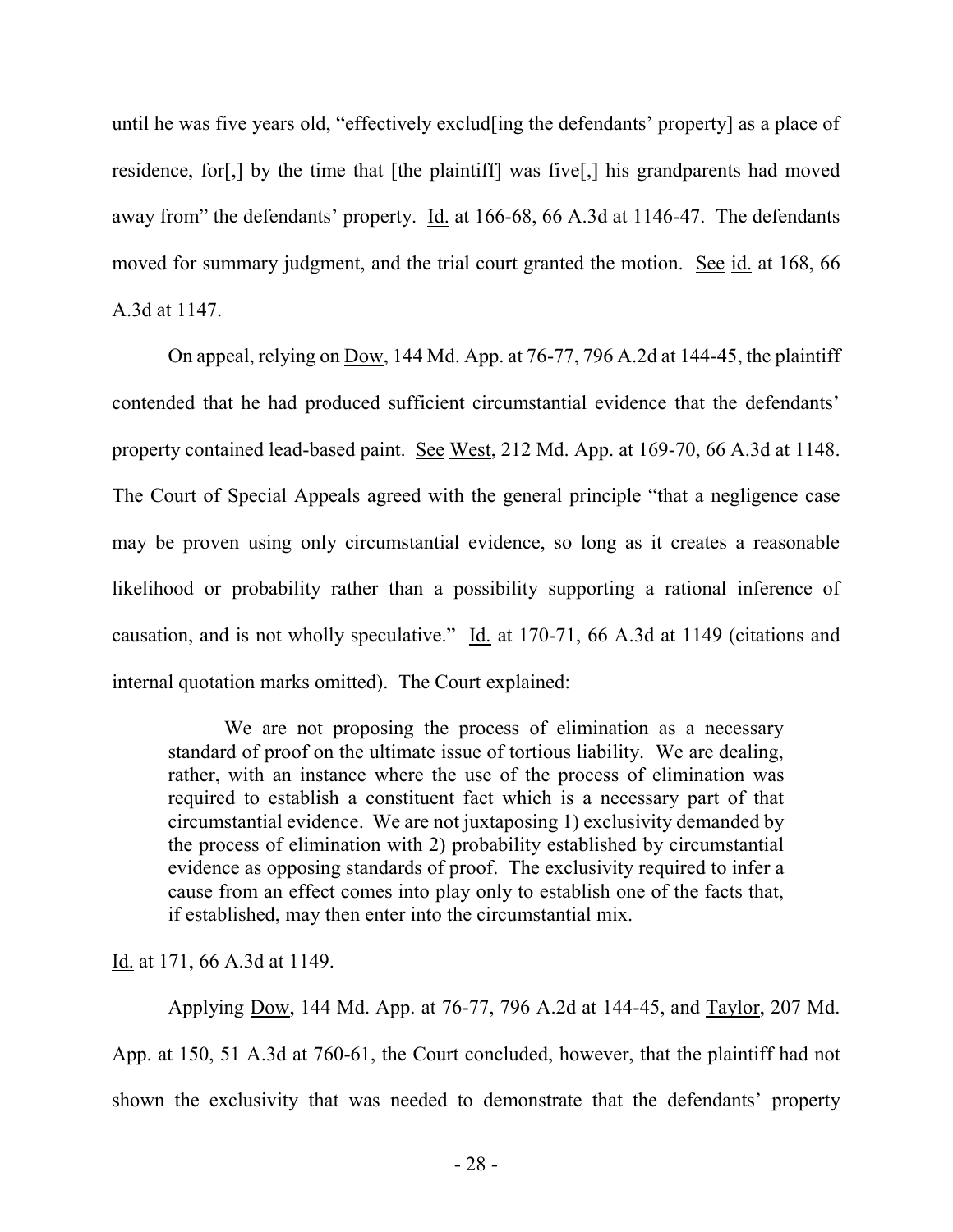contained lead-based paint, stating:

 A lead[-based] paint plaintiff may, of course, establish a prima facie case of negligence based solely on circumstantial evidence. In a case such as this, however, where there was no direct evidence that [the defendants' property] even contained lead[-based] paint, [the plaintiff] may [] rely on that critical fact, as a necessary part of his circumstantial evidence, [only] if he can show by the process of elimination that [the defendants' property] was the only possible cause for the critical effect of lead poisoning. We may [] infer the existence of lead[-based] paint at [the defendants' property] from [the plaintiff]'s condition [only] if lead[-based] paint at [the defendants' property] is shown to have been the only possible explanation for [the plaintiff]'s condition.

West, 212 Md. App. at 175, 66 A.3d at 1151. The Court of Special Appeals interpreted Dow, 144 Md. App. at 76-77, 796 A.2d at 144-45, as holding that, "even in the absence of direct proof, the presence of lead[-based] paint at a particular site can be inferred by the process of elimination, but only if we have 1) the effect of lead poisoning in the plaintiff and 2) the fact that the site in question was the exclusive possible source of the plaintiff's lead exposure." West, 212 Md. App. at 176, 66 A.3d at 1152. Because the plaintiff could show, "[a]t best," "that he may have been exposed to lead[-based paint] at any or all of the three or four residences where he spent substantial time as a child[,]" the Court concluded that the plaintiff "failed to establish the threshold premise that lead[-based paint] was even present in the paint at" the defendants' property. Id. at 176, 66 A.3d at 1152.

Shortly thereafter, in Hamilton v. Dackman, 213 Md. App. 589, 591-92, 605, 75 A.3d 327, 328, 336 (2013), cert. denied, 439 Md. 329, 96 A.3d 145 (2014), the Court of Special Appeals affirmed the trial court's grant of summary judgment in favor of the defendants, who owned and operated a house at which the plaintiff alleged that he had been exposed to lead-based paint, where the circumstantial evidence produced showed, at most,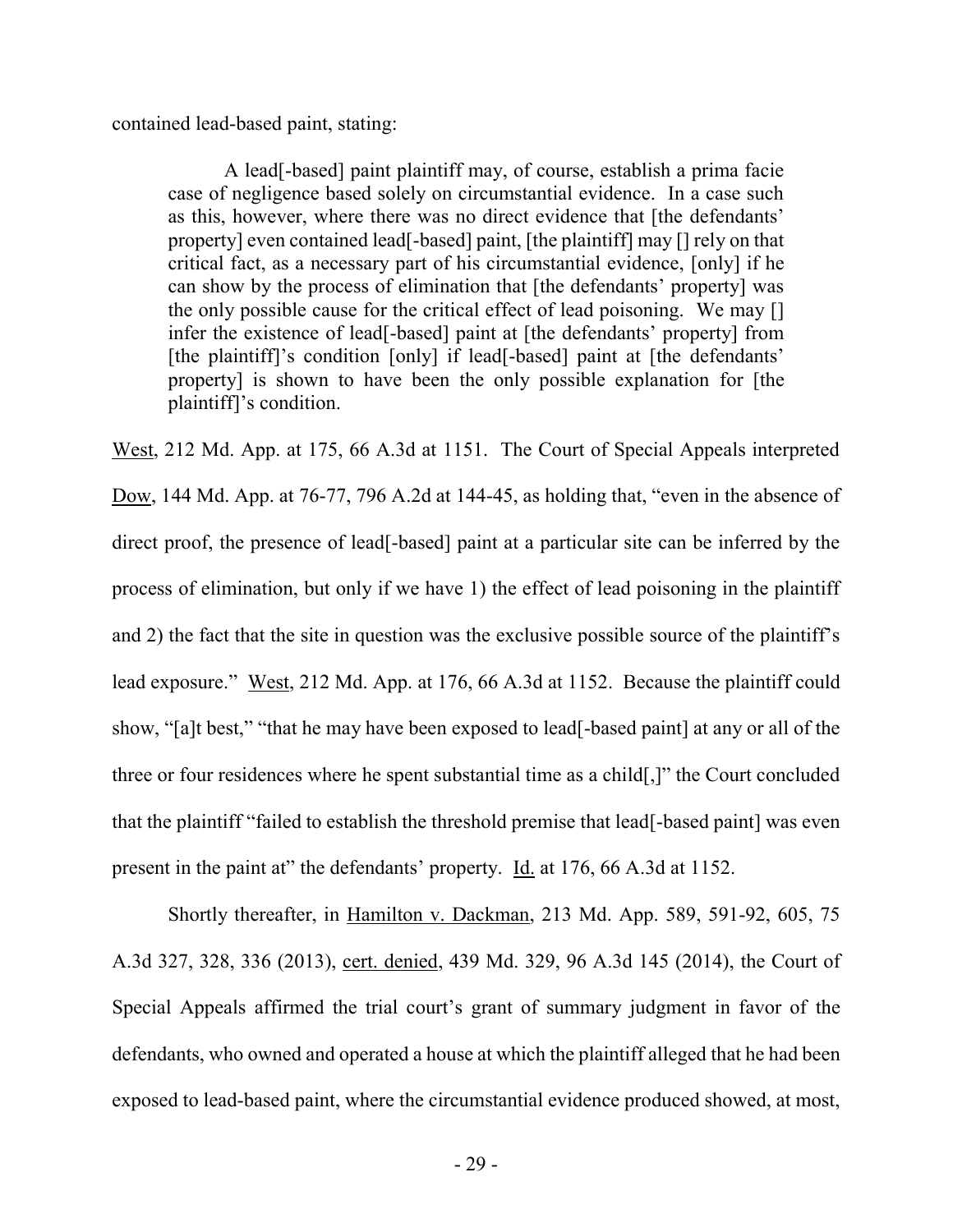a possibility, not a probability, that the defendants' property was a source of the plaintiff's lead exposure. In Dackman, id. at 592, 75 A.3d at 328, the plaintiff resided at three different properties from birth to age six. None of the three properties, however, was the basis for the plaintiff's claim of lead poisoning; rather, the plaintiff alleged that he had been injured at the defendants' property, where the plaintiff's father lived and where the plaintiff "often visited and sometimes stayed overnight." Id. at 592, 75 A.3d at 328.

During discovery, the plaintiff submitted a report in which Arc Environmental, Inc. stated that testing for lead-based paint on eight exterior surfaces on the defendants' property revealed that one surface—the rear exterior door transom—tested positive for the presence of lead-based paint; the report did not indicate whether the paint on the rear exterior door transom was intact or deteriorated. See id. at 594-95, 75 A.3d at 330. The plaintiff also identified as expert witnesses: Dr. Simon (the same Dr. Simon as in this case) and Dr. Jacalyn Blackwell-White, M.D. ("Dr. Blackwell-White"), a board-certified pediatrician, who had been the medical expert in Ross, 430 Md. at 656, 63 A.3d at 5. See Dackman, 213 Md. App. at 595, 597, 75 A.3d at 330, 331. Dr. Simon

opined that the [defendants'] property was a source of [the plaintiff]'s exposure to lead-based paint. He assumed from the age of the [defendants'] property that it contained lead-based paint . . . . When asked to describe the basis for his opinion that the [defendants'] property contained lead-based paint, Dr. Simon admitted that he assumed the presence of lead[-based paint] both there and at [another] property from the properties' age[.]

Id. at 595-96, 75 A.3d at 330. Dr. Blackwell-White opined that the defendants' property and two other properties "were sources of lead-based paint and that [the plaintiff]'s injuries were caused by exposure at the sites[.]" Id. at 597, 75 A.3d at 331. As Dr. Simon did, Dr.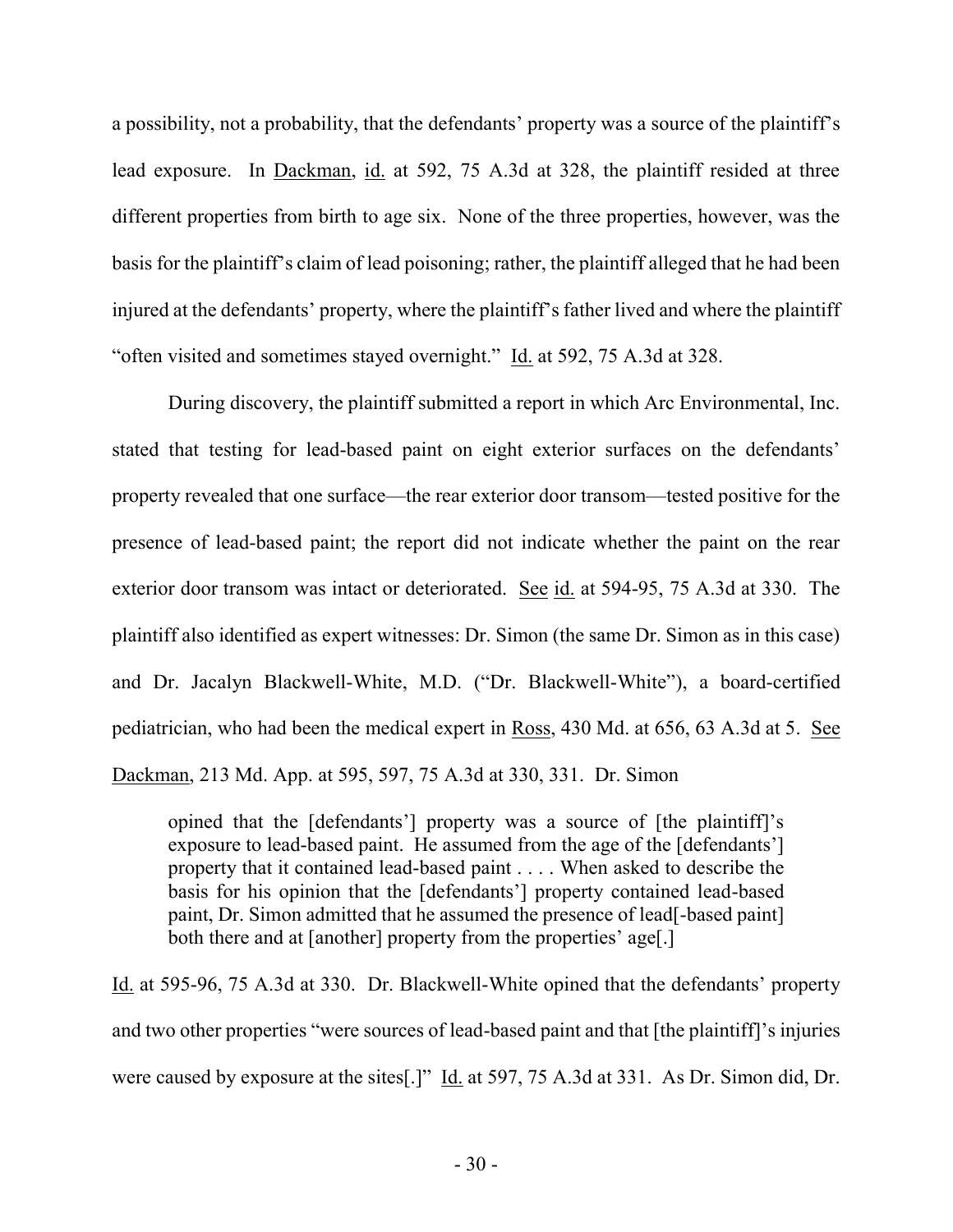Blackwell-White explained that the basis for her opinion about the defendants' property and one of the other properties was the age of the properties, stating: "Both properties were old[,] and[,] in the absence of physical lead[-based paint] assessment information, are presumed to have contained lead[-]based paint." Id. at 597, 75 A.3d at 331. At her deposition, Dr. Blackwell-White testified that she could not rule out the other property and was, in fact, ruling it in because that property "was an older property in disrepair [a]nd [] was the property of residence when the elevated [blood-]lead levels were found." Id. at 600, 75 A.3d at 333.

 The defendants moved for summary judgment, contending "(1) that [the plaintiff] had failed to provide either direct or circumstantial evidence demonstrating the presence of lead[-based paint] at the [defendants'] property during the relevant time period, and (2) that he could not rule out other properties as potential sources." Id. at 600, 75 A.3d at 333. The defendants also argued that, because the plaintiff's experts "admitted [that] they were unable to rule out other sources of lead exposure or other properties as containing lead[ based paint], they lacked an adequate factual basis to conclude that the [defendants'] property was *the* source of his lead exposure." Id. at 600-01, 75 A.3d at 333 (emphasis in original). The trial court granted the motion for summary judgment, ruling that the plaintiff "had not produced evidence sufficient to establish a *prima facie* case of lead exposure at the [defendants'] property [], and the [trial] court declined to allow [the plaintiff] to use experts to fill the causal gaps." Id. at 591-92, 75 A.3d at 328.

The Court of Special Appeals held that the plaintiff had failed to offer "legally sufficient evidence of causation to connect his injuries to the [defendants'] property[,]"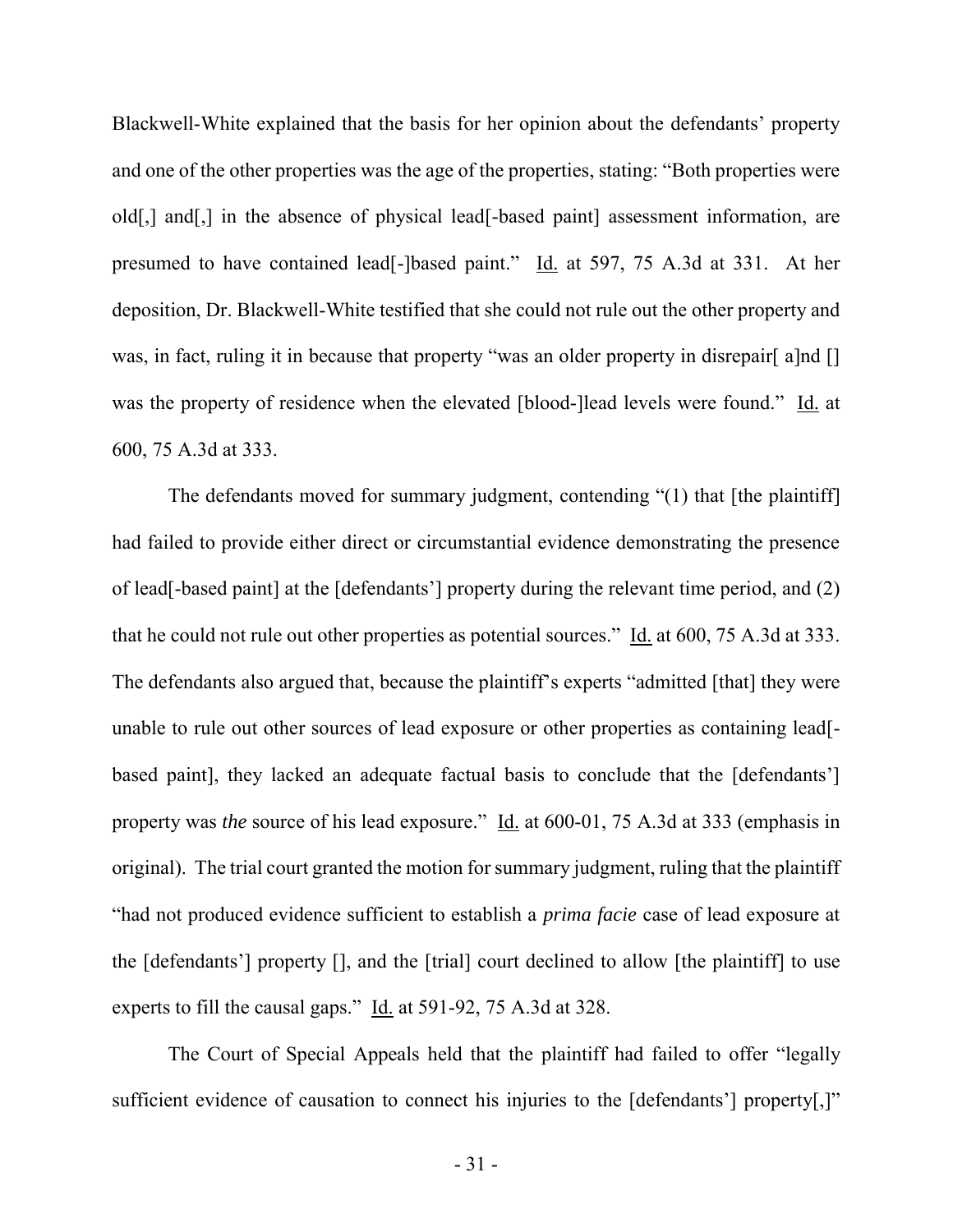explaining:

[T]he evidence proffered here would have allowed a jury at most to find a *possibility* that the circumstantially-established lead exposure at the [defendants'] property was a source of [the plaintiff]'s alleged injuries. That is not enough: a plaintiff must establish, consistent with the standards recently clarified by the Court of Appeals in *Ross*, 430 Md. 648, 63 A.3d 1, a *probability* that a property exposed him or her to injury-causing lead[ based] paint. . . . [W]e disagree that a plaintiff *necessarily* must eliminate *all* other possible sources of lead to proceed—a plaintiff could, if the facts allowed, establish a probability that more than one property is a source of injury. But[,] by the time [that] this case reached summary judgment, [the plaintiff]'s case was down to one property, and his evidence as to that property fell short, both in terms of the tangible and circumstantial evidence and because his proffered expert testimony was grounded almost entirely on assumptions.

Dackman, 213 Md. App. at 605, 75 A.3d at 336 (emphasis in original). As to the plaintiff's experts, the Court of Special Appeals noted that "an expert cannot transform thin evidence or assumptions into viable causal connections simply by labeling them an expert opinion." Id. at 608, 75 A.3d at 338. The Court of Special Appeals explained further that Maryland courts "have for some time required more of a plaintiff than simply a showing that he [or she] lived in an old house in an area where lead-based paint historically was present." Id. at 612, 75 A.3d at 340. Thus, "a plaintiff bears the burden to establish the presence of lead in the child's environment, and cannot just assume it merely from the age or location of the house." Id. at 612, 75 A.3d at 340 (citations omitted). Applying those principles, the Court concluded that the plaintiff's experts did not possess the necessary qualifications or an adequate factual basis to render an opinion as to the source of the plaintiff's lead exposure. See id. at 614-15, 75 A.3d at 341-42.

The Court of Special Appeals held that, absent expert opinion testimony, the only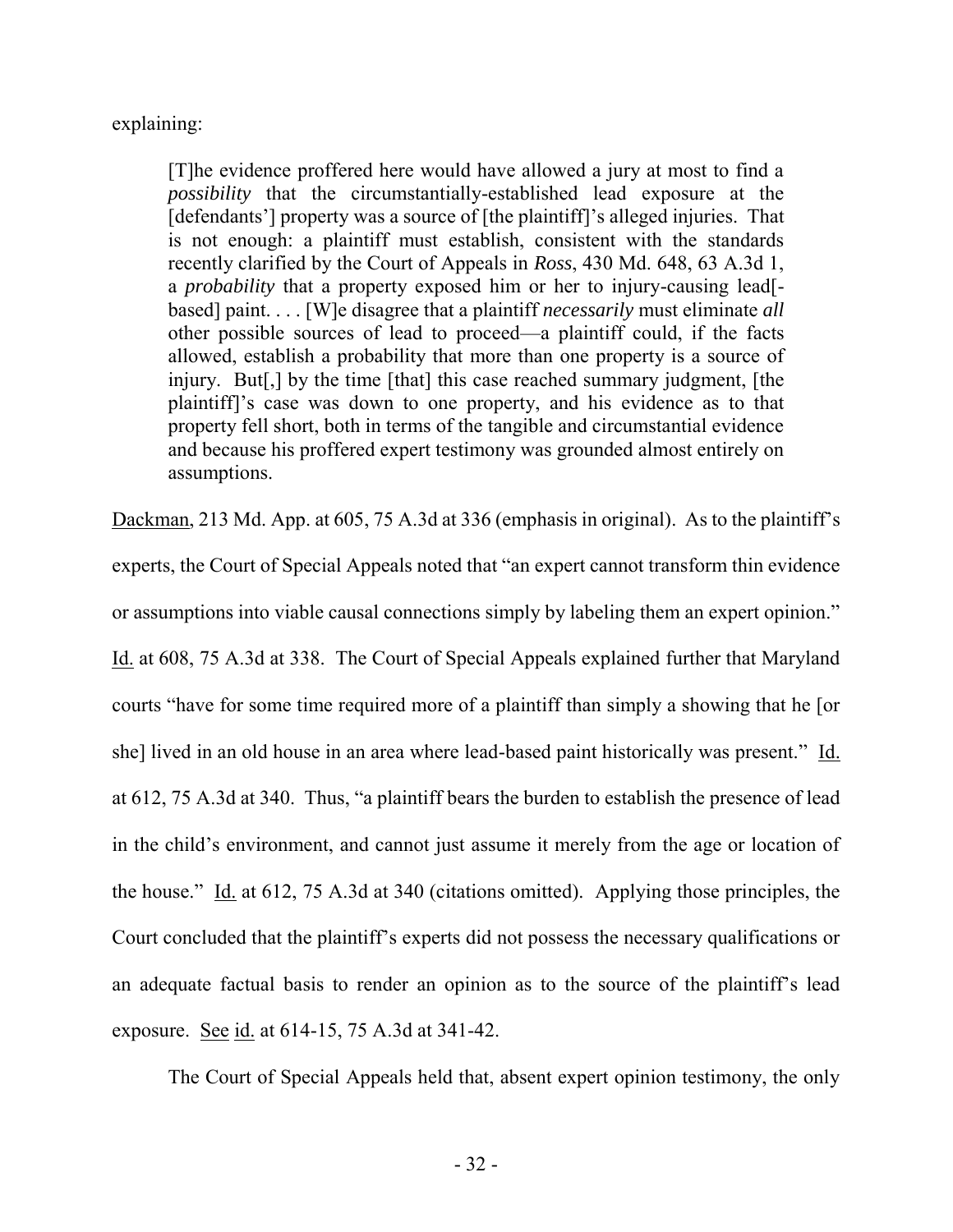evidence of lead-based paint at the defendants' property "was the lone test on a transom over the rear exterior door of the house[,]" which was not sufficient to show that the interior of the defendants' property contained lead-based paint. Id. at 617, 75 A.3d at 343. The Court noted that other evidence "diminished" the likelihood that the defendants' property harmed the plaintiff, including that, in answers to interrogatories, the plaintiff stated that he "rarely played in the back yard" of the defendants' property and that there was no evidence of any violations of the Baltimore City Housing Code. Id. at 617-18, 75 A.3d at 343-44. Indeed, the Court stated that the factual allegations in the case could, at most, support the possibility that the plaintiff had been exposed to lead-based paint at the defendants' property. See id. at 618, 75 A.3d at 344. The Court concluded that the trial court properly granted summary judgment in the defendants' favor because the plaintiff "was left with no evidence—direct *or* circumstantial—that would establish the [defendants'] property as a probable source of his elevated blood-lead levels, and because his experts could not make evidence out of assumptions[.]" Id. at 619, 75 A.3d at 344 (emphasis in original).

 The Court of Special Appeals also commented on whether a plaintiff is required to rule out all other potential sources of lead exposure, stating:

We did not mean to suggest in *Dow*, [144 Md. App. 67, 796 A.2d 139,] or elsewhere, that plaintiffs must rule out all other potential sources in all cases. That process of elimination revived the plaintiff's case in *Dow*, and[,] on the other hand, the expert's inability to eliminate that uncertainty in *Taylor*[, 207 Md. App. at 142, 51 A.3d at 755-56,] contributed to our holding that summary judgment was appropriate there. *Ross*[, 430 Md. at 670-71, 63 A.3d at 13-15,] went the extra step, too, in suggesting that[,] even though a plaintiff need not produce an expert to establish causation, there are still limits to the inferences in a plaintiff's favor that yet could allow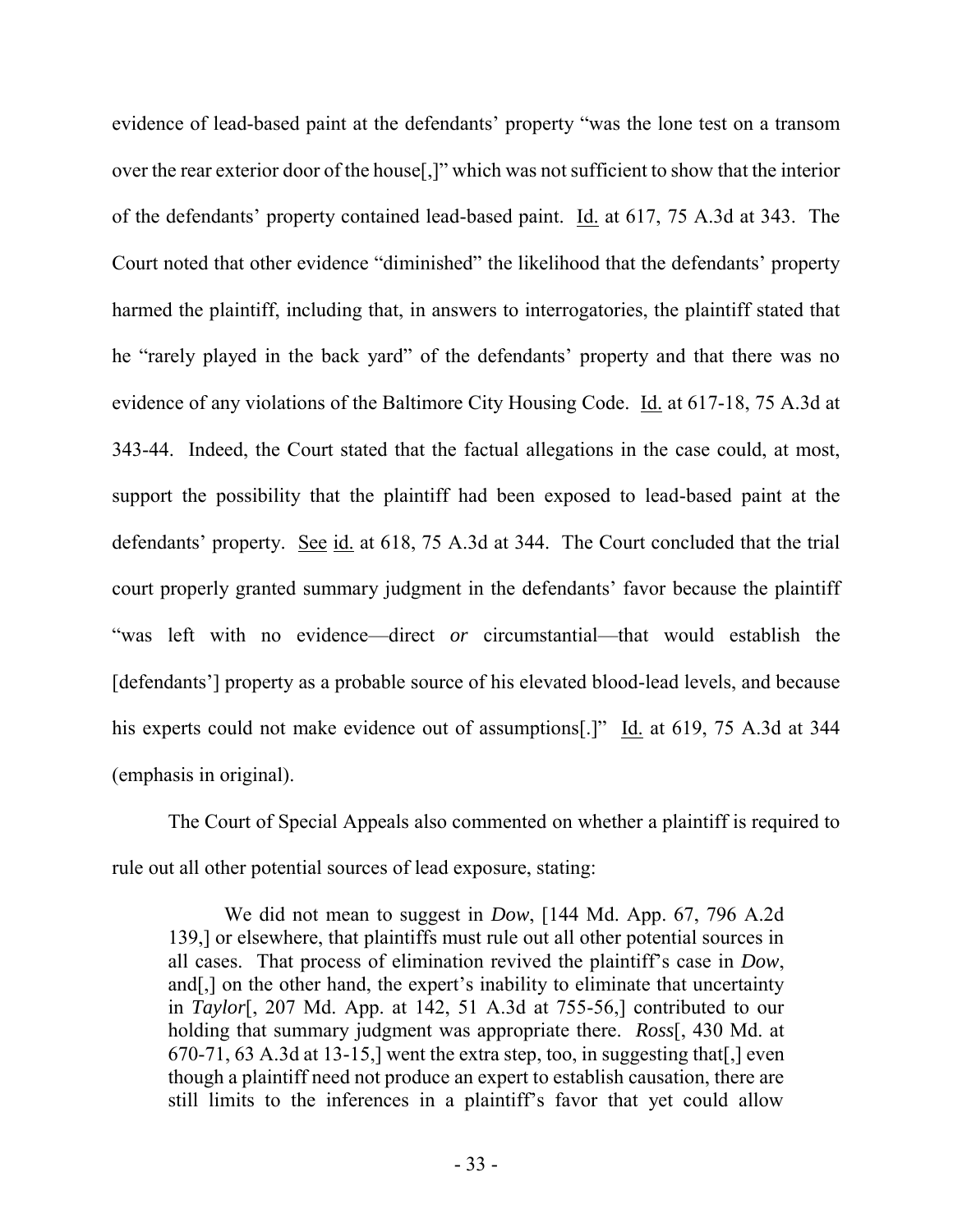summary judgment. That suggestion does not mean, though, that [, ] as a matter of law, a plaintiff cannot create a genuine [dispute] of [material] fact that a property probably was responsible for something [that was] less than all of a plaintiff's demonstrated lead exposure. To be sure, that would be a hard case—among other things, such a plaintiff would need to produce probability-level evidence as to exposure at each property separately. But the fact that such a case might be hard to prove doesn't make it impossible, and the fact that a lead-exposed child might have lived or spent time in more than one lead-based-painted property should not foreclose that child as a matter of law from pursuing any one of those potential sources—as long as he [or she] is able to *rule in* the subject property in the first place through an appropriate combination of direct or circumstantial evidence establishing the probability of exposure by that plaintiff in that property. We clarify, therefore, that a plaintiff's ability to prove causation through circumstantial evidence is limited by the probability requirement, whatever the factual theory, rather than any requirement to eliminate all other potential sources of exposure. From there, each case stands or falls on the quantum and quality of the evidence [that] a plaintiff is able to produce.

Dackman, 213 Md. App. at 616-17, 75 A.3d at 342-43 (emphasis in original) (some citations, internal quotation marks, and brackets omitted).

Less than a year later, in Hamilton, 439 Md. at 544, 546, 96 A.3d at 740, 741, in an opinion that consolidated two cases, this Court held that the trial courts in the respective cases, the Alston case and the Hamilton case, were correct in granting summary judgment in favor of the defendants because the Alstons and the Hamiltons failed to produce sufficient circumstantial evidence to satisfy the causation element of a *prima facie* negligence case. In Hamilton, id. at 529-30, 96 A.3d at 731, we discussed causation in lead-based paint cases generally, explaining:

To connect the dots between a defendant's property and a plaintiff's exposure to lead[-based paint], the plaintiff must tender facts admissible in evidence that, if believed, establish two separate inferences: (1) that the [subject] property contained lead-based paint, and (2) that the lead-based paint at the subject property was a substantial contributor to the [plaintiff]'s exposure to lead[-based paint]. At times, these separate inferences may be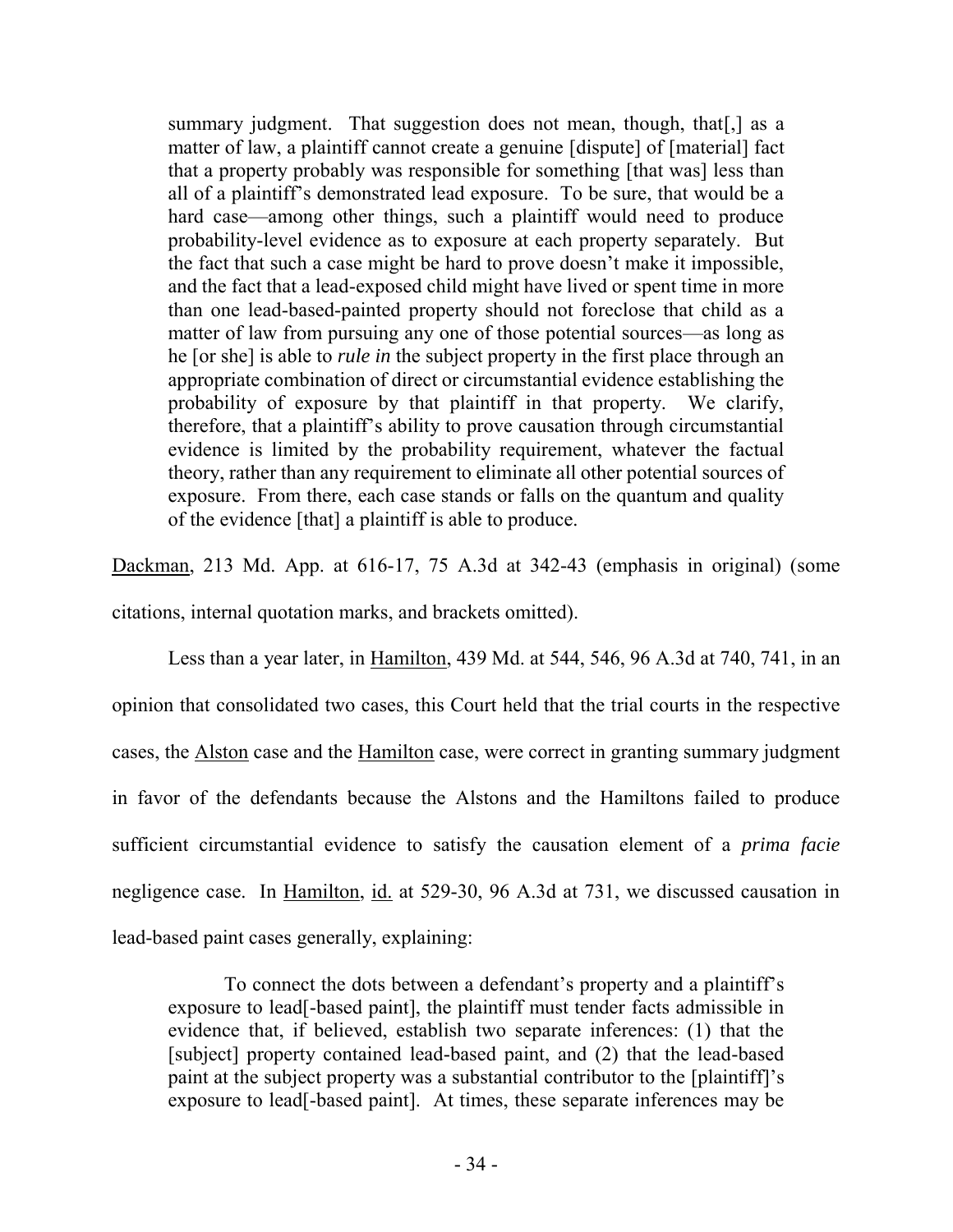drawn from the same set of facts, but parties would do well to remember that these inferences are separate and often will require different evidentiary support.

We then turned our attention to two key cases, Dow, 144 Md. App. 57, 796 A.2d

139, and West, 212 Md. App. 164, 66 A.3d 1145. As to Dow, we stated:

In sum, the facts in *Dow* showed that (1) the child victim spent most of her time at the subject property[,] where she lived[,] and [she] did not have contact with other possible sources of lead during the relevant period; (2) the child was observed ingesting regularly flaking or chipping paint at that property; (3) the child played frequently in the area of the flaking or chipping paint; and (4) the child had high blood[-]lead levels during that time period, i.e., developed lead poisoning. The [C]ourt [of Special Appeals] concluded that, under those circumstances, there was more than a mere possibility that the house where the child resided *and spent most of her time* was the *only* possible source of the lead exposure. As such, because the child spent almost all of her time at that house, the [C]ourt concluded additionally that it was more than a mere possibility that the house contained lead-based paint. Even though there was no direct evidence at that property, i.e., no scientific testing, it was reasonable to infer that there had to be lead[-based paint] at that property because the child would not have suffered otherwise from lead poisoning. In that sense, the plaintiff eliminated all other possible sources of lead poisoning in order to make reasonable and probable those conclusions. Thus, the [C]ourt drew two necessary, separate inferences on the basis of the same set of facts.

Hamilton, 439 Md. at 531, 96 A.3d at 732 (emphasis in original). As to West, we stated:

We agree with the *West* [C]ourt's analysis for application to those cases where a plaintiff relies on a *Dow* theory of causation. Under a *Dow* theory of causation, a plaintiff must rule out other reasonably probable sources of lead exposure in order to prove that it is probable that the subject property contained lead-based paint. Where the plaintiff fails to rule out other reasonably probable sources, the necessary inferences for a *Dow* theory of causation cannot be drawn with sufficient validity to allow the claim to survive summary judgment. That certain facts are missing to establish a *Dow* theory of causation, however, does not mean that the lead-poisoned plaintiff has no way to prove circumstantially a *prima facie* negligence case. To the extent that *West* suggests that a lead-[based ]paint plaintiff must exclude all other sources of lead exposure in every instance of circumstantial proof, we do not agree necessarily with that conclusion.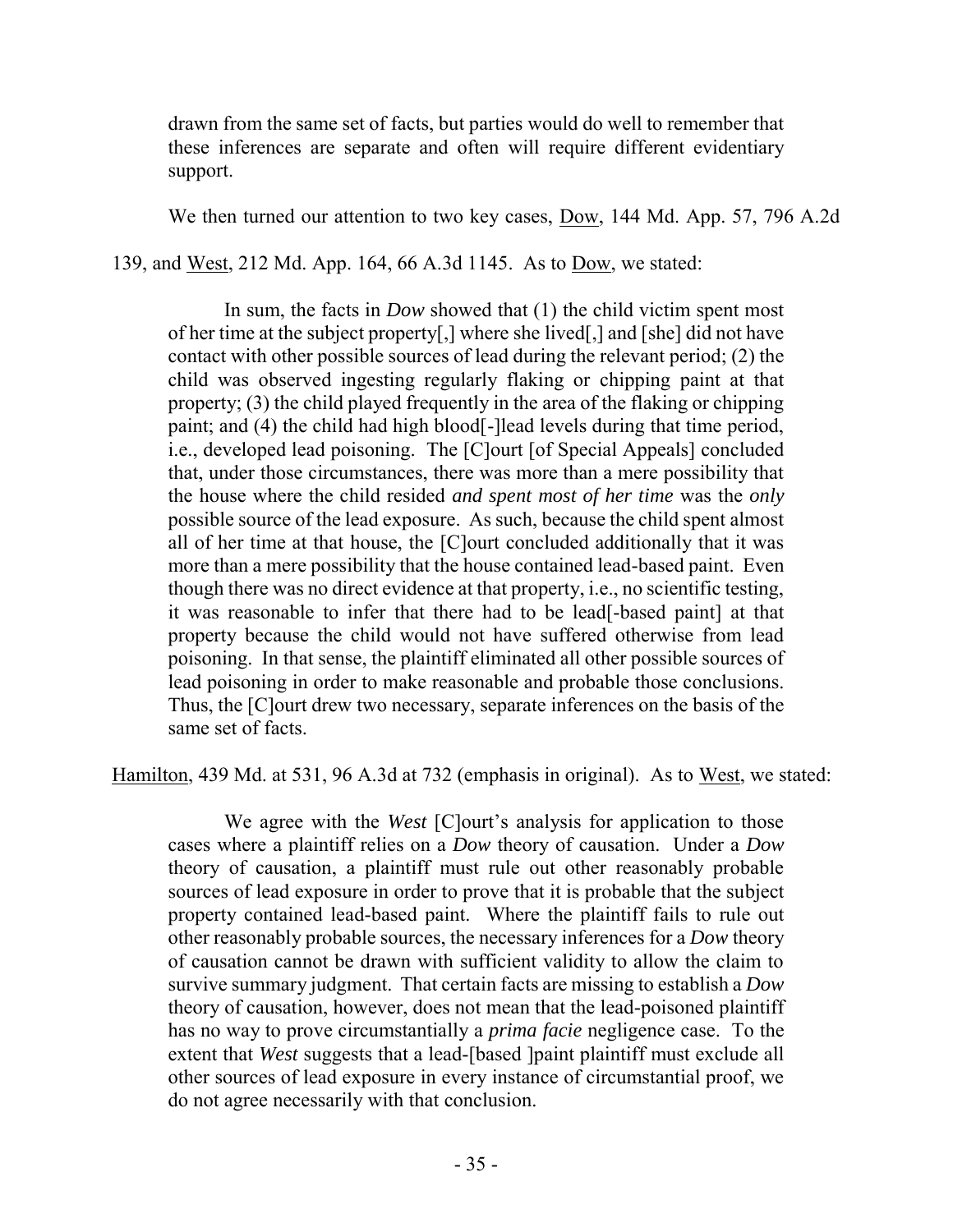Hamilton, 439 Md. at 536-37, 96 A.3d at 735-36 (citation omitted).

Indeed, we explained that "[a] lead-[based ]paint poisoned plaintiff may prove circumstantially that the subject property contained lead-based paint in a number of ways." Id. at 537, 96 A.3d at 736. One such way to present a *prima facie* negligence case is "to exclude other reasonably probable sources of lead, [] as in *Dow*[.]" Hamilton, 439 Md. at 537, 96 A.3d at 736. We also described an example of another way to present a *prima facie* negligence case, providing an illustration of a row of four row houses, A, B, C, and D, in which row house B, the subject property, is between row house A and row house C, the interiors of which both had tested positive for the presence of lead-based paint; it is unknown whether row house D, on the other side of row house C, contains lead-based paint. See id. at 537, 96 A.3d at 736. We elaborated upon the illustration, stating:

In this hypothetical, row house "B" is the subject property . . . that a plaintiff hopes to prove, through circumstantial evidence, contains lead-based paint. Perhaps the row house was razed, however, and direct testing is impossible at the time of the litigation. There exists, however, evidence that these four row houses were built at the same time in the 1920[]s and that they were owned as a group by a series of persons or entities through the 1950[]s. Moreover, the City's records reveal that row houses "A" and "C" . . . tested positive previously for lead[-based] paint on the interior of the houses. Thus, in this hypothetical (at least in the absence of evidence of lead abatement measures), the plaintiff is able to present circumstantial evidence from which a jury could infer reasonably that the subject property contained lead-based paint—without having to exclude all other sources of potential exposure to lead[] poisoning.

Id. at 538, 96 A.3d at 736 (footnote omitted). We summarized our reasoning as to the two ways to present a *prima facie* negligence case, stating: "Where a plaintiff who does not produce evidence to support another theory of causation and, instead, relies on a causation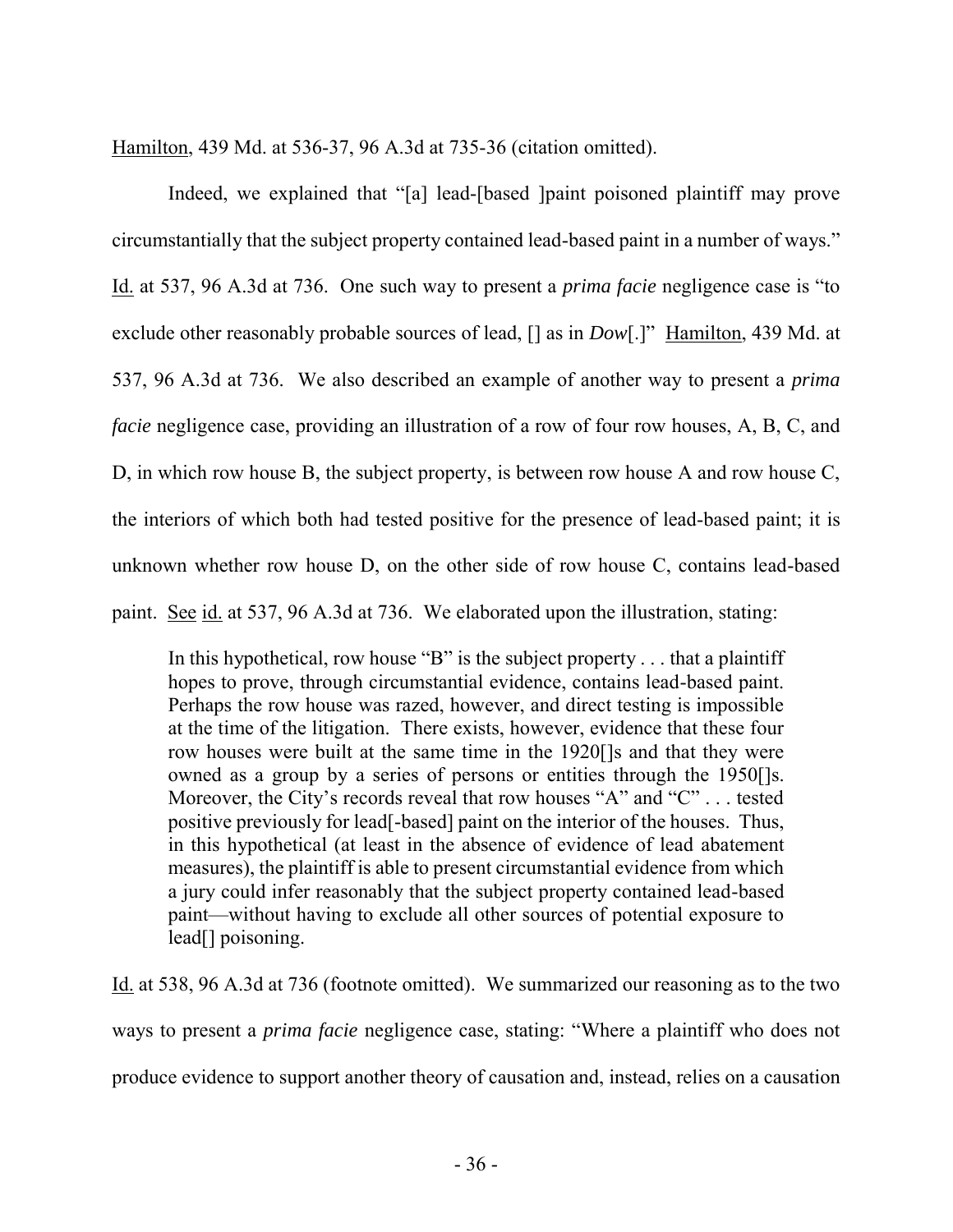theory similar to that espoused in *Dow*, the validity of the necessary inference is limited to those circumstances where the plaintiff is able also to exclude other reasonably probable sources of lead exposure." Id. at 538, 96 A.3d at 736. We concluded, however, that "*Dow* does not define the only set of circumstantial facts that may satisfy a plaintiff's burden to establish a *prima facie* negligence case for lead [] poisoning." Id. at 542, 96 A.3d at 739. Indeed, "[t]he pertinent question to be asked is whether the particular circumstantial evidence permits an inference or inferences of the desired ultimate fact or facts as a 'reasonable likelihood or probability,' and not a mere 'possibility.'" Id. at 542, 96 A.3d at 739. Thus, we disagreed "with the exclusivity of [the] conclusion" "that the only way to prove a *prima facie* negligence case circumstantially is to eliminate every other reasonable possibility as an alternative source[.]" Id. at 542, 96 A.3d at 739.

Applying the principles distilled from the case law, we then turned to the two cases at issue. As to the Hamilton case, we determined not only that was there no direct evidence that the subject property contained lead-based paint, but also that there was no circumstantial evidence, "as there was in *Dow*, that the [plaintiffs] spent substantially all of their time in one house, the subject property, such that the [trial c]ourt could conclude that a fact-finder could be persuaded that there was a reasonable probability that the subject property contained lead-based paint." Id. at 542-43, 96 A.3d at 739. In the Hamilton case, the plaintiffs presented evidence consisting of: (1) a report regarding exterior surfaces; (2) the mother's statements that the plaintiffs put paint chips in their mouths at the subject property; (3) the plaintiffs' elevated blood-lead levels; and (4) the age of the subject property. See id. at 543, 96 A.3d at 739. While opining that perhaps the subject property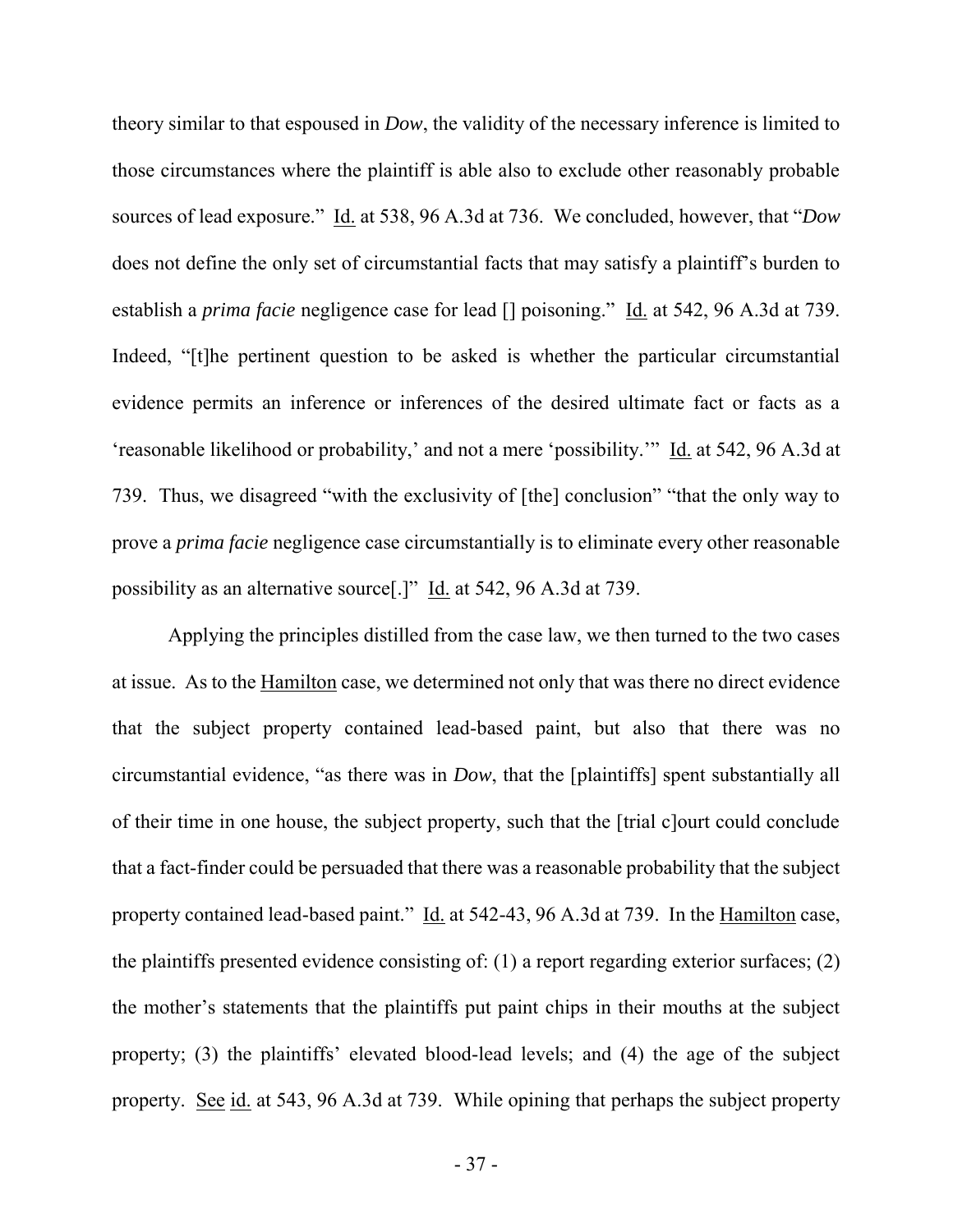contained lead-based paint, the plaintiffs' experts were unable to rule out two visitation properties as potential sources where some information suggested those properties contained lead-based paint. See id. at 543, 96 A.3d at 739. We explained that "the sole concern should not be that the [plaintiff]s' experts were provided with little information on other potential sources of lead exposure[,]" and instead, "the concern should be that the [plaintiff]s' experts reached the conclusion that the [subject property] contained lead-based paint on a presumption that houses built during a certain time period contain typically leadbased paint." Id. at 544, 96 A.3d at 740. Accordingly, the experts lacked an adequate factual basis "to reach the conclusion that the interior of a specific property contained leadbased paint during the relevant time period." Id. at 544, 96 A.3d at 740.

As to the Alston case, this Court held that the circuit court was correct in granting the defendants' motion for summary judgment because the Alstons argued a Dow theory of causation, yet "failed to eliminate other reasonably probable identified sources of lead exposure." Id. at 546, 96 A.3d at 741. Indeed, the Alstons had failed to meet their burden "to advance a viable theory of causation." Id. at 546, 96 A.3d at 741. In reaching this conclusion, we noted that the trial court had determined that the evidence demonstrated that two properties could have been the source of the Alstons' lead exposure, which was simply not sufficient to establish causation. See id. at 545, 96 A.3d at 741. Thus, although the Alstons had shown that the subject properties had deteriorating paint, and that they had experienced elevated blood-lead levels while living in the subject properties, summary judgment in the defendants' favor was appropriate because the Alstons failed to rule out other reasonably probable sources of lead exposure. See id. at 545-46, 96 A.3d at 740-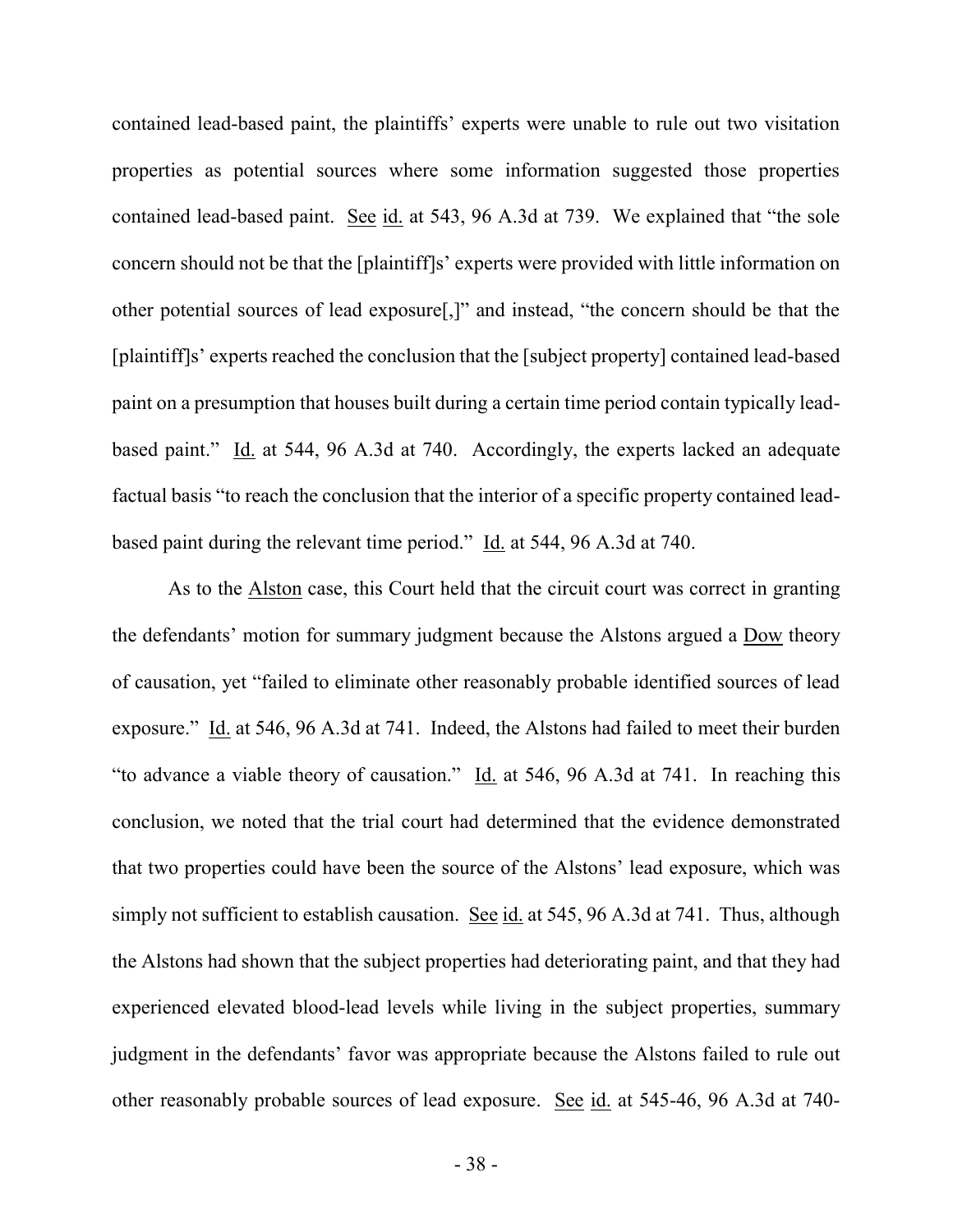$\overline{a}$ 

### **Analysis**

Returning to the instant case, we hold that the circuit court erred in granting summary judgment in Rowhouses's favor as to Smith's negligence claim because, even without direct evidence that the Oliver Street Property contained lead-based paint and without Dr. Simon's expert testimony as to the source of Smith's lead exposure, there was sufficient circumstantial evidence from which a trier of fact could conclude that the Oliver Street Property contained lead-based paint; and, the evidence was sufficient for a jury to conclude that the Oliver Street Property was a reasonable probable source of Smith's lead exposure, and that there were no other reasonably probable sources of lead exposure.

### *Reasonable Probable Source*

Before we delve into the sufficiency of the circumstantial evidence that Smith

<sup>&</sup>lt;sup>10</sup>Following our opinion in Hamilton, 439 Md. 501, 96 A.3d 714, in Barr v. Rochkind, 225 Md. App. 336, 345, 124 A.3d 1128, 1133 (2015), cert. denied, No. 545, Sept. Term, 2015, (Md. Feb. 22, 2016), the Court of Special Appeals addressed causation in a lead-based paint case, answering affirmatively an issue that it framed as "whether a lead[-based] paint plaintiff who relies on circumstantial evidence to establish the elements of [his or] her *prima facie* negligence case—including proof that the defendant's property contained lead[-based] paint—has a burden of production to present evidence ruling out any reasonable probability that [his or] her elevated blood[-]lead levels were caused by other potential sources of lead exposure." To the extent that the Court of Special Appeals framed the issue in such a way to state that there is only one way to establish a *prima facie* negligence case using circumstantial evidence, *i.e.*, excluding other reasonably probable sources of lead, such a framing is incorrect under Hamilton. As discussed above, in Hamilton, 439 Md. at 537, 96 A.3d at 736, we explained that excluding other reasonably probable sources of lead is one way—but not the only way—to establish a *prima facie* negligence case. Indeed, we provided an example of another way in which a plaintiff could present sufficient circumstantial evidence that the subject property contained lead-based paint without the need to exclude all other sources of lead exposure. See id. at 537-38, 96 A.3d at 736.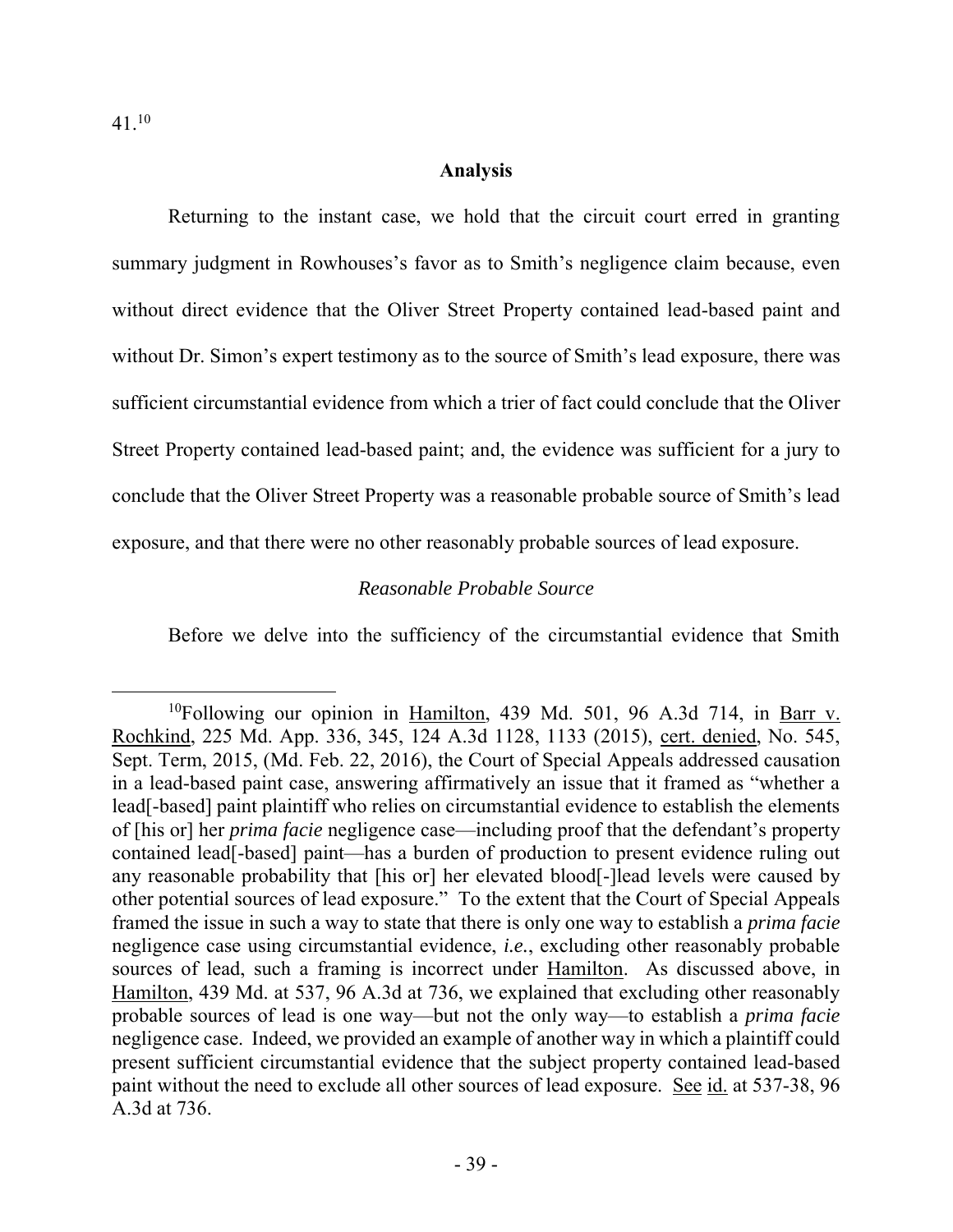presented, we begin by examining what constitutes a reasonable probable source of lead exposure. As described above, this Court and the Court of Special Appeals have held that circumstantial evidence may be used to establish a *prima facie* negligence case so long as the circumstantial evidence demonstrates that the subject property is a reasonable probable source of lead exposure. See Hamilton, 439 Md. at 542, 96 A.3d at 739 ("The pertinent question to be asked is whether the particular circumstantial evidence permits an inference or inferences of the desired ultimate fact or facts as a 'reasonable likelihood or probability,' and not a mere 'possibility.'"); Dackman, 213 Md. App. at 605, 75 A.3d at 336 ("[A] plaintiff must establish . . . a probability that [the subject] property exposed him or her to injury-causing lead[-based] paint." (Citation omitted)); West, 212 Md. App. at 170-71, 66 A.3d at 1149 ("There is no dispute that a negligence case may be proven using only circumstantial evidence, so long as it creates a reasonable likelihood or probability rather than a possibility supporting a rational inference of causation, and is not wholly speculative." (Citations and internal quotation marks omitted)); Dow, 144 Md. App. at 75, 796 A.2d at 144 ("Circumstantial evidence may support a negligence determination if it amounts to a reasonable likelihood or probability rather than a possibility." (Brackets, citation, and internal quotation marks omitted)). In this case, the parties have raised an issue as to what constitutes a reasonable probable source; accordingly, we attempt to define the phrase "reasonable probability."

We determine that, for purposes of causation in lead-based paint cases at the summary judgment phase, a reasonable probability requires a showing that is less than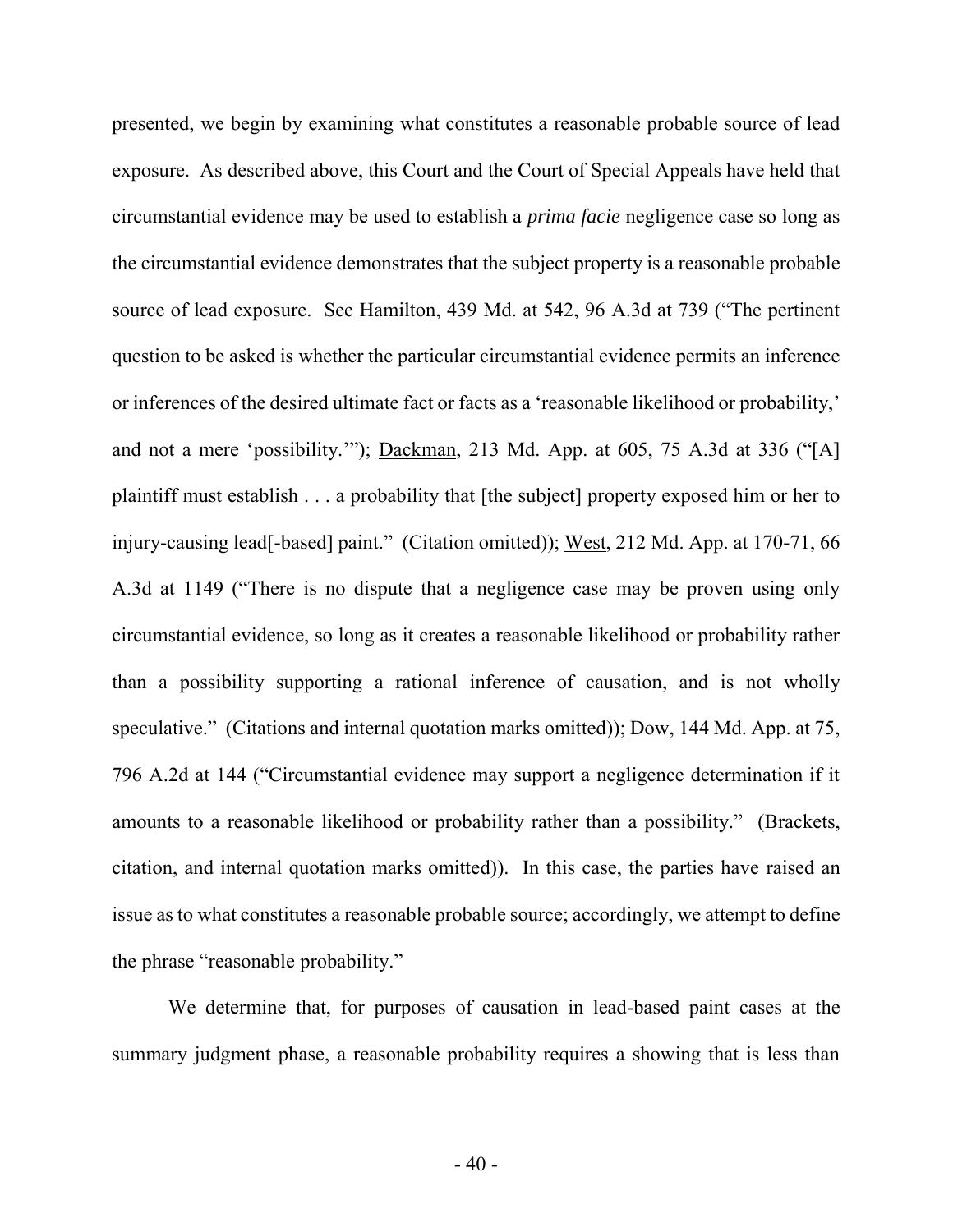"more likely than not,"<sup>11</sup> but more than a mere "possibility." In other words, there are degrees of probability, with more likely than not having the highest degree of probability, followed by reasonable probability, followed by mere possibility. In the context of an alleged Brady violation,<sup>12</sup> and, specifically, whether evidence was material even if helpful and even if suppressed, in Adams v. State, 165 Md. App. 352, 435-36, 885 A.2d 833, 881- 82 (2005), writing for the Court of Special Appeals, Judge Moylan explained that a reasonable probability is not synonymous with more likely than not and that more likely than not is the higher standard:

An obvious weakness of the term of art "reasonable probability" is that the unwary reader may readily confuse it with the informal and commonplace notion of "probability." To the untutored ear, probability sounds like something that is more likely true than not. As we have analyzed at length, however, . . . "reasonable probability" implies no such thing. . . . The Court speaks in terms of the familiar, and perhaps familiarly deceptive, formulation: whether there is a "reasonable probability" of a different outcome if the evidence withheld had been disclosed. The Court rightly cautions that the standard intended by these words does not require defendants to show that a different outcome would have been more likely

In order to prove something by a preponderance of the evidence a party must prove that it is more likely so than no so. In other words, a preponderance of the evidence means such evidence which, when considered and compared with the evidence opposed to it, has more convincing force and produces in your minds a belief that it is more likely true than not true.

<sup>12"</sup>A *Brady* violation is a due process violation that occurs when the [S] tate fails to turn over exculpatory evidence." Aguilera v. Wright Cnty, Iowa, 50 F. Supp. 3d 1057, 1059 n.1 (N.D. Iowa 2014) (citing Brady v. Maryland, 373 U.S. 83, 87 (1963)).

 $\overline{a}$ <sup>11</sup>Preponderance of the evidence typically is the standard of proof at trial in civil cases. See, e.g., Urban Site Venture II Ltd. P'ship v. Levering Assocs. Ltd. P'ship, 340 Md. 223, 228, 665 A.2d 1062, 1064 (1995) ("In most civil actions, the party having the burden of proof on an issue must prove his or her contention by a fair preponderance of the evidence." (Citations omitted)). Maryland Civil Pattern Jury Instruction 1:12, concerning the burden of proof under the preponderance of the evidence standard, defines a preponderance of the evidence, in part, as something that is "more likely so than not so":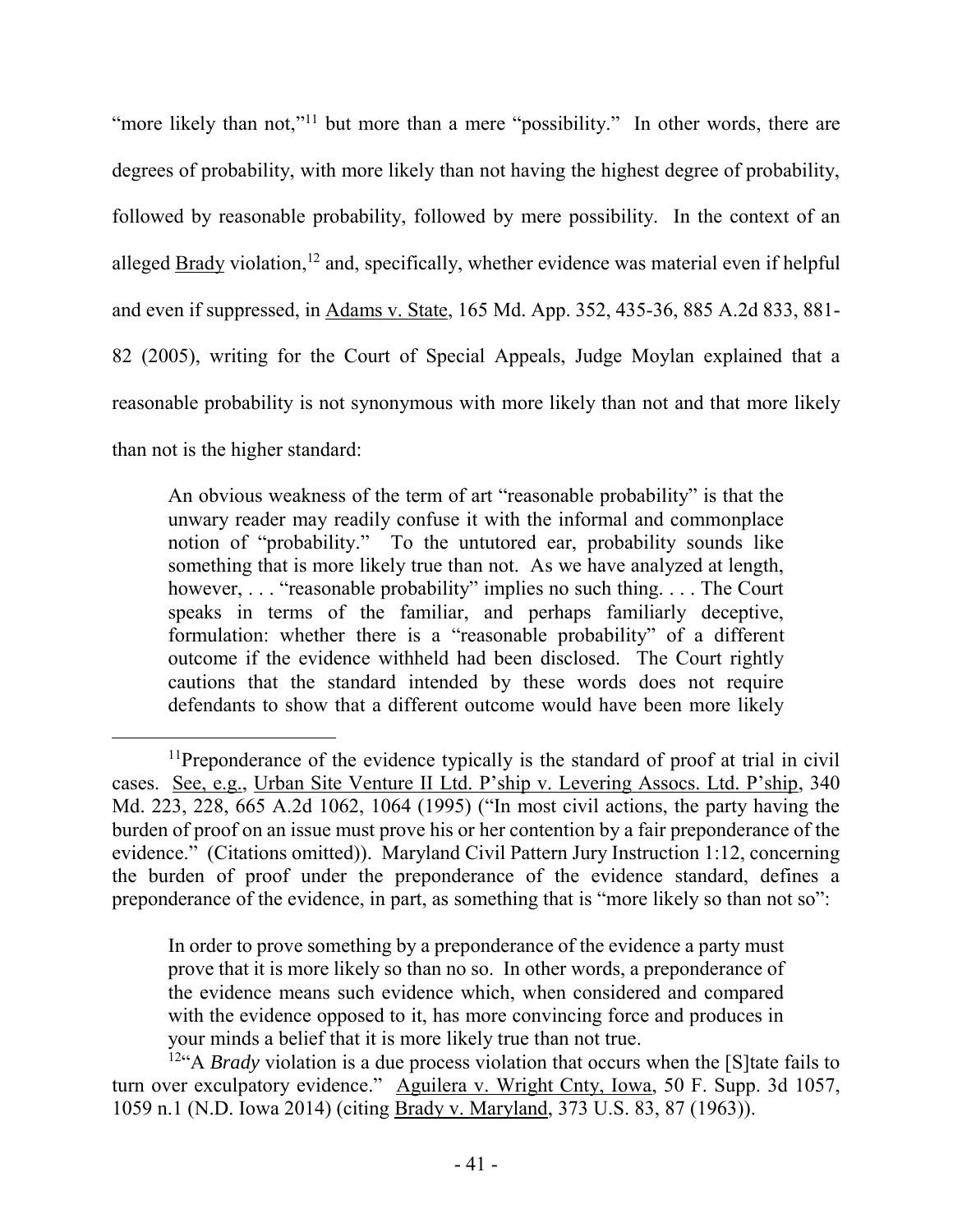than not with the suppressed evidence. . . . [T]he continued use of the term "probability" raises an unjustifiable risk of misleading courts into treating it as akin to the more demanding standard, "more likely than not."

(Citations, emphasis, and paragraph breaks omitted). What can be gleaned from the discussion in Adams is that a reasonable probability is less than more likely than not, which is a higher standard to meet. We agree with the general principle that more likely than not implies a higher degree of proof than the standard of reasonable probability. Significantly, for purposes of surviving summary judgment, neither this Court nor the Court of Special Appeals has required a plaintiff in a lead-based paint case to show that it is more likely than not that the subject property contained lead-based paint and is the source of the plaintiff's lead exposure. Rather, as discussed above, at the summary judgment stage, a plaintiff need only show that the subject property is a reasonable probable source of lead exposure.

 To that end, we further examine the definition of "reasonable probability." Black's Law Dictionary (10th ed. 2014) defines "probability," in pertinent part, as "[s]omething that is likely; what is likely[.]" Similarly, Merriam-Webster defines "probable" as "likely to be or become true[.]" Probable, Merriam-Webster (2015), http://www.merriamwebster.com/dictionary/probable [https://perma.cc/84MQ-2X8H]. "Likely," in turn, means "[a]pparently true . . . ; probable" and "[s]howing a strong tendency; reasonably expected[.]" Likely, Black's Law Dictionary (10th ed. 2014). "Reasonable," on the other hand, means "[f]air, proper, or moderate under the circumstances[.]" Reasonable, Black's Law Dictionary (10th ed. 2014). Similarly, Merriam-Webster defines "reasonable" as "not extreme or excessive" and "moderate, fair[.]" Reasonable, Merriam-Webster (2015),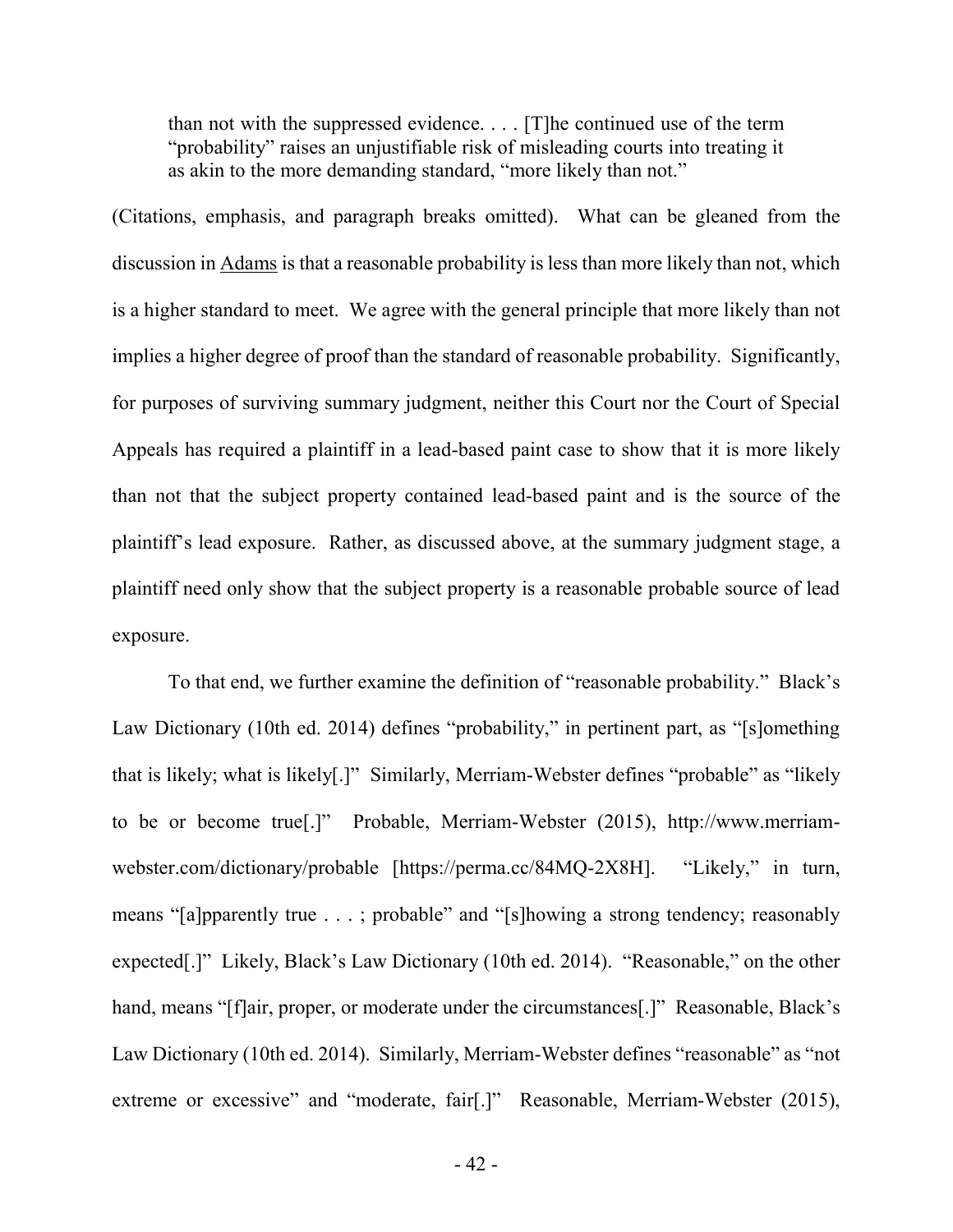http://www.merriam-webster.com/dictionary/reasonable [https://perma.cc/QE89-RNWD]. Considering theses definitions together, we conclude that a "reasonable probability" is a fair likelihood that something is true. In the context of lead-based paint cases, that means that the subject property is a reasonable probable source of a plaintiff's lead exposure where there is a fair likelihood that the subject property contained lead-based paint and was a source of the lead exposure. Compare Dow, 144 Md. App. at 76, 796 A.2d at 144 (The subject property was a reasonable probable source of the child's lead exposure where the evidence, if believed, demonstrated "that the chipping and peeling paint inside [the subject property] was the only possible source of [the child]'s lead poisoning."), with Taylor, 207 Md. App. at 146, 51 A.3d at 758 (The subject property was not a reasonable probable source of lead exposure where "the evidence [wa]s inconclusive as to the source of [the plaintiff]'s lead exposure" and where "[i]t [wa]s entirely possible from the evidence presented that [the plaintiff] was exposed to lead-based paint at [another property] and not at [the subject property]."), and Hamilton, 439 Md. at 542-43, 96 A.3d at 739 (The subject property was not a reasonable probable source of lead where there was no direct or circumstantial evidence, "as there was in *Dow*, that the children spent substantially all of their time in one house, the subject property, such that the [trial c]ourt could conclude that a fact-finder could be persuaded that there was a reasonable probability that the subject property contained lead-based paint.").

Obviously, by the very nature of the phrase, a "reasonable probability" is not a "certainty," which is "[t]he quality, state, or condition of being indubitable or certain, esp[ecially] upon a showing of hard evidence[,]" and "[a]nything that is known or has been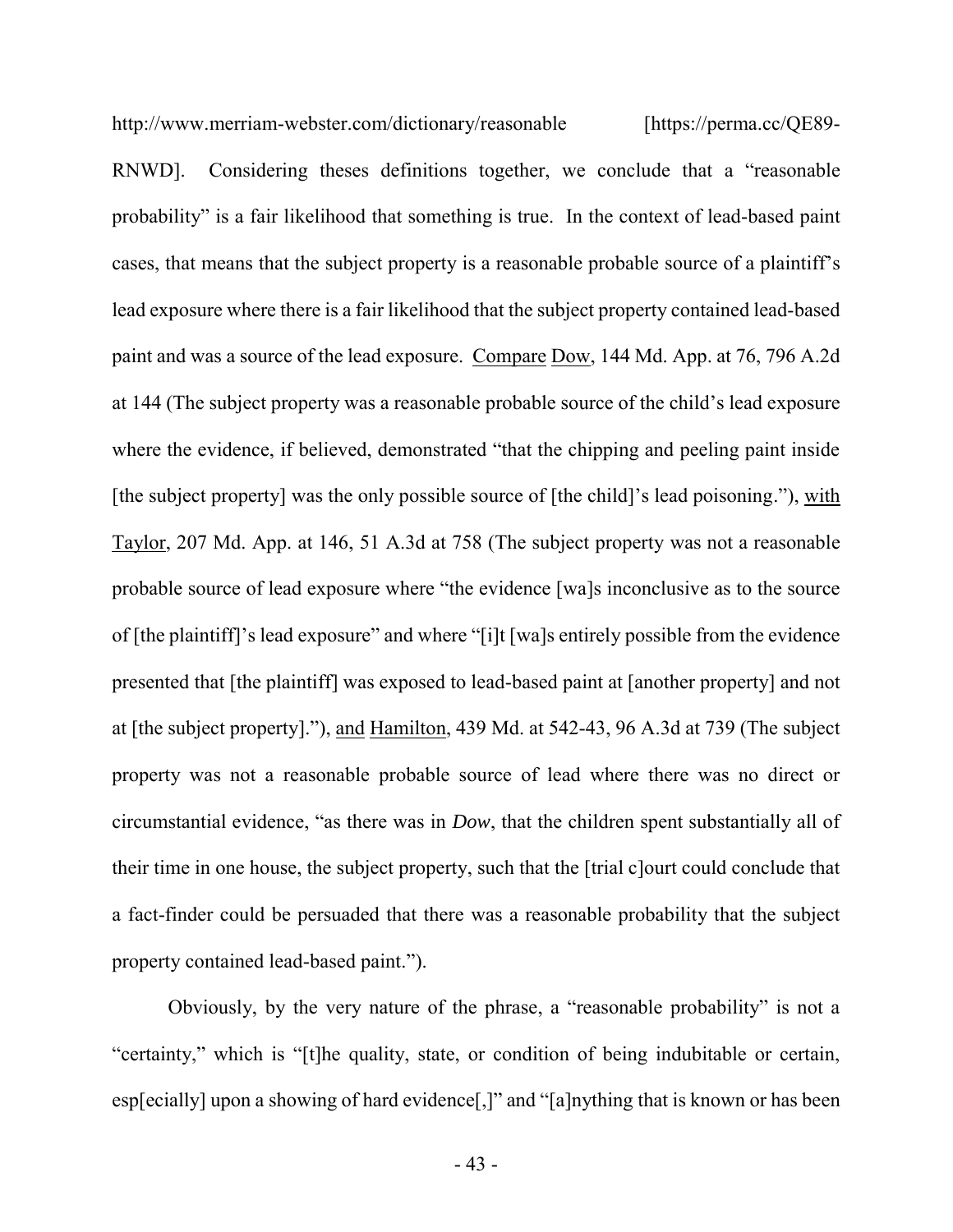prove[n] to be true." Certainty, Black's Law Dictionary (10th ed. 2014). Indeed, in a case that is premised on circumstantial evidence, it would be nearly impossible, if not completely impossible, to demonstrate to a certainty that the subject property contained lead-based paint and was a source of the plaintiff's lead exposure.

Also, a "reasonable probability" is more than a mere "possibility." A "possibility" is:

1. The quality, state, or condition of being conceivable in theory or in practice; the character of perhaps being, of perhaps existing, or of comporting with physical laws or the laws of reason[.] . . . In this sense, the word often (but not always) conveys a sense of uncertainty or improbability. 2. The chance that something is . . . true, or that something . . . will happen[.]

Possibility, Black's Law Dictionary (10th ed. 2014). Similarly, Merriam-Webster defines "possibility" as "a chance that something might exist, happen, or be true[.]" Possibility, Merriam-Webster (2015), http://www.merriam-webster.com/dictionary/possibility [https://perma.cc/WD6Y-9JJX]. Thus, something that is possible is less probable than something that is reasonably probable; a possibility is a mere chance that something might be true, as opposed to a fair likelihood that something is true. Establishing a possibility requires a lower quantum of proof or evidence (the showing of a chance, not necessarily a fair likelihood) than establishing a reasonable probability. In that regard, a "reasonable probability" is a higher standard than a "possibility." In the context of lead-based paint cases, any property in which a plaintiff has resided or visited could be a possible source of the plaintiff's lead exposure. However, a possible source does not become a reasonable probable source without additional evidence that elevates the mere chance that the property contained lead-based paint and was a source of lead exposure to the fair likelihood that the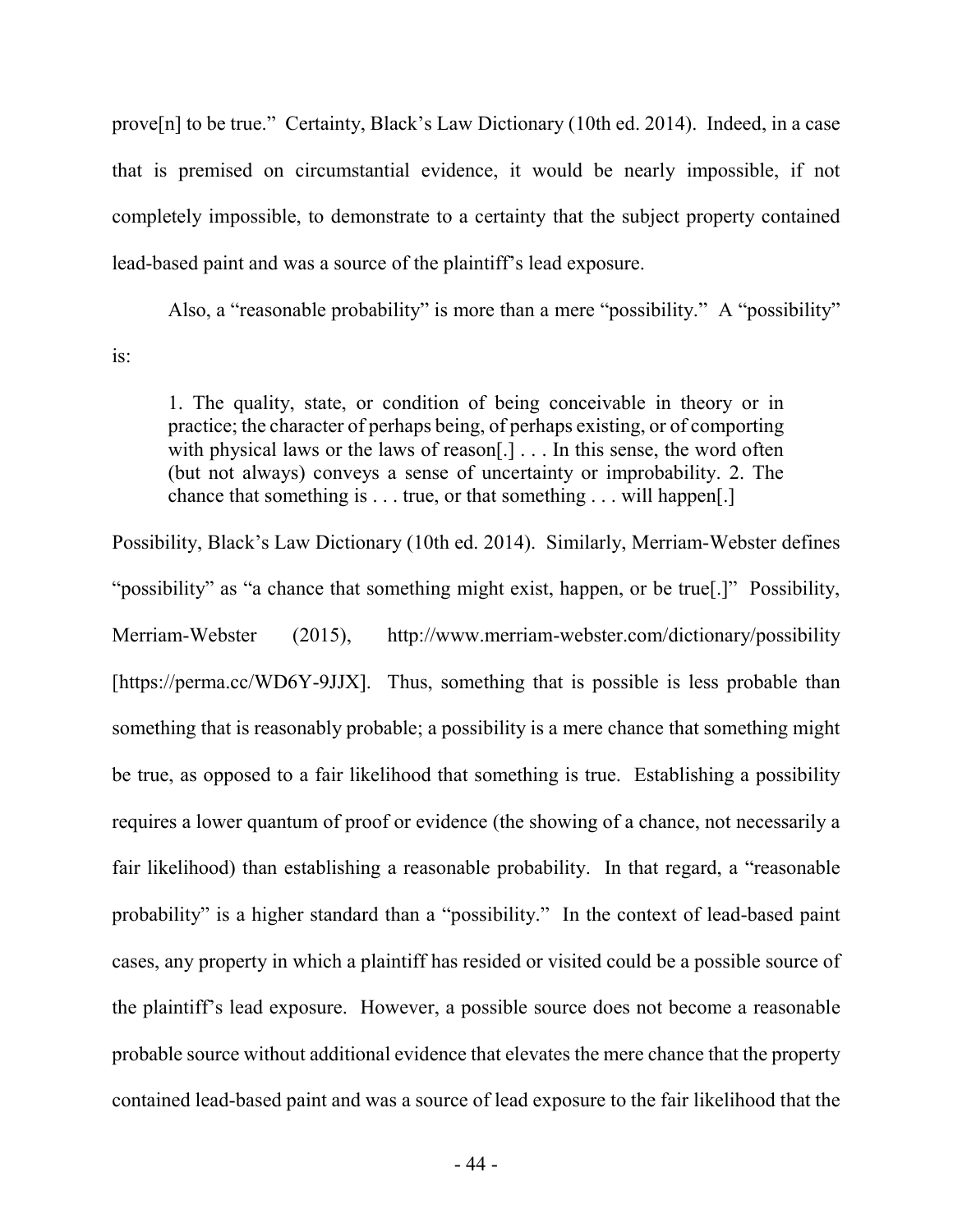property contained lead-based paint and was a source of lead exposure.

Indeed, reading these definitions together makes it evident that a reasonable probability is less than more likely than not, but more than a possibility. As stated above, in a lead-based paint case, a subject property is a reasonable probable source of a plaintiff's lead exposure where there is a fair likelihood that the subject property contained lead-based paint and was a source of the lead exposure. Now, keeping in mind what a reasonable probable source is, and that it is not synonymous with a possible source or a source that is more likely than not, we consider whether circumstantial evidence may be used both to establish the subject property as a reasonable probable source and to rule out other reasonably probable sources. We hold that it can at the summary judgment stage and explain.

Under existing case law, as discussed in detail above, a plaintiff may use circumstantial evidence to establish that the subject property contained lead-based paint and is a reasonable probable source of lead exposure. The case law is clear that, when proceeding under a Dow theory of causation—*i.e.*, using circumstantial evidence to establish the subject property as a reasonable probable source of lead exposure—a plaintiff must rule out other reasonably probable sources.<sup>13</sup> See, e.g., Hamilton, 439 Md. at 538, 96

<sup>&</sup>lt;sup>13</sup>In Hamilton, 439 Md. at 537-38, 96 A.3d at 736, we recognized that, under certain circumstances, a plaintiff may establish a *prima facie* negligence case using circumstantial evidence even without excluding other reasonably probable sources of lead—*i.e.*, even without proceeding under a Dow theory of causation—and provided the example of the four row houses, in which the subject property was immediately between two houses that had also been built in the 1920s and that had both tested positive for the presence of leadbased paint. We stated that, in that hypothetical, the plaintiff could "present circumstantial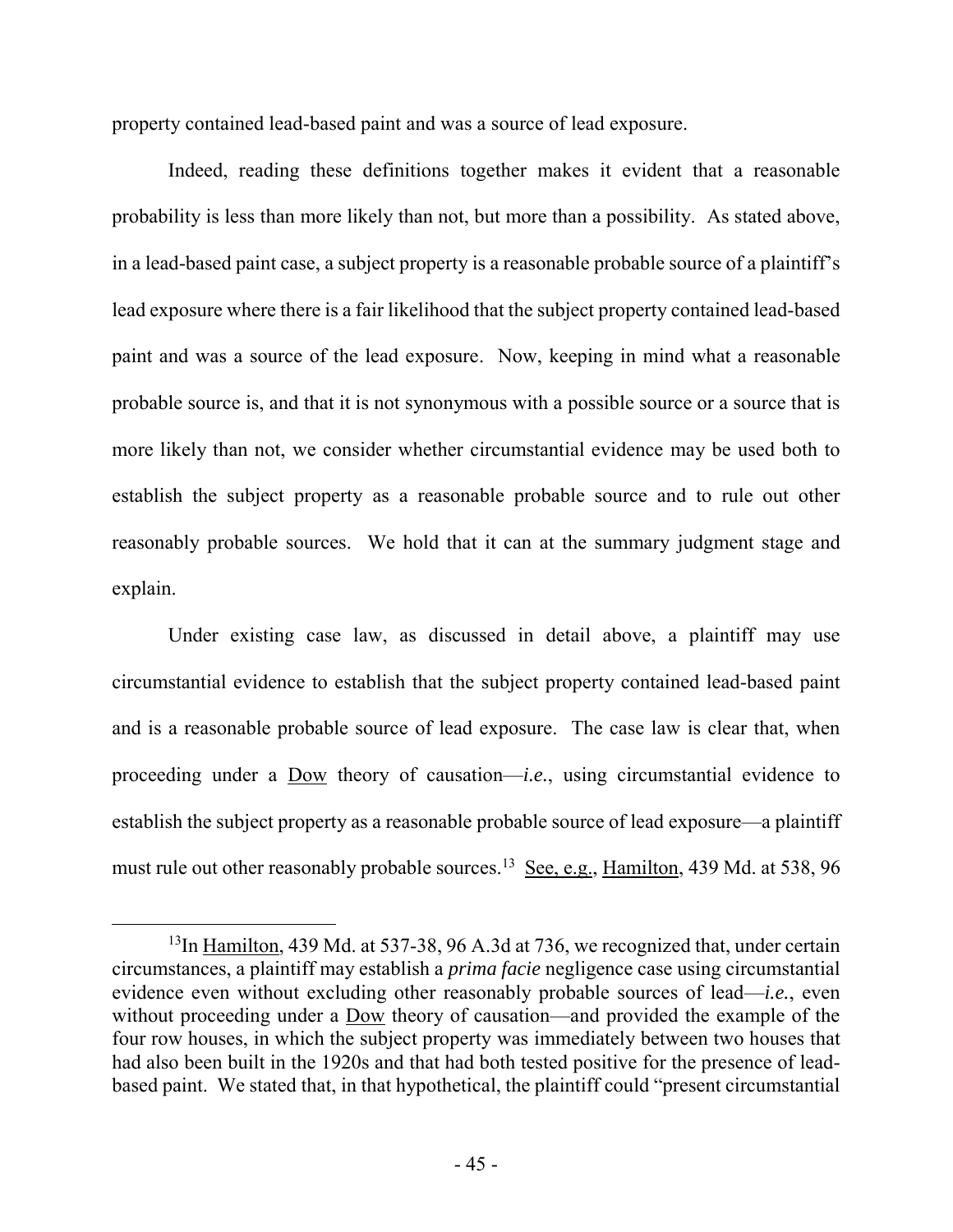A.3d at 736 ("Where a plaintiff who does not produce evidence to support another theory of causation and, instead, relies on a causation theory [that is] similar to that espoused in *Dow*, the validity of the necessary inference is limited to those circumstances where the plaintiff is able also to exclude other reasonably probable sources of lead exposure."); West, 212 Md. App. at 175, 66 A.3d at 1151 ("[W]here there was no direct evidence that [the defendants' property] even contained lead[-based] paint, [the plaintiff could] rely on that critical fact, as a necessary part of his circumstantial evidence, [only] if he [could] show by the process of elimination that [the defendants' property] was the only possible cause for the critical effect of lead poisoning."); Taylor, 207 Md. App. at 146, 51 A.3d at 758 ("[M]ore is required to support [the pediatrician]'s opinion that [the plaintiff] was exposed to lead-based paint at [the subject property] because, unlike in *Dow*, [the plaintiff] could not rule out all other sources for her lead exposure.").

However, the case law has not discussed what exactly is required to rule out other reasonably probable sources. Here, we hold that, where a plaintiff proceeds under a Dow theory of causation, just as circumstantial evidence may be used to rule in the subject property as a reasonable probable source of lead exposure, circumstantial evidence may also be used to rule out another property as a reasonable probable source of lead exposure. In other words, to rule out or eliminate other reasonably probable sources of lead exposure, a plaintiff does not need to produce direct evidence that another property did not contain

evidence from which a jury could infer reasonably that the subject property contained leadbased paint—without having to exclude all other sources of potential exposure to lead[] poisoning." Hamilton, 439 Md. at 538, 96 A.3d at 736 (footnote omitted).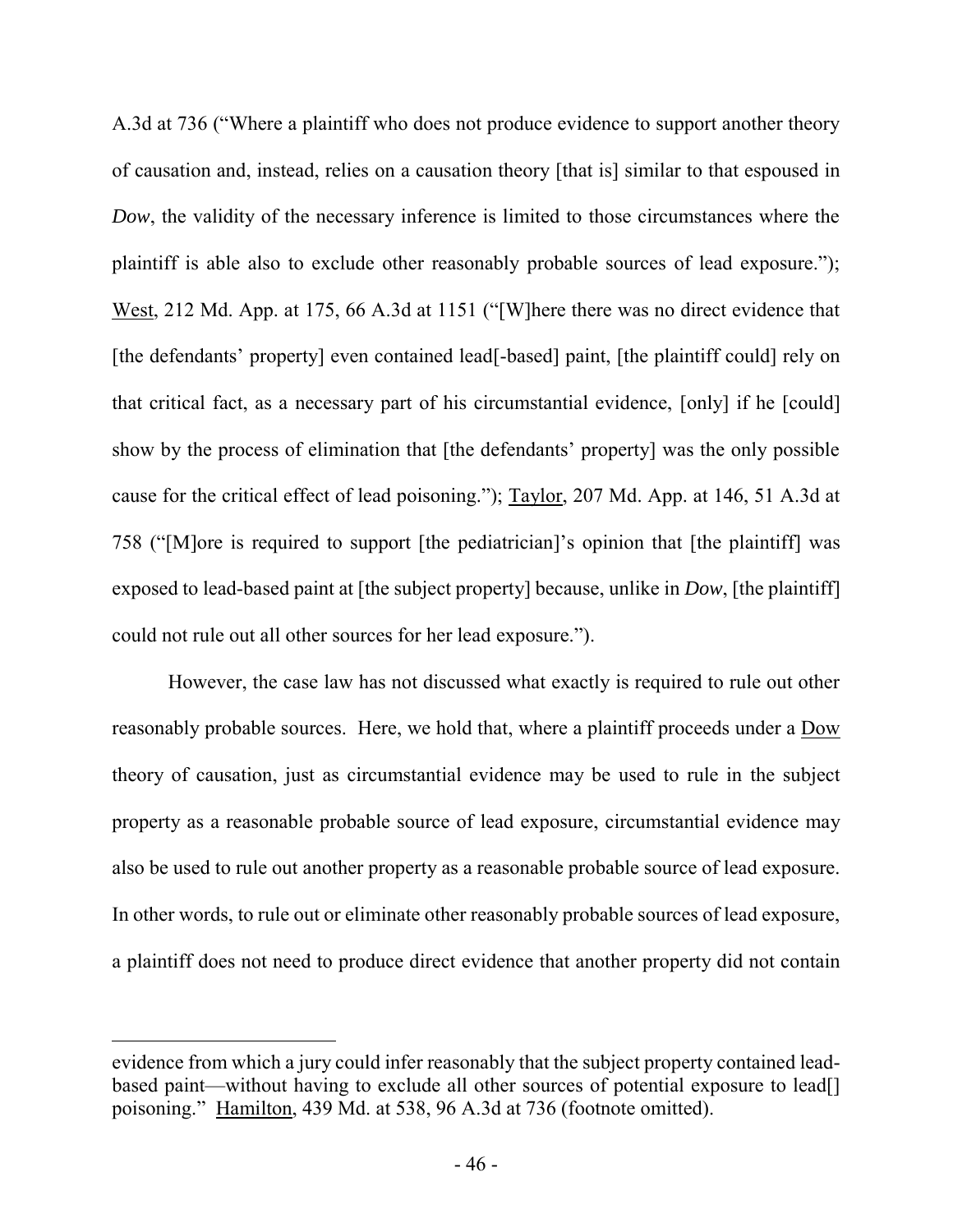lead-based paint—through, for example, a test for lead-based paint. Requiring direct evidence to rule out other reasonably probable sources of lead is simply too high a burden of production on a plaintiff in a lead-based paint case, especially at the summary judgment stage. Accordingly, we conclude that a plaintiff need only produce circumstantial evidence that, if believed, would rule out other reasonably probable sources of lead. At the summary judgment stage, although expert witness testimony may be helpful to rule out another property as a reasonable probable source, it is not necessary. Cf. Ross, 430 Md. at 669, 63 A.3d at 13 ("[T]he link between a defendant's property and a plaintiff's childhood exposure to lead[-based] paint and [lead] dust may be established through circumstantial evidence, even if expert opinion testimony is not available.").

Instead, circumstantial evidence that rules out other reasonably probable sources may take the form of a lay witness's testimony at a deposition or averment in an affidavit that a property other than the subject property did not contain deteriorated, chipping, or flaking paint and was in good condition. In essence, in that situation, the witness's testimony or affidavit is circumstantial evidence that the other property did not contain a lead-based paint hazard.<sup>14</sup> A lay witness's testimony or affidavit may also rule out other

<sup>&</sup>lt;sup>14</sup>The Code of Federal Regulations defines a lead-based paint hazard as:

<sup>(1)</sup> Any lead-based paint on a friction surface that is subject to abrasion and where the lead dust levels on the nearest horizontal surface underneath the friction surface (e.g., the window sill, or floor) are equal to or greater than the dust-lead hazard levels identified in paragraph (b) of this section. (2) Any damaged or otherwise deteriorated lead-based paint on an impact surface that is caused by impact from a related building component (such as a door knob that knocks into a wall or a door that knocks against its door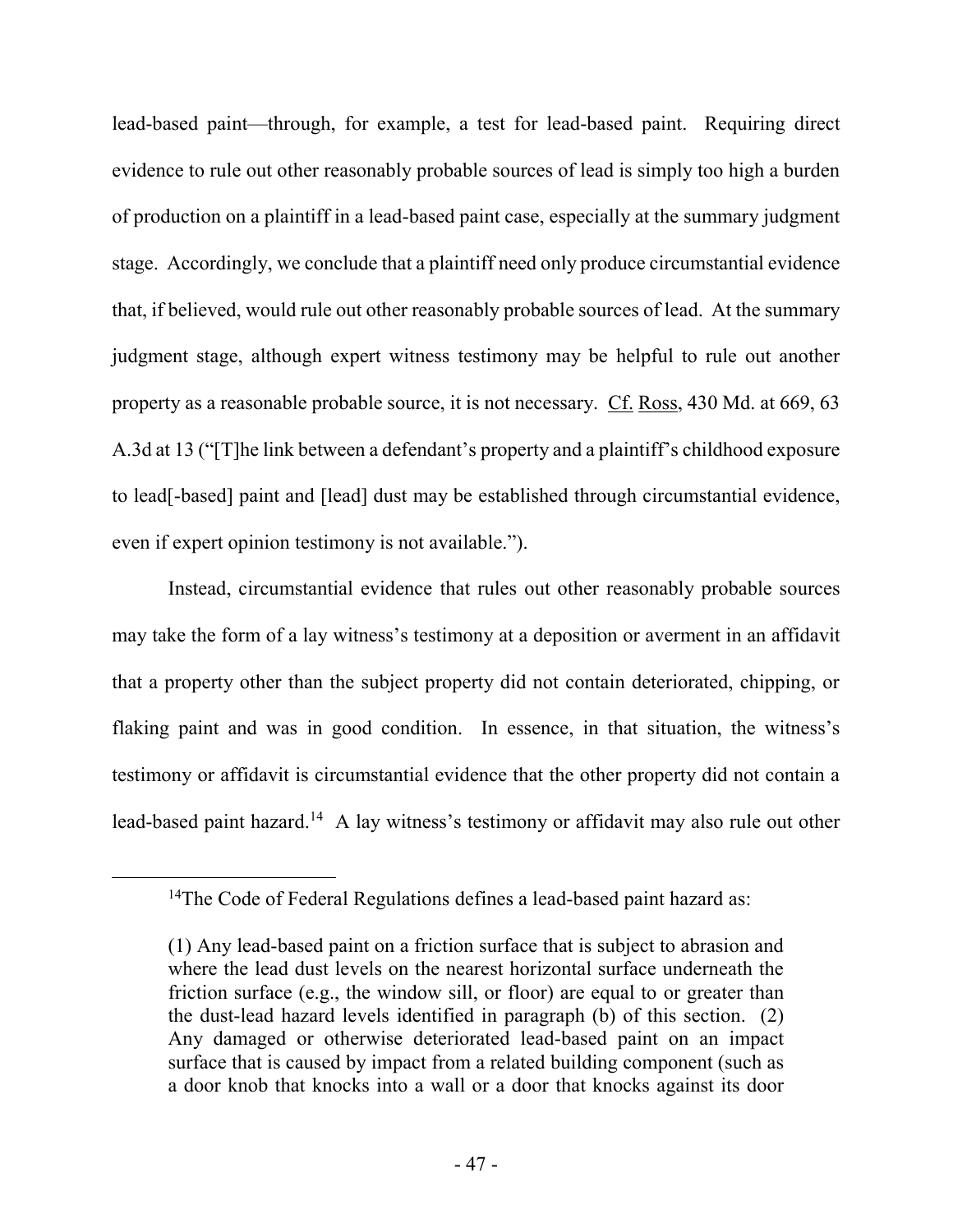reasonably probable sources of lead, including environmental sources such as soil or items such as painted toys, by stating that the plaintiff did not have any contact with such sources. In sum, a lay witness's testimony or affidavit may serve as circumstantial evidence that, if believed, rules out other reasonably probable sources of lead exposure. We hasten to add that, at the summary judgment stage, a trial court cannot weigh the credibility of a witness and determine that the witness is not credible, and accordingly grant summary judgment against a plaintiff in a lead-based paint case on that basis. See Frederick Rd. Ltd. P'ship v. Brown & Sturm, 360 Md. 76, 93, 756 A.2d 963, 972 (2000) ("Evidentiary matters, credibility issues, and material facts [that] are in dispute cannot properly be disposed of by summary judgment." (Citations omitted)). Rather, any issue as to a witness's credibility is to be decided by the trier of fact, which is a jury in most, if not all, lead-based paint cases. Indeed, the standard that we announce today is simply that, where a plaintiff proceeds under a Dow theory of causation, a plaintiff need only produce circumstantial evidence that, if believed, would rule out other reasonably probable sources of lead exposure.

frame). (3) Any chewable lead-based painted surface on which there is evidence of teeth marks. (4) Any other deteriorated lead-based paint in any residential building or child-occupied facility or on the exterior of any residential building or child-occupied facility.

<sup>40</sup> C.F.R. § 745.65(a) (paragraph breaks omitted).

We are mindful that Rowhouses argues that, to rule out a property as a reasonable probable source, evidence is required to demonstrate that a property did not contain leadbased paint hazards, and conversely, to rule in the subject property, evidence is required that the subject property contained lead-based paint hazards. At the summary judgment stage, where the standard is reasonable probability, the absence of expert testimony on this point is not dispositive as to whether a plaintiff produced sufficient circumstantial evidence to rule in the subject property as a reasonable probable source and to rule out other reasonably probable sources.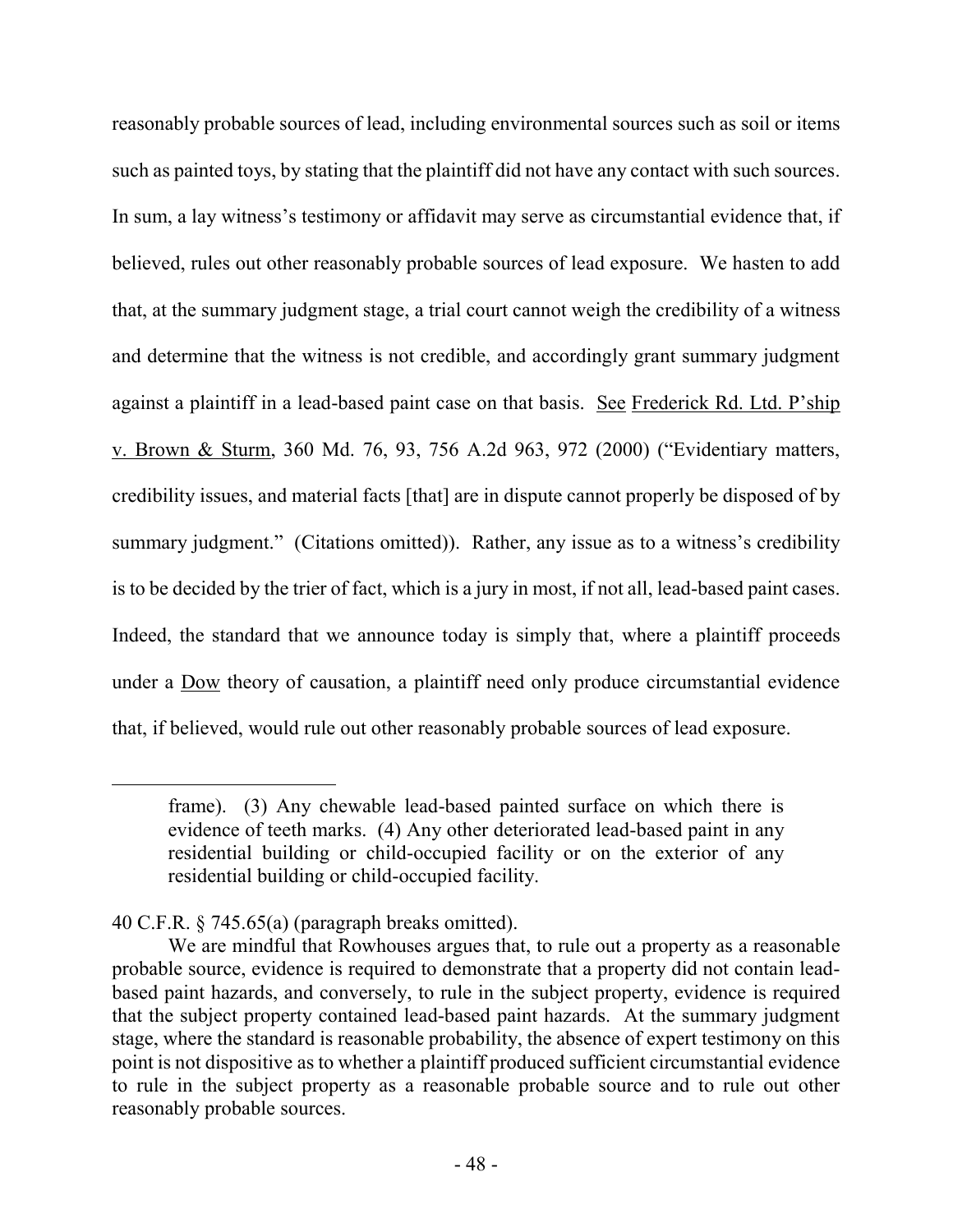Before moving on, we pause to state that we are aware that, at the summary judgment stage, a witness's deposition testimony or affidavit may serve as circumstantial evidence that both helps to rule in the subject property as a reasonable probable source of lead exposure and to rule out other reasonably probable sources of lead exposure. For example, as in this case, a plaintiff's parent may testify at a deposition that the subject property contained deteriorated, chipping, and flaking paint, and that other properties in which the plaintiff resided or visited were in good condition and did not contain deteriorated, chipping, and flaking paint. For purposes of summary judgment, viewing the evidence in the light most favorable to the plaintiff—who is the non-moving party—and given that issues of credibility are the province of the trier of fact, the parent's deposition testimony could be sufficient circumstantial evidence that, if believed, would rule out the other properties as reasonable probable sources of lead exposure. We recognize that, in this scenario, the parent's testimony may be perceived as "self-serving," as Rowhouses contends. Nevertheless, whether the parent's testimony is credible is up to the trier of fact, and a defendant is certainly free at trial to probe the veracity of the parent's recollection of the conditions of the various relevant properties.

### *The Properties in this Case*

With the principles established above in mind, we turn to the case at hand. Here, we are specifically concerned with the source of Smith's lead exposure and elevated bloodlead levels in 1992 and 1993, the narrow time frame during which she resided in the Oliver Street Property. The record reveals that all of the following are **possible** sources of Smith's lead exposure during that time period: (1) the Monroe Street Property, where Smith lived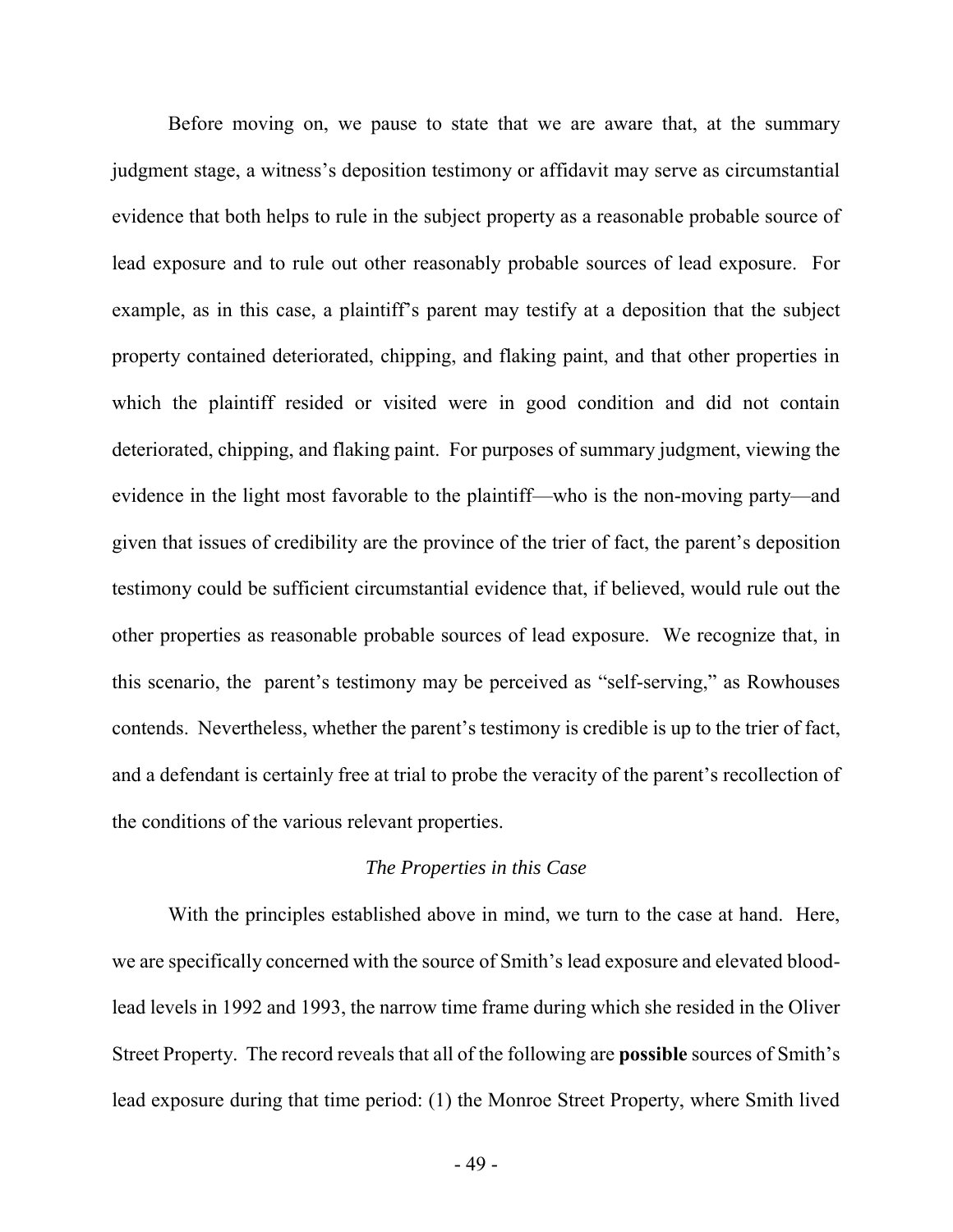from birth until either late 1991 or Spring 1992; (2) the Oliver Street Property, where Smith lived from either late 1991 or Spring 1992 to Spring 1993; (3) the Ashland Avenue Property, where Smith visited once per week or every other week for two to three hours each visit while she was residing at the Monroe Street Property and the Oliver Street Property; and (4) environmental or other sources, such as soil or toys. Upon review of the record, we hold that Smith produced sufficient admissible circumstantial evidence from which a trier of fact could conclude that the Oliver Street Property contained lead-based paint and was a reasonably probable source of Smith's lead exposure, and that there were no other reasonably probable sources of lead exposure—*i.e.*, the circumstantial evidence ruled out other reasonably probable sources of lead exposure.

We start by examining the circumstantial evidence that ruled out the other sources of lead as reasonably probable sources.<sup>15</sup> As to the Monroe Street Property, Smith produced the following circumstantial evidence: (1) Plater testified at her deposition and/or averred in her affidavit that Smith resided at the Monroe Street Property from her birth on October 21, 1991, until either late 1991 or Spring 1992; (2) Plater testified at her deposition that Smith did not crawl or walk while residing at the Monroe Street Property—*i.e.*, she

<sup>&</sup>lt;sup>15</sup>We recognize that, where a plaintiff proceeds under a Dow theory of causation, the plaintiff needs to rule out only other reasonably probable sources of lead, and is not required to rule out all possible sources of lead (*i.e.*, sources of lead that do not rise to the level of reasonably probable sources). See, e.g., Hamilton, 439 Md. at 538, 96 A.3d at 736 ("Where a plaintiff who does not produce evidence to support another theory of causation and, instead, relies on a causation theory [that is] similar to that espoused in *Dow*, the validity of the necessary inference is limited to those circumstances where the plaintiff is able also to exclude other reasonably probable sources of lead exposure."). For purposes of our analysis in this case, we assume, without deciding, that all of the possible sources of Smith's lead exposure rose to the level of reasonably probable sources.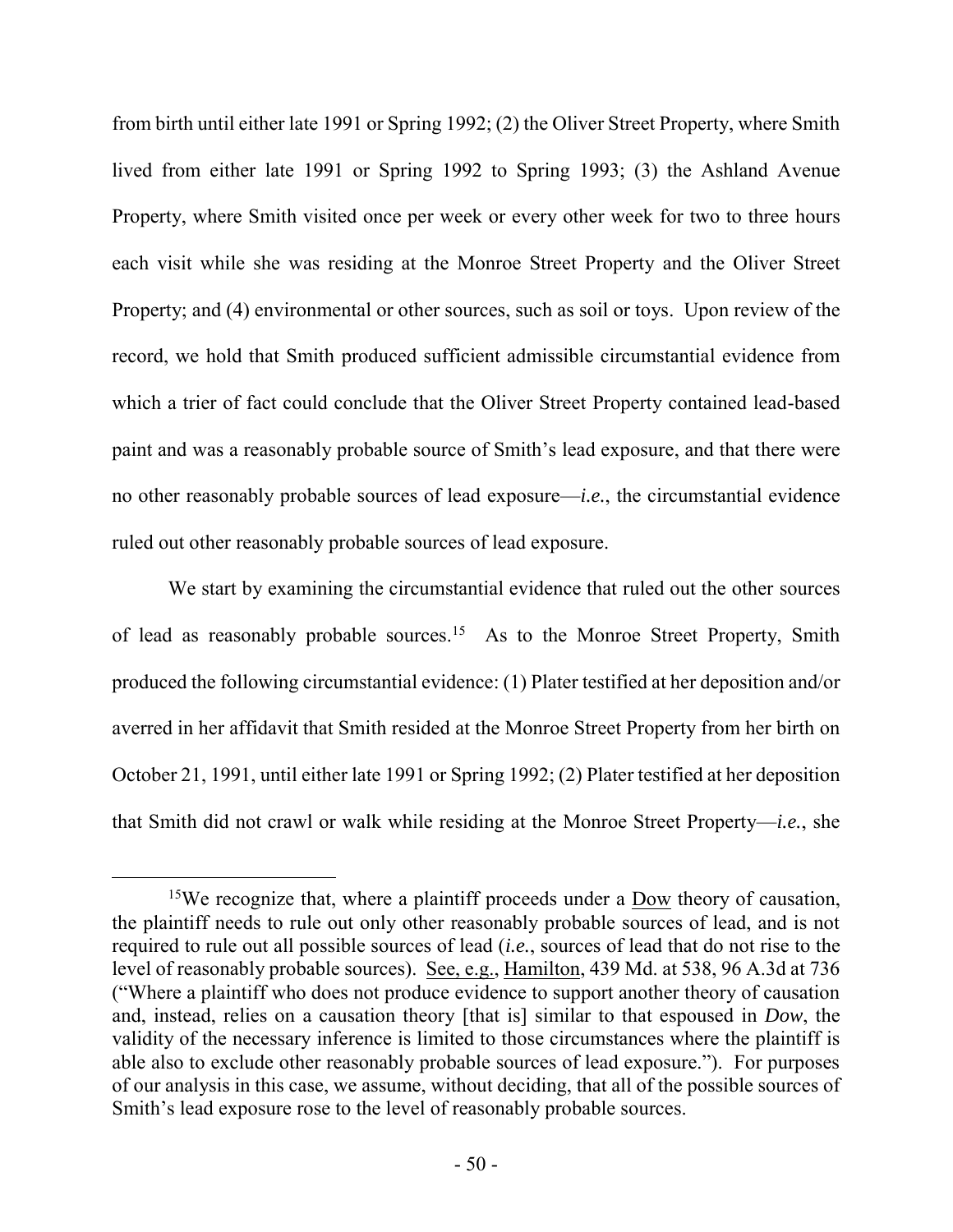was not mobile—and Plater did not observe Smith come into contact with any possible lead-based paint hazard; (3) Plater testified at her deposition that the Monroe Street Property was in "[g]ood condition[,]" meaning that it did not contain deteriorated, chipping, or flaking paint; and (4) Smith's first blood-lead test occurred on September 25, 1992—*i.e.*, at least three months after Smith moved from the Monroe Street Property to the Oliver Street Property—and the test indicated an elevated blood-lead level.

As to the Ashland Avenue Property, Smith produced the following circumstantial evidence: (1) Smith never resided at the Ashland Avenue Property; (2) Plater testified at her deposition that, while residing at the Oliver Street Property, Smith visited the Ashland Avenue Property every other week for two to three hours each visit; and (3) Plater testified at her deposition that she never observed any chipping, flaking, or peeling paint at the Ashland Avenue Property. Additionally, on brief, Smith pointed out that Plater never testified at her deposition that the Ashland Avenue Property had dust on the floors, as she did as to the Oliver Street Property. Essentially, Smith established that she spent a very small amount of time, less than six hours per month, at the Ashland Avenue Property, and that, according to Plater, there was no evidence of chipping and peeling paint at the Ashland Avenue Property—*i.e.*, there were no known lead-based paint hazards at the Ashland Avenue Property.

And, as to environmental or other sources, Smith produced the following circumstantial evidence: (1) Plater testified at her deposition that she never took Smith to any playgrounds or parks; and (2) in her affidavit, Plater averred that, to her knowledge, while residing at the Oliver Street Property, Smith "had no contact with old battery casings,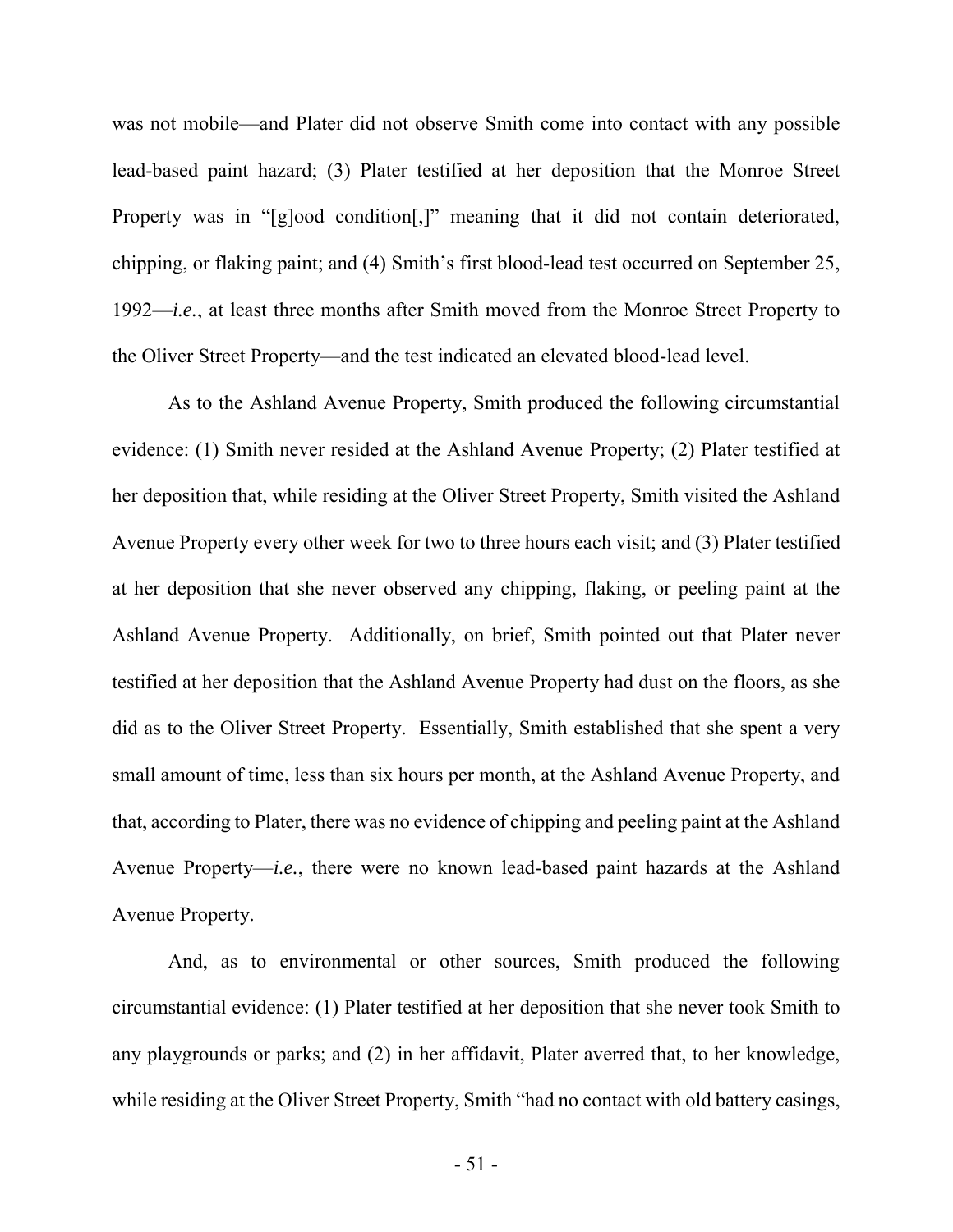lead figures, painted toys, plastic jewelry, naval paint, bullets, fishing weights, ceramic pottery, folk medicine[,] or any other source of lead[.]" Viewing this evidence in the light most favorable to Smith—and, again, keeping in mind that credibility determinations are properly left to the trier of fact—we conclude that Smith produced sufficient admissible circumstantial evidence that, if believed, rules out the Monroe Street Property, the Ashland Avenue Property, and environmental and other sources as reasonably probable sources of her lead exposure.

At oral argument, Rowhouses's counsel made much of the circumstance that Dr. Simon testified at his deposition that, as to the Ashland Avenue Property, he "couldn't rule it in, and [he] couldn't rule it out at th[at] point." Rowhouses's reliance on this point is a red herring. As stated above, see supra Footnote 8, both the circuit court and the Court of Special Appeals determined that Dr. Simon lacked an adequate factual basis to support his opinion that the Oliver Street Property contained lead-based paint and was a substantial contributing source of Smith's lead exposure, and that his opinion was not admissible to prove causation; and, in this Court, neither party has filed a petition or cross-petition for a writ of *certiorari* as to the issue, and, accordingly, we do not address the matter. As such, the circumstance that Dr. Simon could not rule the Ashland Avenue Property in or out is of no consequence whatsoever to our analysis in this case. Moreover, as discussed above, evidence in the form of expert witness testimony, although potentially helpful, is not required to rule in or out a reasonable probable source. Indeed, as we explain, Smith produced sufficient circumstantial evidence, even without Dr. Simon's expert testimony, from which a trier of fact could conclude that the Oliver Street Property contained lead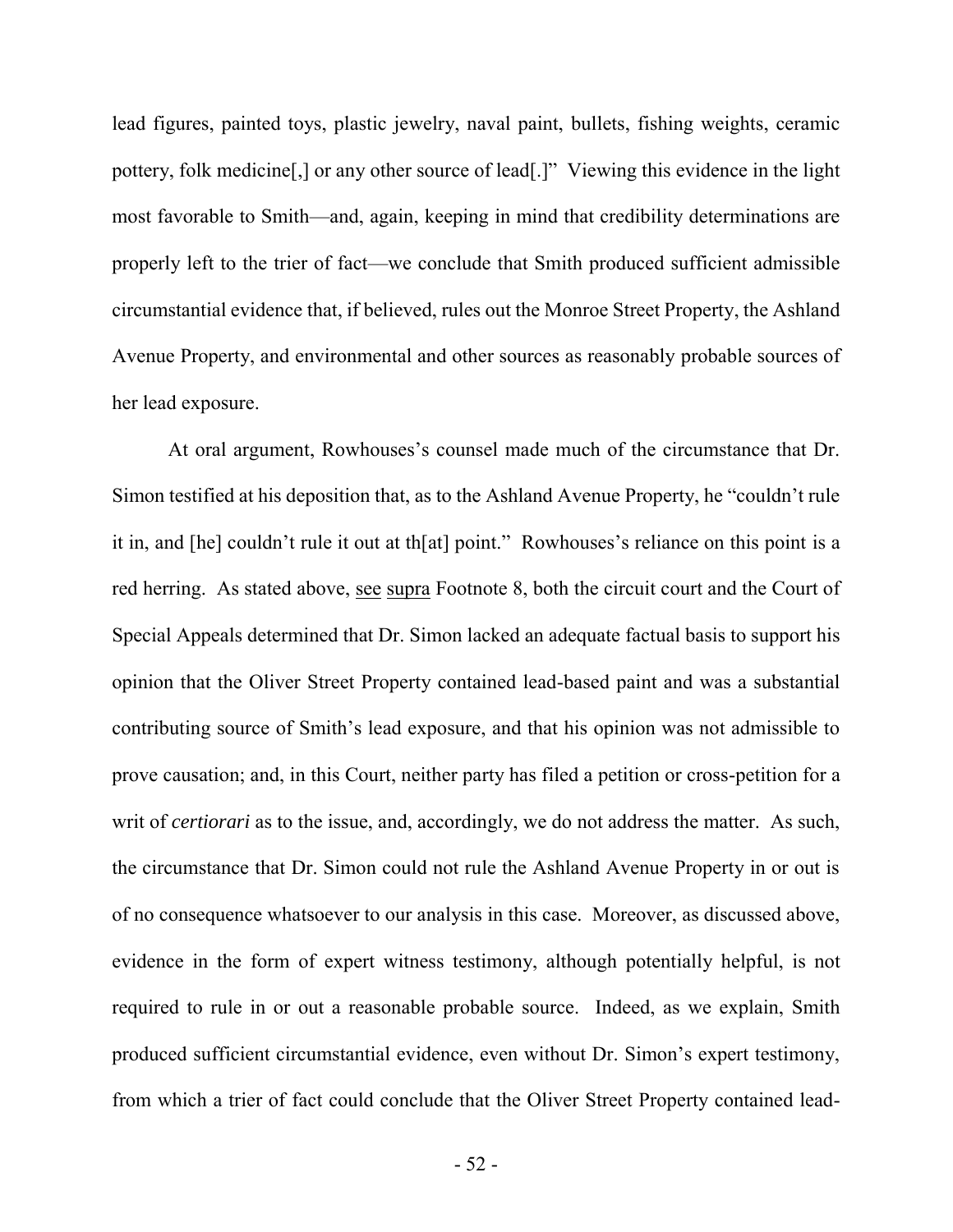based paint and was the only reasonable probable source of Smith's lead exposure. And, in any event, as Judge Battaglia pointed out at oral argument, Dr. Simon's deposition testimony that he "couldn't rule [the Ashland Avenue Property] in, and [he] couldn't rule it out at th[at] point" is a matter of equipoise, or a state of equilibrium or counterbalance. Simply put, Dr. Simon's testimony as to the Ashland Avenue Property added nothing to the circumstantial evidence analysis. With certainty, under our holding today and as an extension of Hamilton, Smith did not need expert testimony to provide evidence sufficient to rule out the Ashland Avenue Property as a reasonable probable source. That Dr. Simon could not render an opinion one way or the other does not bar Smith from meeting the standard for ruling out the Ashland Avenue Property through the use of other circumstantial evidence at the summary judgment stage.

That Smith produced sufficient admissible circumstantial evidence to rule out other reasonably probable sources of lead exposure is not the end of our analysis. We must also determine whether Smith produced sufficient admissible circumstantial evidence that rules in the Oliver Street Property as a reasonable probable source of her lead exposure. As the Court of Special Appeals did, see Smith, 223 Md. App. at 668-69, 117 A.3d at 628, we conclude that Smith produced sufficient circumstantial evidence to demonstrate that the Oliver Street Property contained lead-based paint and was the only reasonable probable source of Smith's lead exposure for the relevant time frame. As to the Oliver Street Property, Smith produced the following circumstantial evidence: (1) Plater testified at her deposition and/or averred in an affidavit that, from not long after Smith's birth, sometime in late 1991 or Spring 1992, until Spring 1993, Smith resided at the Oliver Street Property;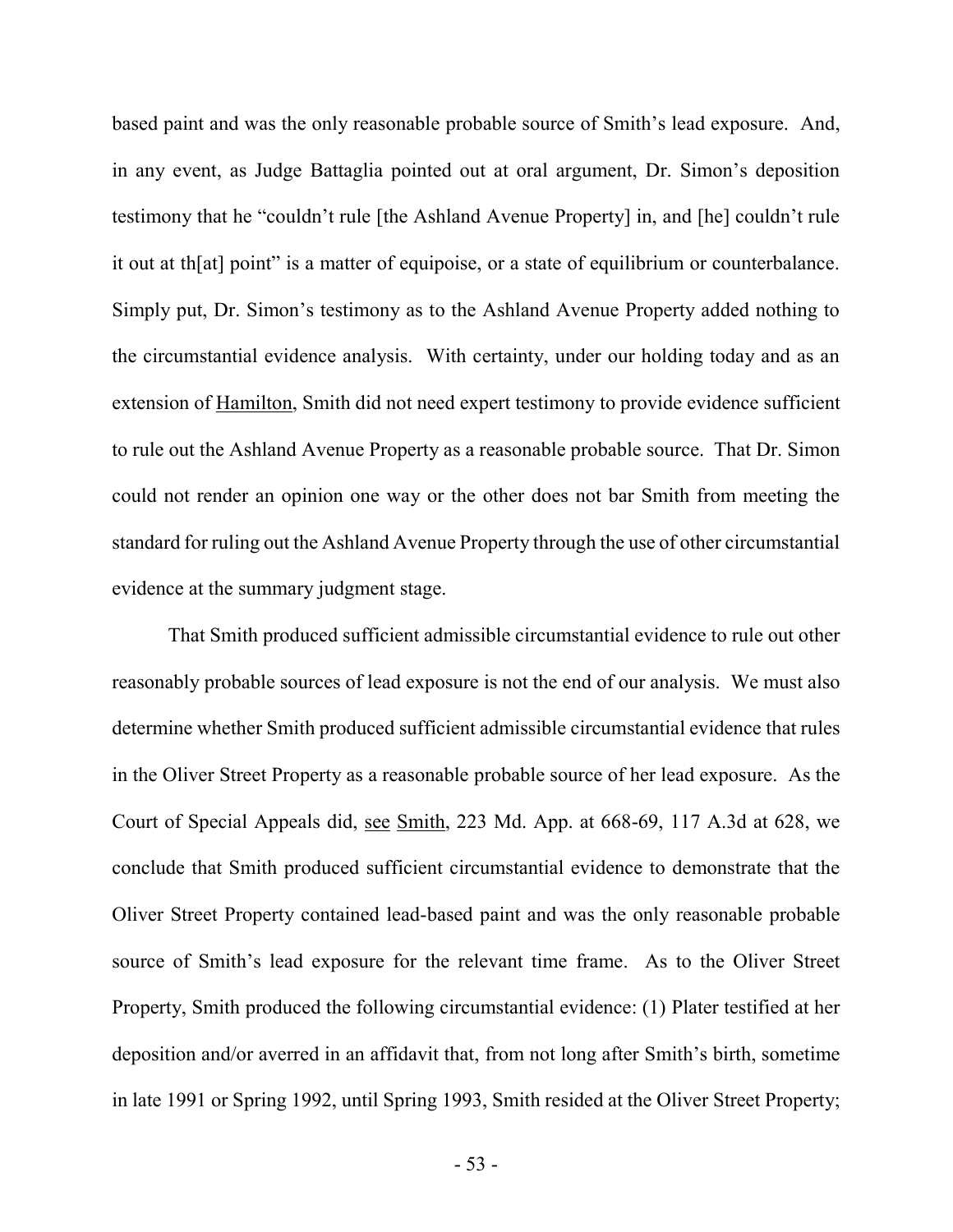(2) in an affidavit, Plater averred that Smith "spent almost all of her time at" the Oliver Street Property while they resided there; (3) at her deposition, Plater testified that, approximately three to four months after moving into the Oliver Street Property, Plater noticed that the paint on the "[w]indowsills, the banister[, and the] baseboards" "started chipping and peeling"; (4) Plater noticed dust on the floor in the Oliver Street Property while they resided there; (5) while residing at the Oliver Street Property, Smith began to walk; (6) at her deposition, Plater testified that Smith spent time in areas in the house near deteriorated paint and that she observed Smith put her hands in her mouth while living in the Oliver Street Property; (7) Smith had her first blood-lead level test while residing at the Oliver Street Property, and the test indicated an elevated blood-lead level; and (8) the Oliver Street Property was most likely built in the early 1900s or earlier. Although there was no direct evidence of lead-based paint at the Oliver Street Property, Smith produced evidence that, between approximately 1991 and Spring 1993, she spent substantially all of her time in one house, the Oliver Street Property, a property that had chipping and peeling paint and where she experienced elevated blood-lead levels. This evidence is sufficient to establish a reasonable probability that the Oliver Street Property contained lead-based paint and was the source of Smith's lead exposure. Viewing this evidence in the light most favorable to Smith, and remembering that credibility determinations are properly left to the trier of fact, we hold that Smith produced sufficient admissible circumstantial evidence that, if believed, demonstrated that the Oliver Street Property contained lead-based paint while she resided there, and, given the circumstantial evidence that rules out other reasonably probable sources of lead, that the Oliver Street Property was the only reasonable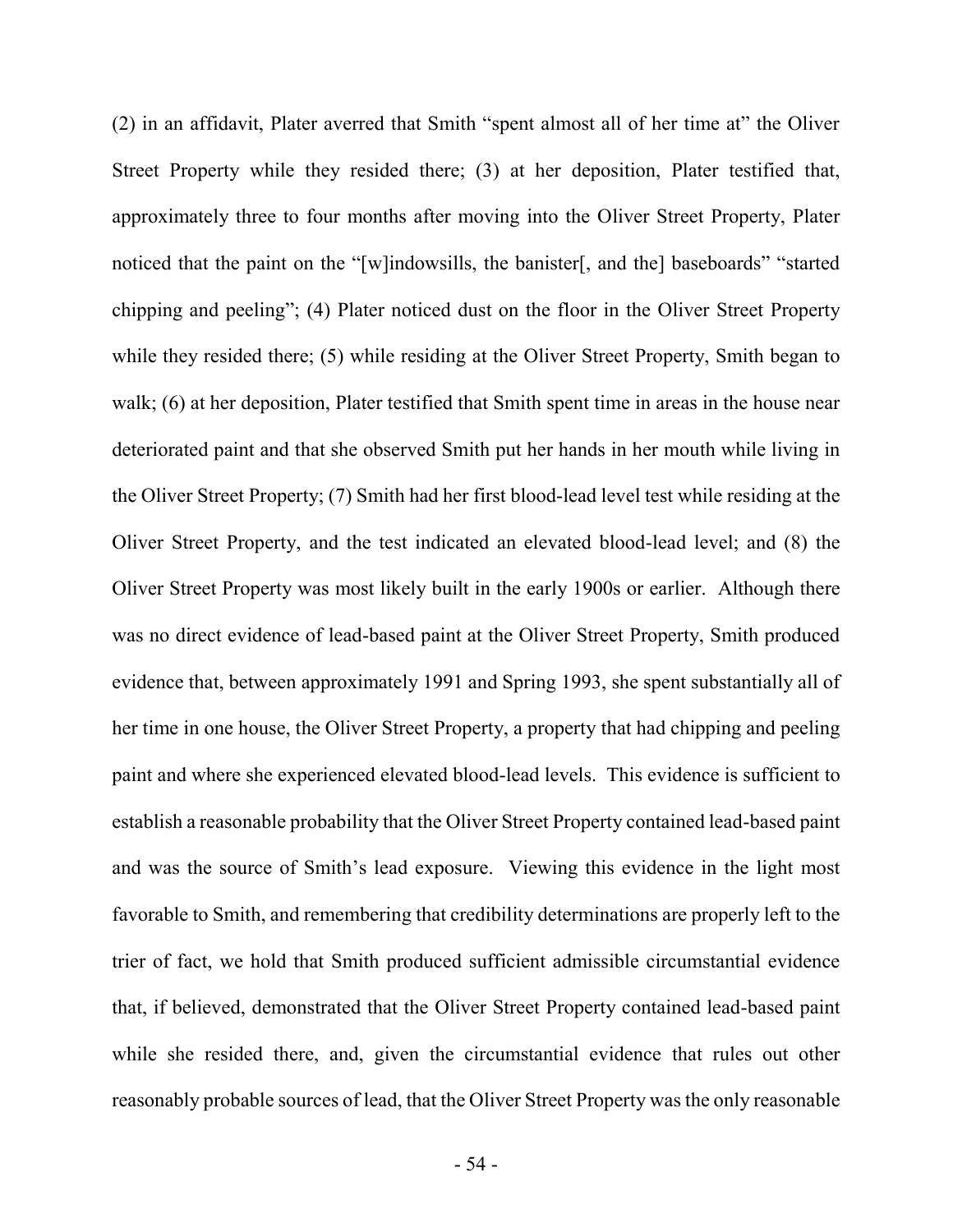probable source of Smith's lead exposure. Stated otherwise, Smith presented through circumstantial evidence a *prima facie* negligence case. Accordingly, the circuit court erred in granting summary judgment in Rowhouses's favor as to Smith's negligence claim.

We observe that our above analysis is based on Smith's reliance on a Dow theory of causation, which requires that other reasonably probable sources of lead exposure be eliminated. As we discussed in Hamilton, 439 Md. at 537-38, 96 A.3d at 736, however, this is not the only way in which a plaintiff can present a *prima facie* negligence case. Here, in response to Hamilton, Smith filed a supplement to the opposition to the motion for summary judgment in which she produced additional circumstantial evidence from which a trier of fact could infer that the Oliver Street Property contained lead-based paint and was a reasonable probable source of Smith's lead exposure. Specifically, Smith produced the following additional circumstantial evidence: (1) properties near the Oliver Street Property were built in either 1914 or 1915; (2) records from the Baltimore City Health Department Lead Paint Poisoning Prevention Program showed that properties on East Oliver Street had been issued numerous lead-based paint violation notices over the years; (3) on August 11, 1987, 1620 East Oliver Street, the row house immediately next door to the Oliver Street Property, had been issued a violation notice by the Baltimore City Health Department for the presence of lead-based paint on twenty-six interior surfaces and five exterior surfaces; (4) on January 6, 1988, 1620 East Oliver Street had been issued another violation notice by the Baltimore City Health Department for the presence of leadbased paint on ten interior surfaces; and (5) a lead-based paint survey report for 2324 East Oliver Street noted the presence of lead-based paint on twelve interior surfaces. This